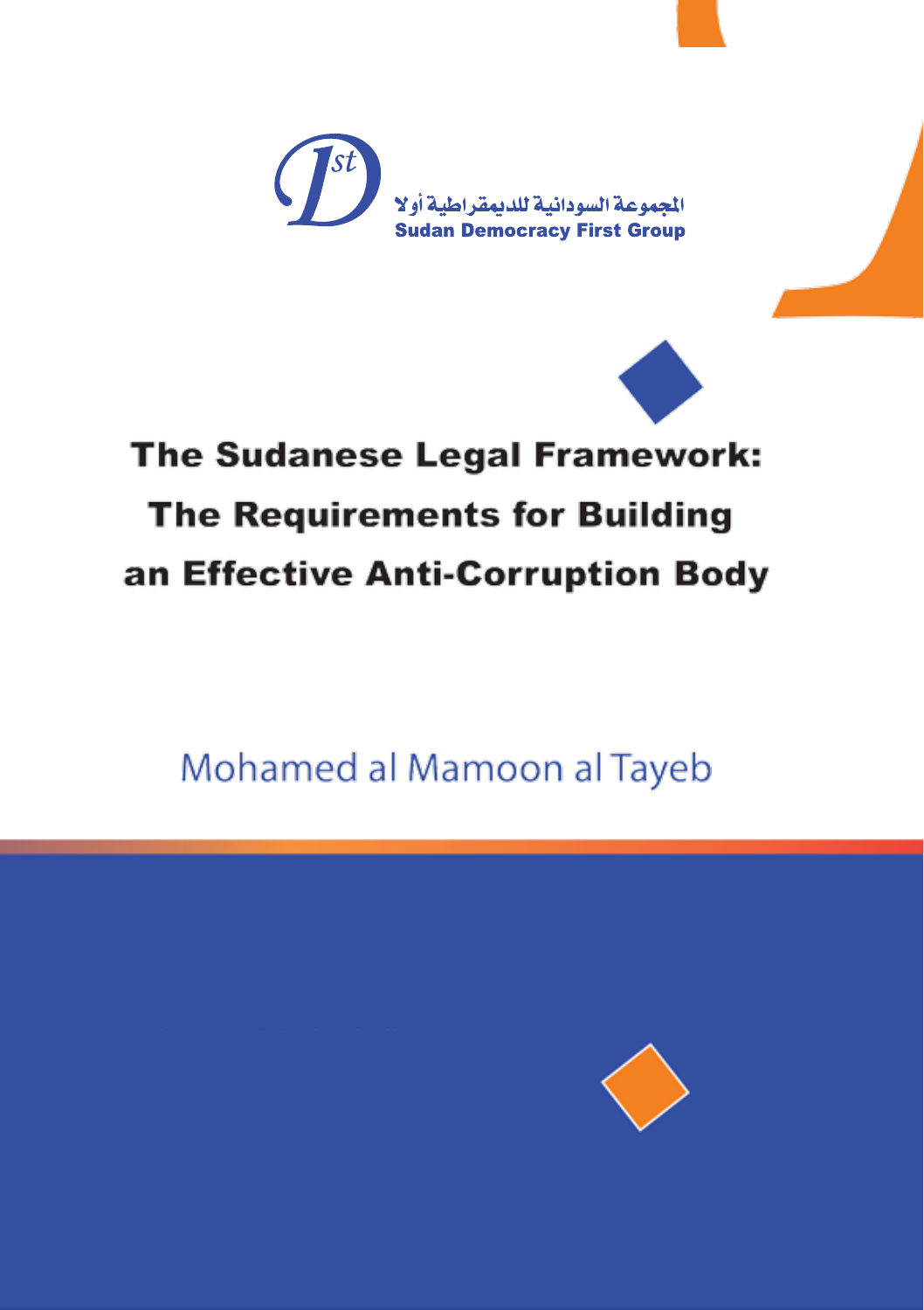

### **Contents**

|                                                                                     | page |
|-------------------------------------------------------------------------------------|------|
| Introduction                                                                        | 3    |
| Defining corruption                                                                 | 5    |
| Types of corruption                                                                 | 7    |
| Theories and attempts to explain the corruption<br>phenomenon                       | 13   |
| Causes and motivating factors of corruption                                         | 16   |
| Functions of anti-corruption bodies                                                 | 21   |
| Institutional arrangements and coordination as<br>a factor in the agencies' success | 23   |
| Types and models of anti-corruption bodies                                          | 25   |
| The process of appointing                                                           | 28   |
| Methods for appointing leaders of anti-corruption bodies                            | 29   |
| Eligibility criteria for positions in anti-corruption agencies                      | 37   |
| Anti-corruption Bodies and Human Rights                                             | 41   |
| Legal framework for combating corruption and<br>criminalizing prohibited acts       | 47   |
| References                                                                          | 56   |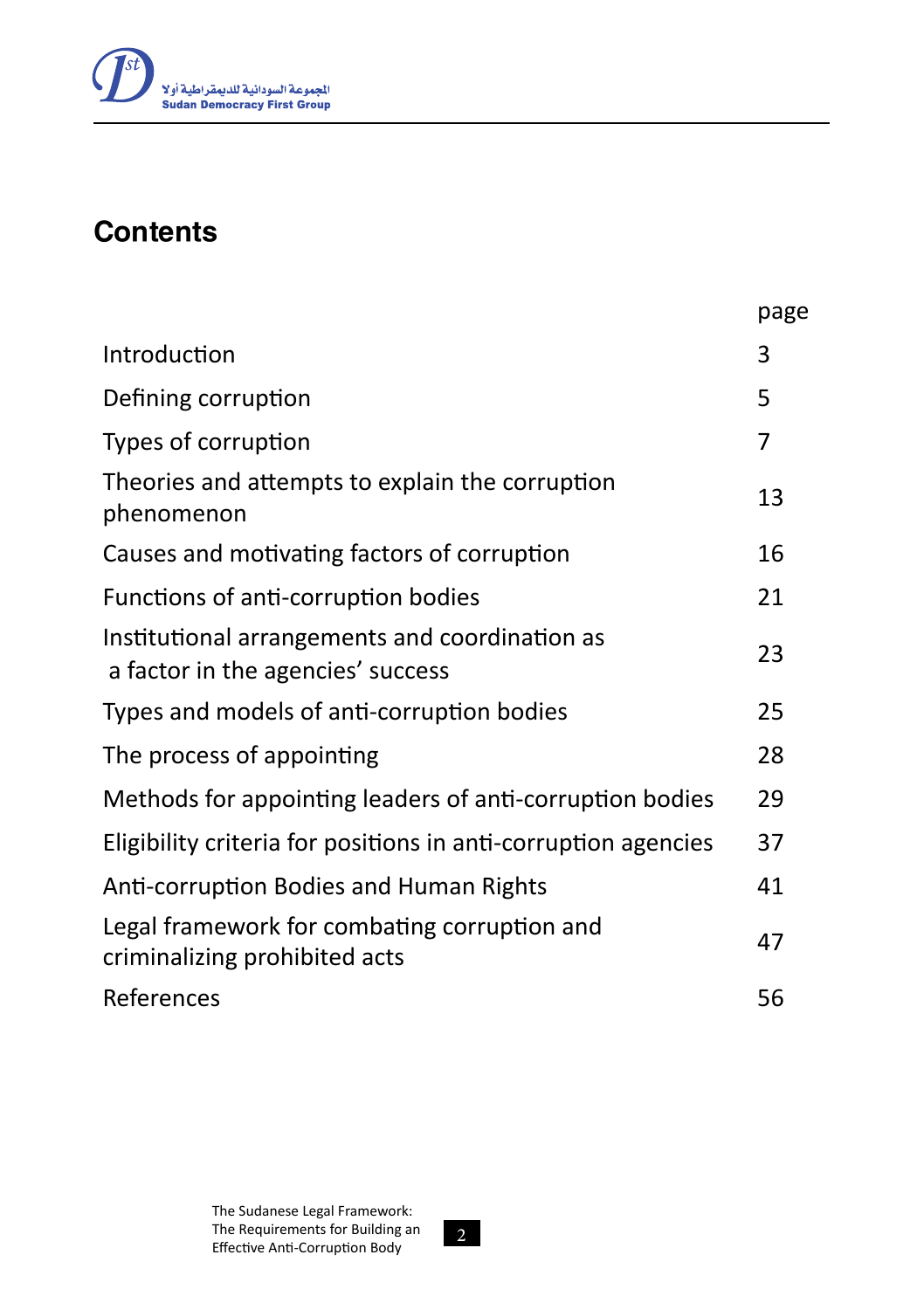### Introduction

Corruption is a global phenomenon, and is one of the challenges facing many countries. Sudan is one of these countries affected by corruption and is seen as one of the countries in which corruption prevails. According to the Corruption Perceptions Index issued by Transparency International, Sudanwas ranked 172 outof 180 in 2019, scoring only 16 points on the index out of 100 to be classified as one of the most corrupt countries.1 This index ranks countries according to perceived levels of corruption in the public sector, based on the statements of experts and businessmen.

Sudan has ratified the United Nations Convention against Corruption (UNCAC) on September 5th, 2014.2 However, anticorruption efforts in Sudan do not appear to be sufficient to combat corruption prevalent in all local, state and federal levels, which is spread in various sectors. Recently, some attempts to establish a national anti-corruption body were undertaken, the law on the National Commission for Transparency, Integrity and Combat of Corruption (2016) was approved, which provides for the goals, functions and powers of the Commission. It also identified a group of acts and deemed them a kind of corrupt practices.3 However, Sudan's ranking on the global corruption perceptions indicators did not improve with these measures that seemed to many to be sham rather than actual measures intended to combat corruption.

This paper aims to clarify the legal framework required to establish anti-corruption body that is able to do its job efficiently, and to clarify whether the current laws in Sudan are sufficient to form a legal framework that prevents corruption, and is able to address

2. United Nations Office on Drugs and Crime, United Nations Convention against Corruption, Status of Signature and Ratification, last visited March, 2020, available at: https:// www.unodc.org/unodc/en/corruption/ratification-status.html

<sup>3</sup>. The Transparency, Integrity and Anti-Corruption Commission Law of 2016.



<sup>1</sup>. Transparency International, Corruption Perceptions Index, 2019, last visit-

ed March, 2020, available at https://www.transparency.org/cpi2019.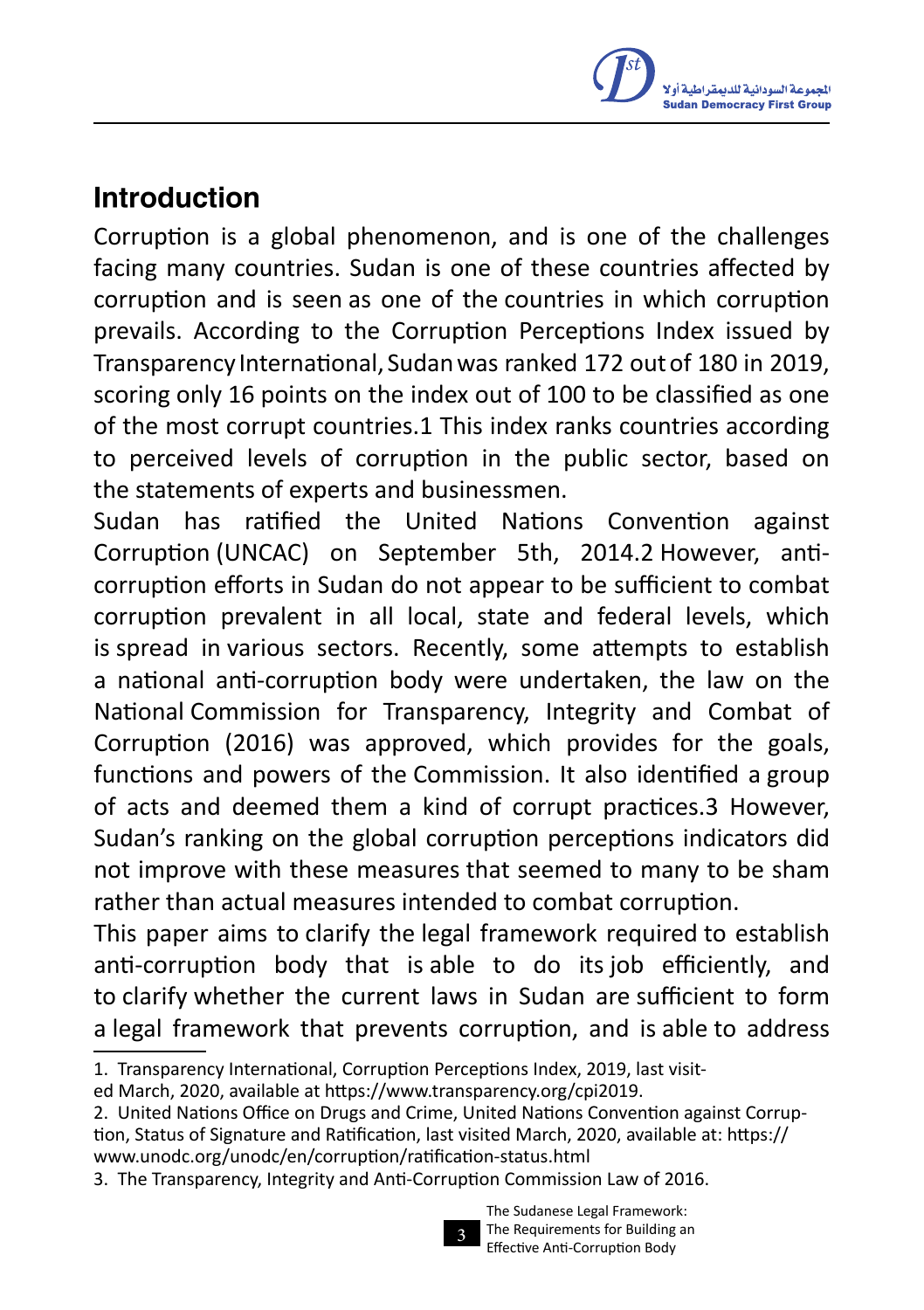

the various acts that the United Nations Convention against Corruption makes it a must of sates to criminalize, and the acts that international experience in the fight against corruption has shown the need to ban. This paper sheds light at the outset on the definition of corruption, its types, and its causes. Then it shows the position of anti-corruption bodies vis-à-vis the institutions that make up the national integrity system pillars. Then it addresses the functions of the bodies, and the different models and styles they have, and the role they can play, and addresses then some of the reasons and the factors underlying the success of anti-corruption bodies, such as the need to coordinate with other government institutions, and the need for their independence. Since the independence of the bodies is of importance, the paper reviews in details the methods of appointment of the leaders and members of anti-corruption bodies, and eligibility criteria to fill positions in them. It then briefly addresses the necessity for anti-corruption bodies to do what their tasks require, in terms of fighting corruption within the framework of what human rights principles and conventions allow. Then the paper deals with the extent to which the 1991 Criminal Law complies with the articles of the United Nations Convention against Corruption, which require the criminalization of some acts.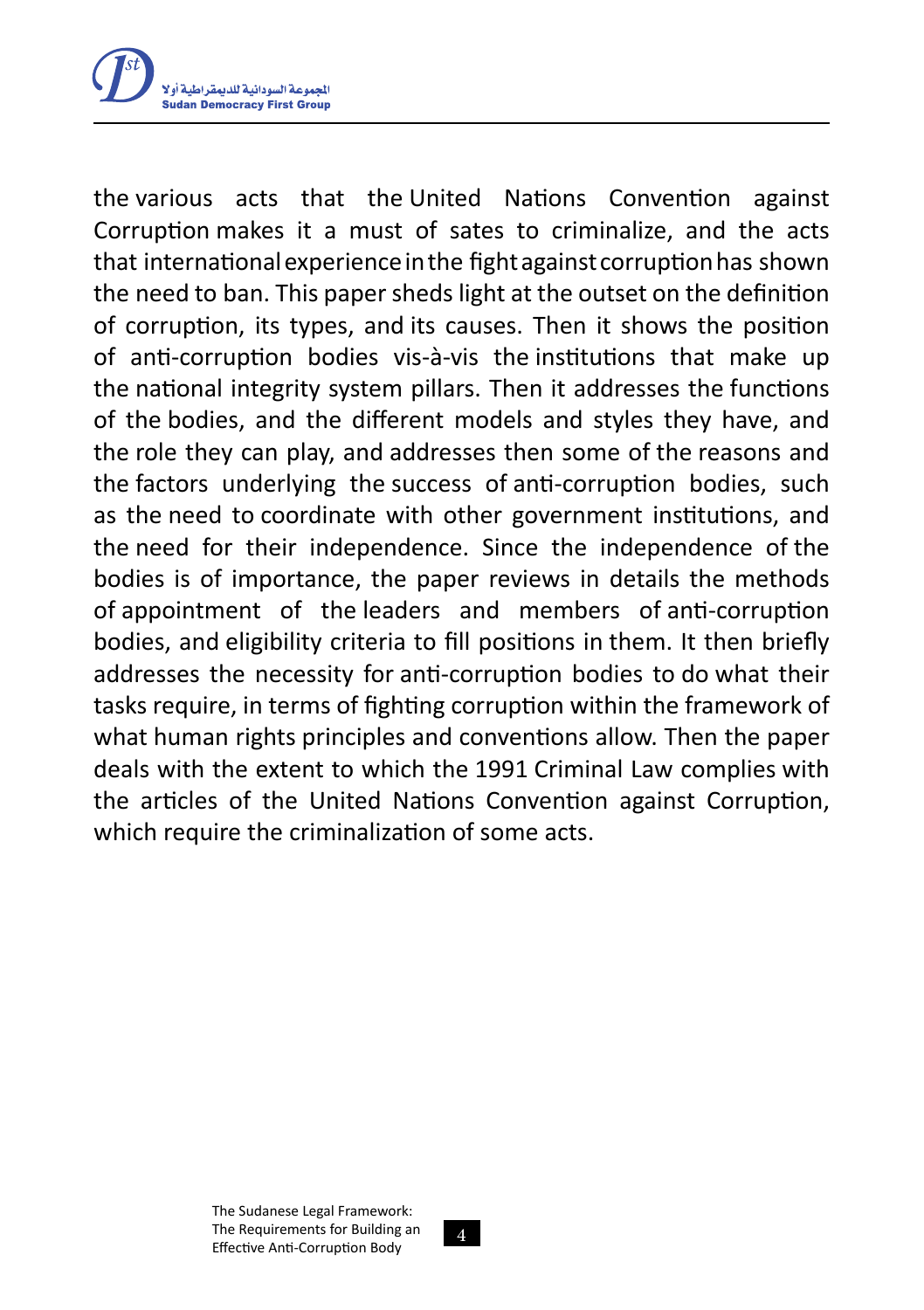# Definition of Corruption

Corruption is defined in various ways, all of which lack certain aspects as there is no complete, comprehensive definition therefor. It is very difficult to find a definition that includes and encompasses all forms of corruption and its types, even if that does not preclude identifying cases of corruption. So it was said that, despite the difficult description of corruption, it can be recognized when encountered.4 The World Bank uses the most common definition of corruption, which defines corruption as "the misuse of public power to achieve a private interest".5 Talking about public authority in this definition does not include corruption in the private sector.

Transparency International defines corruption as "an abuse of entrusted power for private gain".6 Given this definition, it can accommodate a wide range of actions, yet it is based on the three specific elements in» misuse", "authority entrusted" and» private gains", which may mean precluding certain behaviors that should be considered as corruption. For example, the use, or abuse of a power that is unlawfully sought and not delegated to a person can lead to corruption.7 The interest may not be specific to the person himself. Although there is no generally agreed definition of corruption, there is agreement that there are different forms of corruption. Corruption includes many types of practices such as bribery, extortion, favoritism, misuse of information, and abuse of discretion powers. As for

<sup>7</sup>. Final report of the Advisory Committee of the Human Rights Council on the topic of the Negative Impact of Corruption on Enjoying Human Rights, p 4, January 2015.



<sup>4</sup>. Vito Tanzi, Corruption around the World: Causes, Consequences, Scope and Cures, p 8, (1998). Available at: https://www.imf.org/external/pubs/ft/wp/wp9863.pdf. (Last visited May 22, 2019).

<sup>5</sup>. Adam Graycar, Corruption: Classification and analysis, p 89, (2015). Available at: file:// hd.ad.syr.edu/01/568a51/Documents/Downloads/Graycar Corruption classification and analysis (1).pdf (last visited May 22, 2019).

<sup>6</sup>. John D Sullivan, Corporate Ethical Compass - Anti-Corruption Tools, Values and Principles, Ethics, and Corporate Governance, at: http://documents.worldbank.org/curated/ en/430201468336290241/pdf/477910NWP0Focu00Box341959B00PUBLIC0.pdf. 2015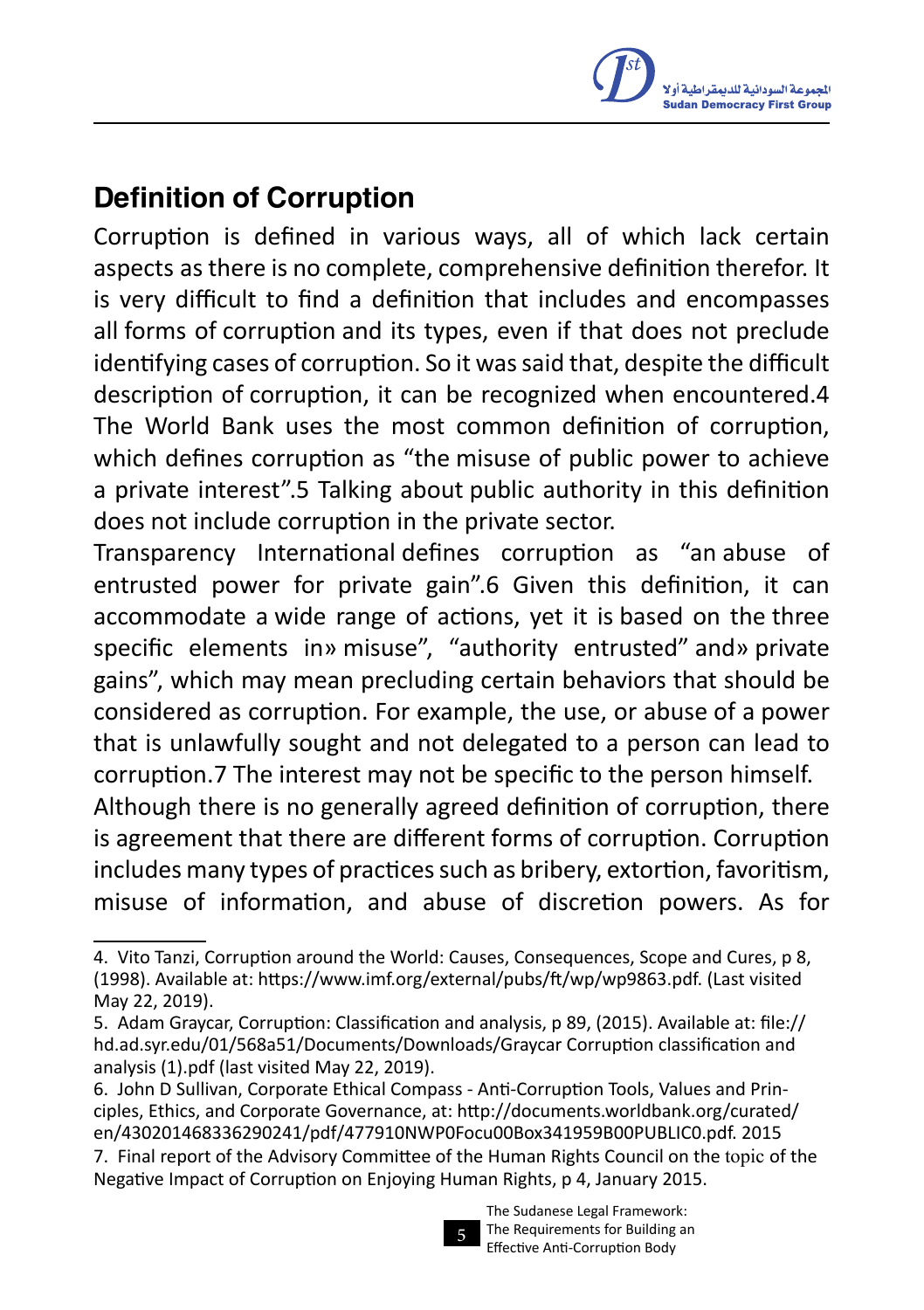

activities that can take place during its exercising, these are various activities such as employee recruitment, procurement, and organizing processes such as issuing permits and licenses.

Corrupt practices that occur during the conduct of diverse activities may occur in numerous and different sectors, such as health, energy, tax administration, or judicial institutions, and they occur in different places and regions as no party or place is completely immune to such practices. For analytical purposes, instead of using the umbrella term of corruption to describe a set of transactions that lack integrity, these transactions can be defined under the framework of type, activity, sector, and location.8 For example, there may be bribery (type), in purchases (activity), in mining (sector), in a specific mine in name (place). Or that there is favoritism (type), in the appointment of employees (activity), in the field of education (sector), in a specific locality by name (place).

The United Nations Convention against Corruption did not define corruption. Rather, it defined specific acts and incriminated them, and called on states parties to criminalize them. So did the European Union, and the Organization for Economic Cooperation and Development, which consists of 30 members, including Australia, Canada, Japan, Korea, Mexico, the Netherlands, Turkey, the United States and other European countries. These organization have dealt with the issue of definition by describing specific acts and criminalized them, and not by developing a general definition of what is called the crime of corruption.9 On the other hand, the countries of the Istanbul Plan of Action took a different approach by defining corruption in



<sup>8.</sup> Adam Graycar, Corruption: Classification and analysis, p 89, (2015). Available at: file:// hd.ad.syr.edu/01/568a51/Documents/Downloads/Graycar Corruption classification and analysis (1).pdf (last visited May 22, 2019).

<sup>9</sup>. Gemma Aiolfi et al., Corruption a Glossary of International Standards in Criminal Law, p21, (2008).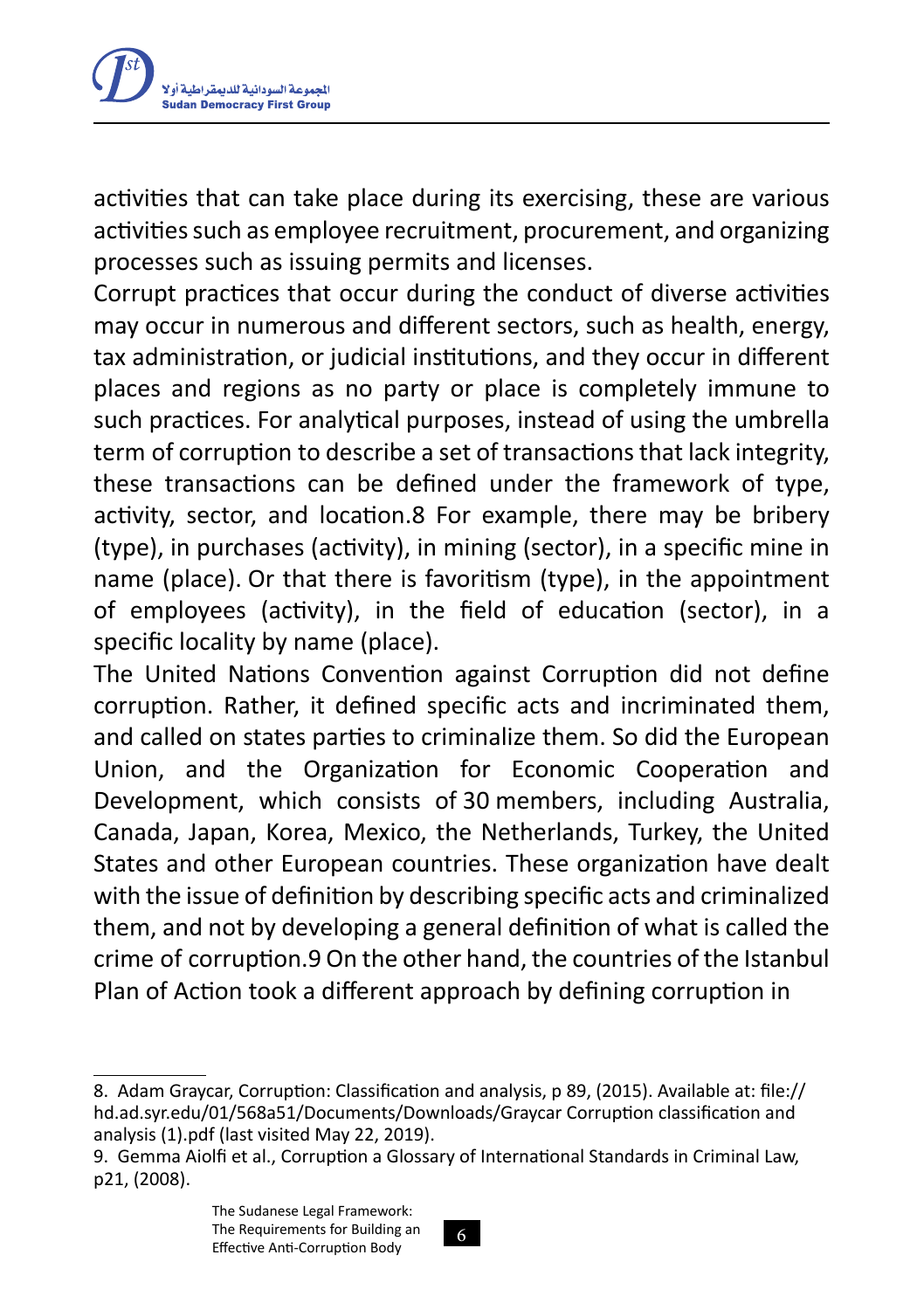

their laws as a specific crime.10 The adoption of this approach and the definition of corruption as a specific crime has resulted in very few prosecutions or convictions for this crime.11

# Types of corruption

Knowledge and awareness of the different types of corruptionis important as much as it provides in terms of an understanding of the phenomenon of corruption, and as far as it explains the full structure of the phenomenon of corruption, and thus contributes to laying the foundations for treatment. Identifying the different types of corruption can lead to a series of questions, such as: to what extent do the different types of corruption overlap? Do all types of corruption stem from the same underlying causes or do different types of corruption result from different factors? Do different forms of corruption have different effects on society or the political system? The answers to each of these questions can have a constructive effect on creating more efficient anti-corruption policies. With regard to major types of corruption, we find that Professor Boris Begovic summarizes in three types as follows:12 the first type is corruption that enables a citizen or a legal person to obtain their legal rights. This type of corruption is free from violating the law, except for the presence of bribery, or inequality between service seekers. For example, if a person bribes a government employee to obtain a passport, while there are no legal obstacles preventing the issuance of such passport; then the person is involved in this first type of corruption, and the recurring form of this type of corruption is to offer bribes to officials to overcome the difficulty of obtaining

<sup>12</sup>. Boris Begovic, Corruption: Concepts, types, causes and consequences, p4, (2005), https://www.cadal.org/documents/documento\_26\_english.pdf (last visited May 8, 2019).



<sup>10.</sup> Boris Begovic, Corruption: Concepts, types, causes and consequences, p4, (2005),

https://www.cadal.org/documents/documento\_26\_english.pdf (last visited May 8, 2019). 11. Gemma Aiolfi et al., Corruption a Glossary of International Standards in Criminal Law, p21, (2008).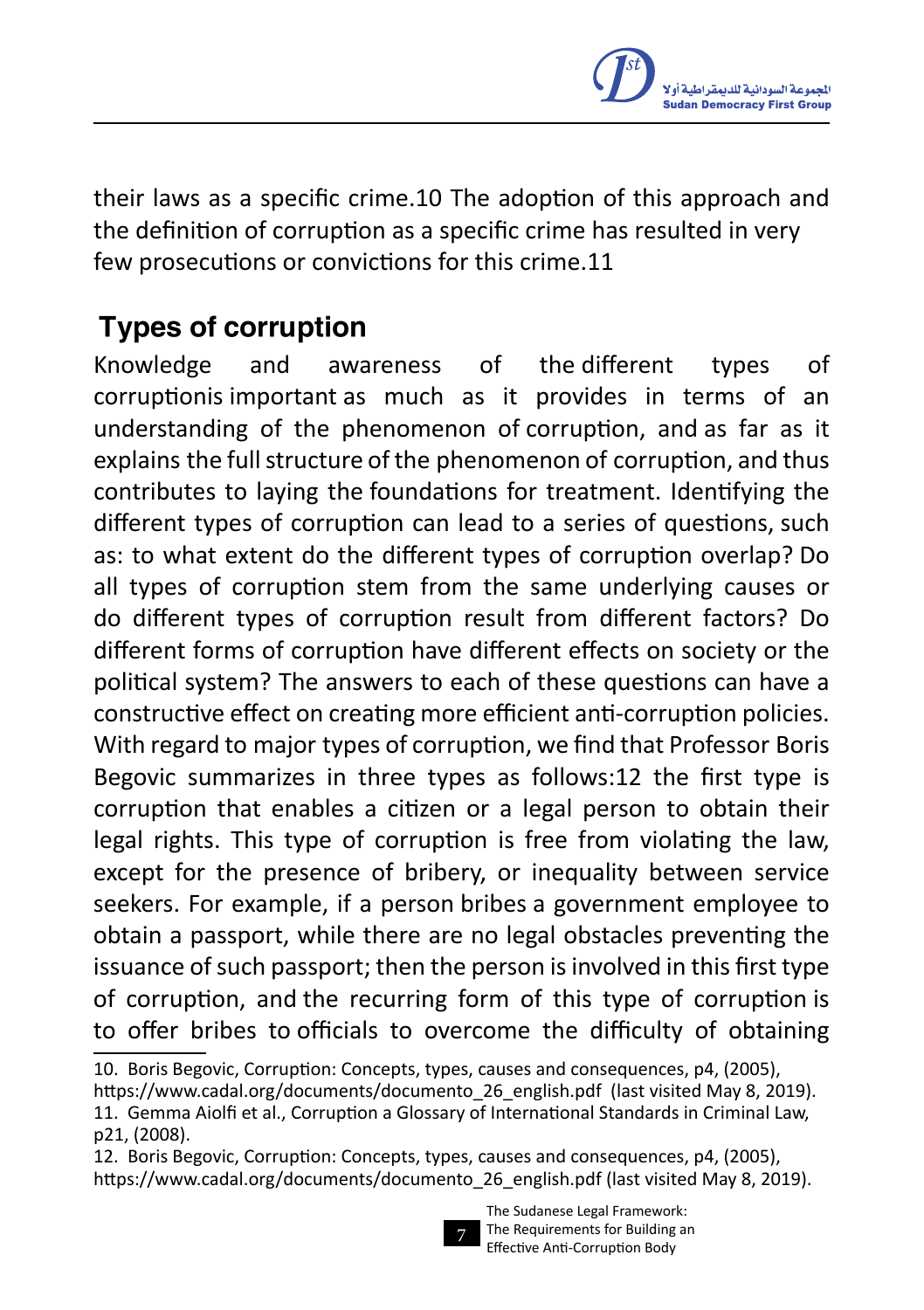

a service that is legal to to be provided with. The frequency and spread of this kind of corruption is a good indicator of a weakness and lack of administrative efficiency of the state, and sometimes the forms of deficiencies in the provision of administrative services may be deliberate. An example of this type of corruption is what the health sector suffers in Bangladesh, where 90.9% of respondents, among healthcare service

users, indicated that "the reasons for paying bribes are that services cannot be accessed without bribes".13 When discussing this type of corruption, it is necessary to note that the money offered as bribes may not be large sums, but it may be difficult to bear the costs for those who have to pay it. Especially when we realize that the poor segments of societies are the most vulnerable to this type of corruption, as it is possible for others to resort to favoritism to avoid the lengthy and late procedures.

The second type of corruption is the one that leads to the violation of legal rules or leads to the biased application of the legal rules, and is referred to as administrative corruption. If the applicable regulations do not allow a person to obtain a specific license, then he resorted to bribery to obtain it, then he would have engaged in this type of corruption. Samuel Huntington defines administrative corruption in a more comprehensive manner as "a set of behaviors by a group of public officials who ignore rules and regulationsto achieve goals other than institutional ones".14 In countries where corruption is prevalent, some citizens may think that it is in their interest not to enforce the law because laws and policies are so bad that it is not necessary to comply with them, so citizens see corruption as the best solution. This type of corruption confronts community members daily when dealing with government agencies such as the tax administration,

<sup>13</sup>. NahitunNaher et al., Irregularities, informal practices, and the motivation of frontline healthcare providers in Bangladesh (2018).

<sup>14</sup>. Boris Begovic, Corruption: Concepts, types, causes and consequences, p4, 2005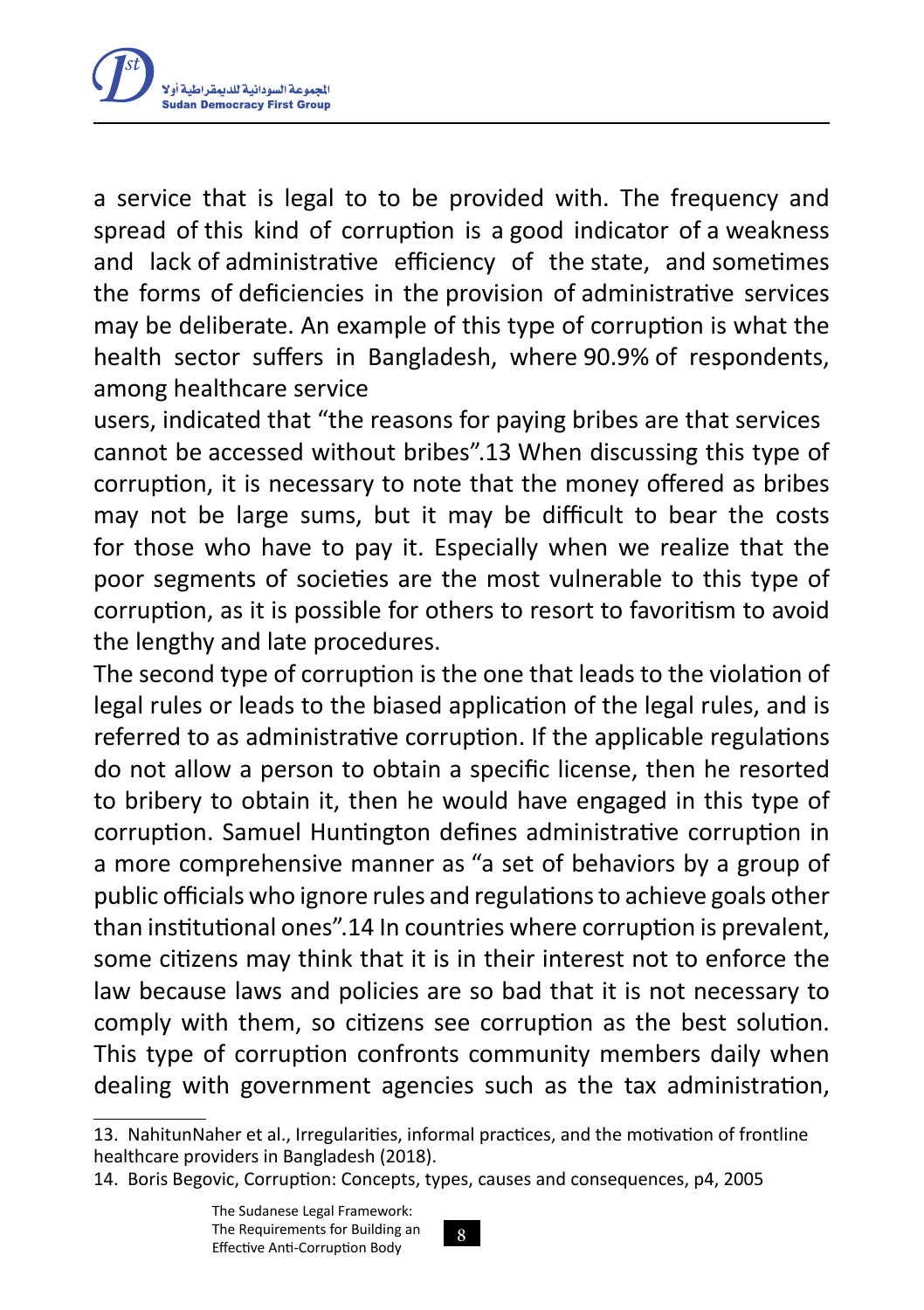departments issuing licenses and exemptions, police departments, traffic police, hospitals and other public facilities.

According to Begovic, the third major type of corruption is grand corruption, or summit corruption associated with senior politicians and government policy and decision-making, which is also known as state takeover. One of the definitions of state takeover is the formulation of state laws, policies, and regulations in the interest of private com

panies by providing unlawful private gain to public officials.15 It is also defined by Transparency International as the use (by individuals, institutions, companies, or powerful groups within or outside the country) of corruption to shape the country's policies, legal environment,andeconomyinordertoachievetheirowninterests.16 A good example of the state takeover is the situation in the Solomon Islands in the 1990s, where multinational corporations pressured and bribed key politicians to create an environment conducive to logging and weakening timber management at the national level. These multinationals have gained advantages such as reducing taxes on exports, deferring the ban on logging export and blocking moves to strengthen government oversight of foreign-controlled operations.17 This type of corruption aims to change the rules that govern the work of the state from rules that serve the public interest to rules that serve the interests of corrupt officials and those who deal with them. "The main difference between corruption and state takeover is that most types of corruption spoil the implementation of laws, rules and controls through acts of bribery, while state takeover involves corrupt attempts to influence the way laws, rules and regulations are

<sup>17</sup>. Transparency International, the Anti-Corruption Plain Language Guide, (2009).



<sup>15</sup>. Maurice O. Dassah, Theoretical analysis of state capture and its manifestation as a governance problem in South Africa, The Journal for Transdisciplinary Research in Southern Africa14(1), a473, (2018).

<sup>16</sup>. Transparency International, the Anti-Corruption Plain Language Guide, (2009).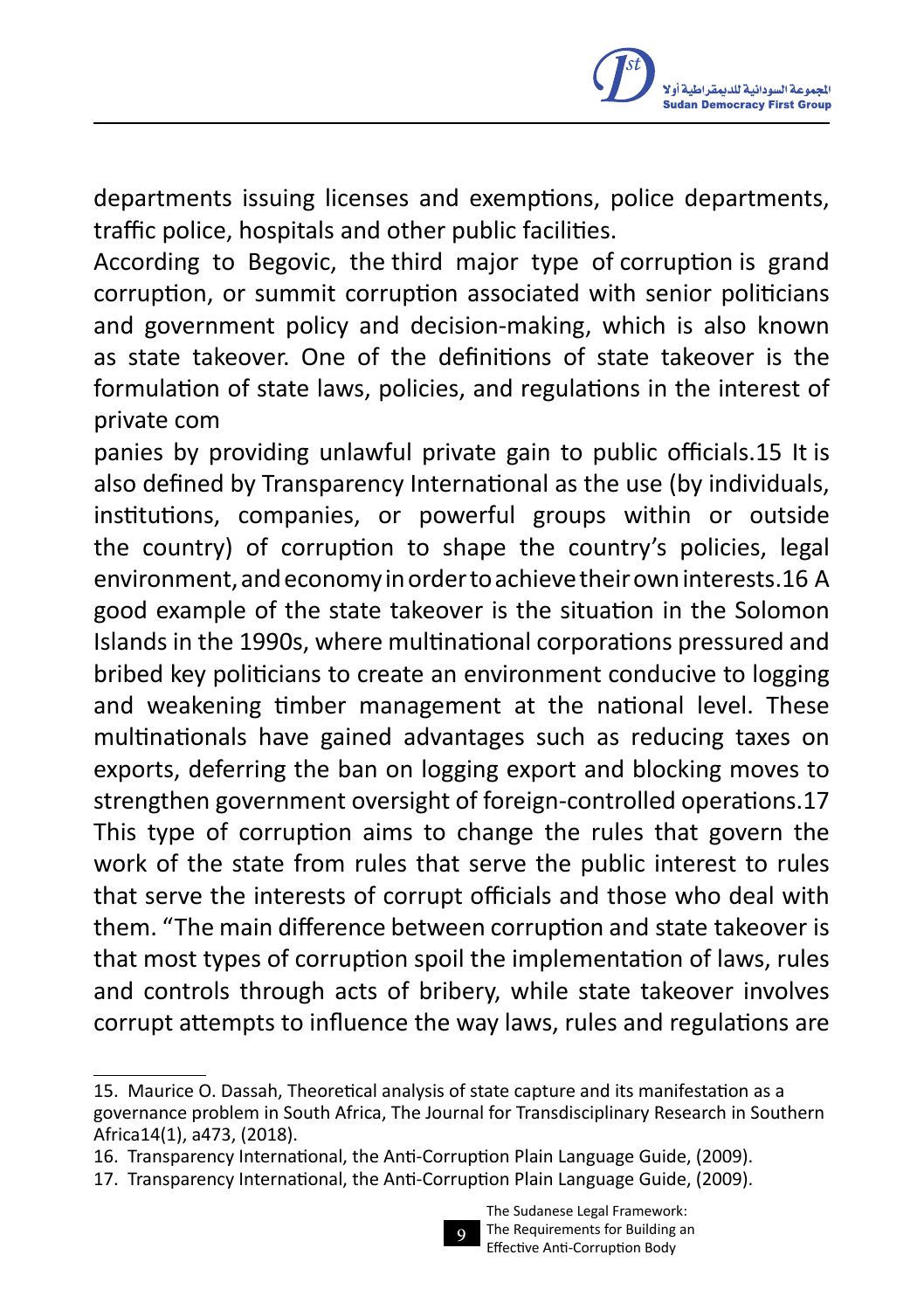

promulgated, making it synonymous with legal corruption".18 Corruption classifications differ according to the different criteria on which the classification is based, and in general it is not possible to completely separate these different classifications as they overlap and converge. The most prominent criteria by which corruption can be classified can be summarized from (as it was commonly classified in many writings dealing with corruption) as follows:

# a. Corruption according to the sector to which those involved in corruption belong

Here, corruption can be divided into corruption in the public sector and corruption in the private sector.

#### Corruption in the public sector

Corruption in the public sector is corruption in which one of the parties is a government official or a state employee. This type of corruption is the focus of most studies on the phenomenon of corruption, and there is a widespread belief that, in order for the deal or transaction to be corrupt, the government represented by one of its employees or officials must be a party thereto, but this is not true.

#### Corruption in the private sector

This includes corrupt practices that take place between two or more parties, who do not include a government official or a public official. This type of corruption exsists in dealings of private companies, or in dealings between an individual and a private corporation. This type of corruption shows that employees are less loyal to their own organizations. Corrupt practices in the private sector are carried away from the public domain and outside government circles and impose 18. Maurice O. Dassah, Theoretical analysis of state capture and its manifestation as a governance problem in South Africa, The Journal for Transdisciplinary Research in Southern Africa 14(1), p473, (2018)

> The Sudanese Legal Framework: The Requirements for Building an Effective Anti-Corruption Body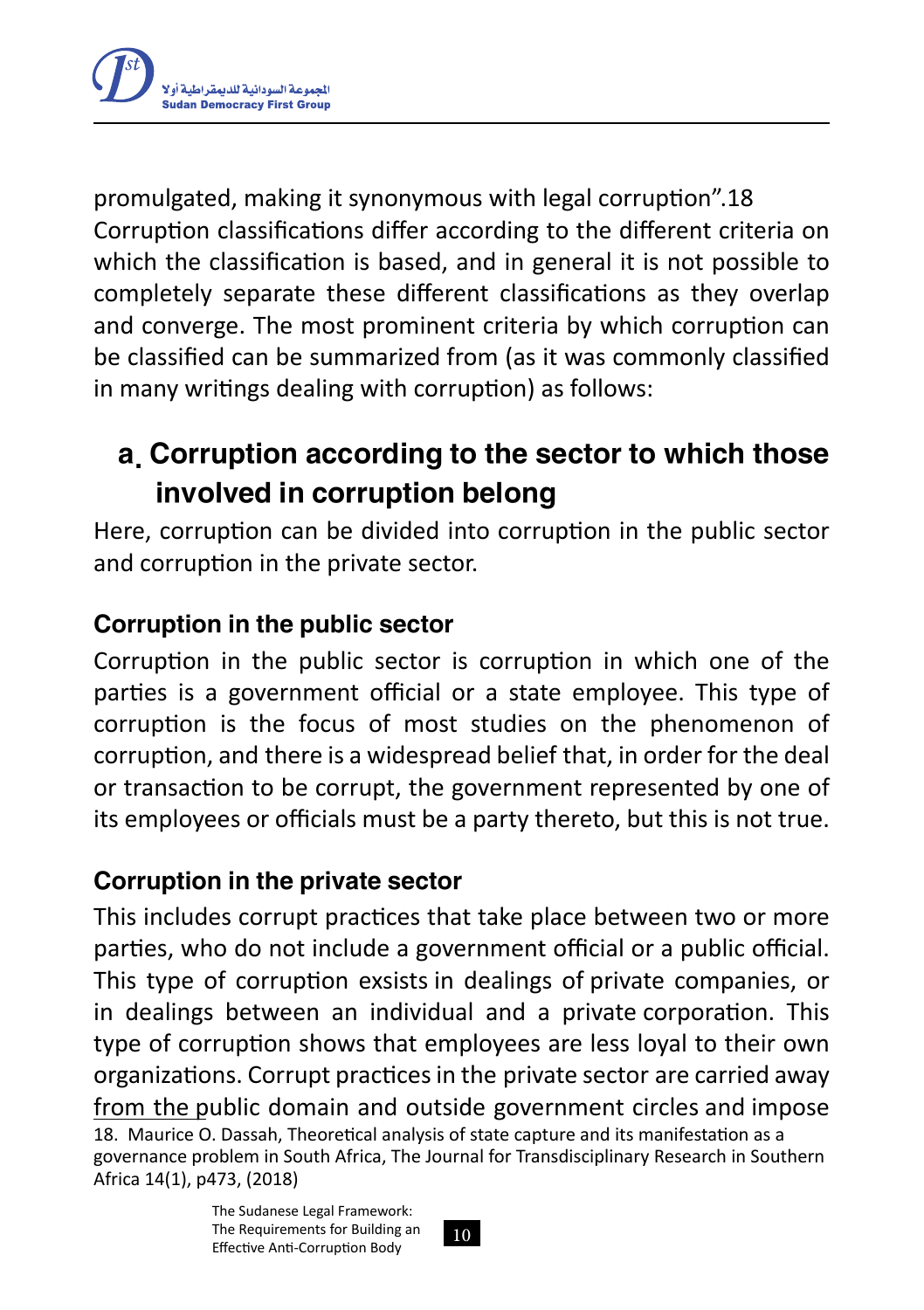

additional costs on some companies or individuals and contribute to the creation of a socio-cultural environment that encourages the spread of general corruption.

#### b. According to extent of corruption

Corruption was divided into two parts based on the size of the proceeds begot from it and the rank of officials involved in it.

#### Petty corruption

This usually involves junior employees and may aim to simplify complex procedures and provide routine services, and it may cause employees to deliberately complicate procedures so that they can obtain some personal benefits. Although the proceeds from this kind of corruption is smaller than the proceeds of grand corruption, but one can not be certain that its negative effects are less, especially if we take into account the possibility of its outbreak, the frequency of its occurrence and the direct impact on the poorest classes.

#### Great corruption

Thistype isrelated to senior employees and officials, large companies and businessmen, and to large deals such as arms deals, supply and contracting, and obtaining huge loans with low interest or without adequate guarantees. This is a type of corruption that includes what is known as the takeover of the state, and it may sometimes be associated with international bodies. The prevalence of this type of corruption indicates the weak accountability tools in the countries in which it is spread.

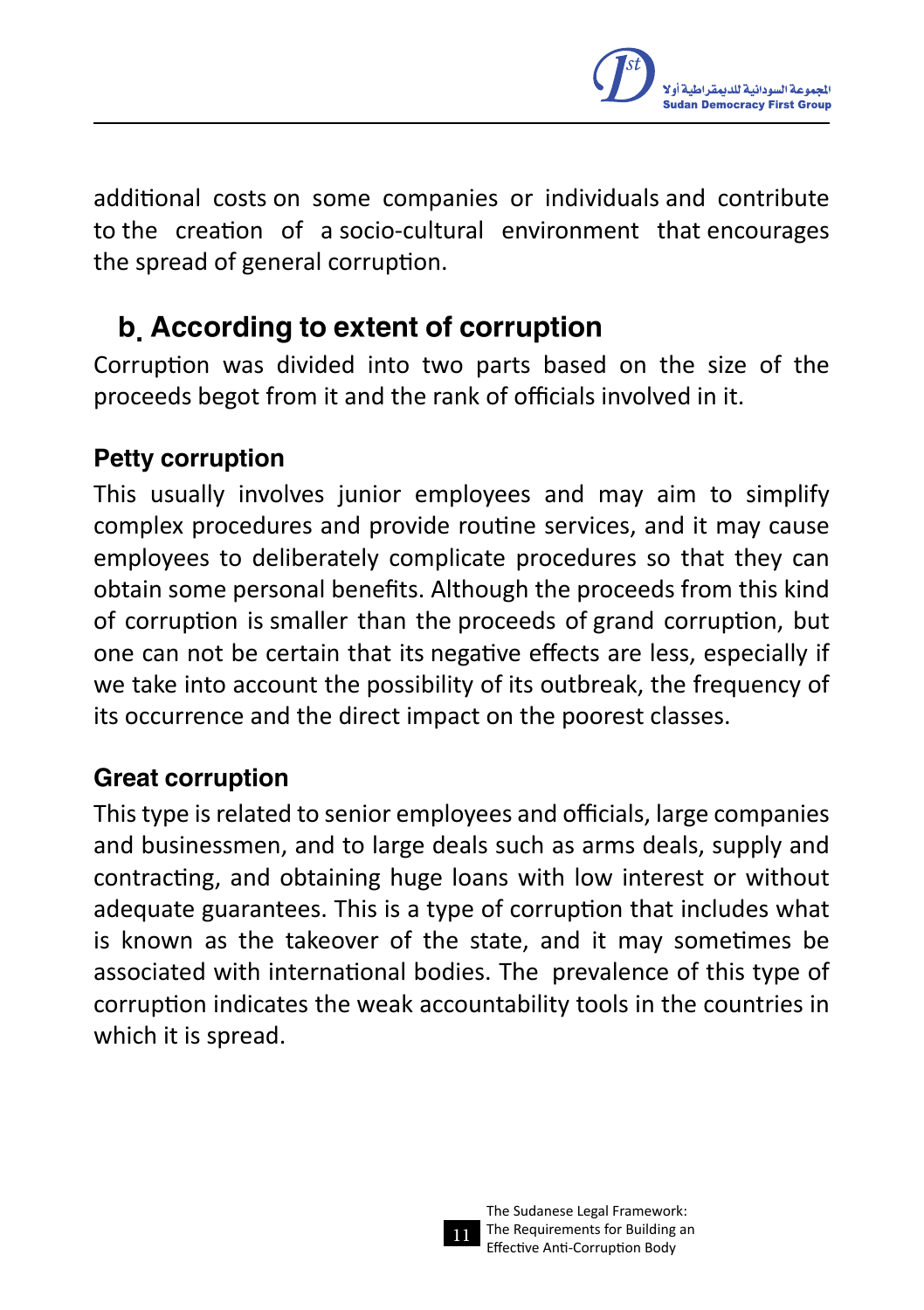

# c.According to corruption domain

Corruption can be divided into domestic corruption and international corruption.

#### Domestic corruption

It is the one that takes place within the borders of the country and is limited to internal parties.

#### International corruption

Is the one which takes place outside the country's borders, or within the country's borders but involving a foreign party, but it is not right to classify all the corruption occurring within the country's borders and engaging a foreign party as international.

### d. According to nature of relationship between parties to corruption

Corruption can be divided according to the nature of the relationship between its two parties to coercive corruption and conspiratorial corruption.

#### Forceful corruption

It is the case in which the applicant is forced and compelled to pay a bribe in order to obtain the service, otherwise their interests will be disrupted and they fail to obtain the service they deserve and which they meet all of its legal and procedural requirements. In this case, the relationship between the two parties is a relationship of submission that is not based on a desire to engage in the corrupt transaction.

#### Conspiratory corruption

It is the case in which the relationship between the two parties to corruption is based on an agreement between the two parties to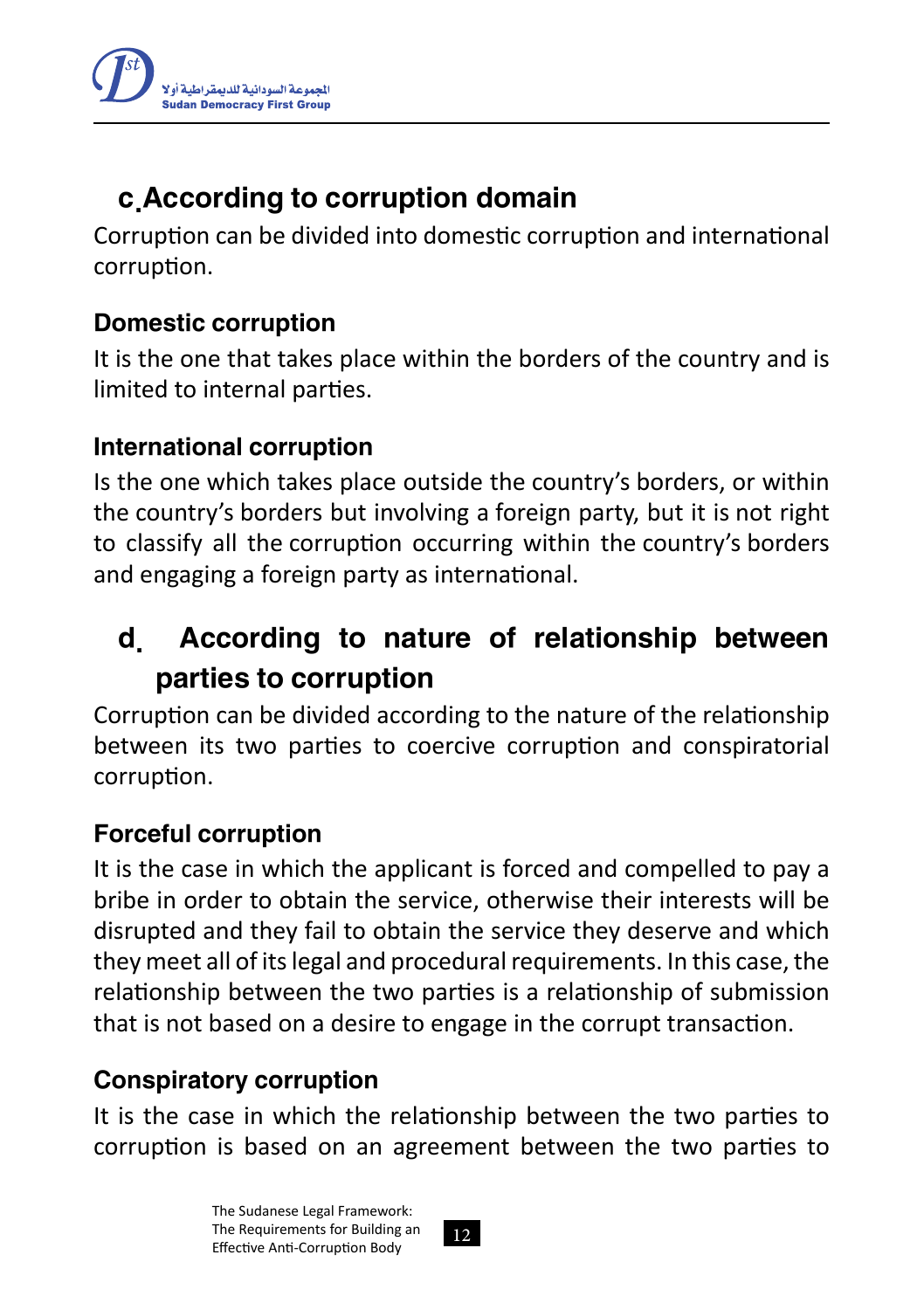

achieve their own interests. For example, the customs official who allows entry of some goods without fees or reduces fees in return for a consideration.

### e.According to degree of organization

Corruption is divided according to the degree of its organization into accidental, systemic, and comprehensive corruption.

#### Accidental corruption

It refers to all corrupt practices and transactions that reflect the personal behavior of the individual involved in corruption more than refering to the administrative system in which these transactions are carried out.

#### Organized corruption

This is what spreads in institutions through the existence of prior procedures and arrangements through which it can be predicted how the transaction will end, the amount of the bribe and the mechanism of its payment. This type of corruption is managed by a group of individuals linked together and united by their mutual dependence on each other and their sharing of the proceeds.

#### Theories and attempts to explain the phenomenon of corruption

There are many attempts to explain the phenomenon of corruption. From the economic point of view, there are two basic visions to explain the existence of corruption. The first is the difference in information between heads (politicians and decision makers) on the one hand, and subordinates or agents (government employees) on the other.19 While politicians and decision-makers think that work is proceeding and transactions are carried out in accordance with

<sup>19</sup>. Boris Begovic, Corruption: Concepts, types, causes and consequences, (2005), https:// www.cadal.org/documents/documento\_26\_english.pdf (last visited May 8, 2020).

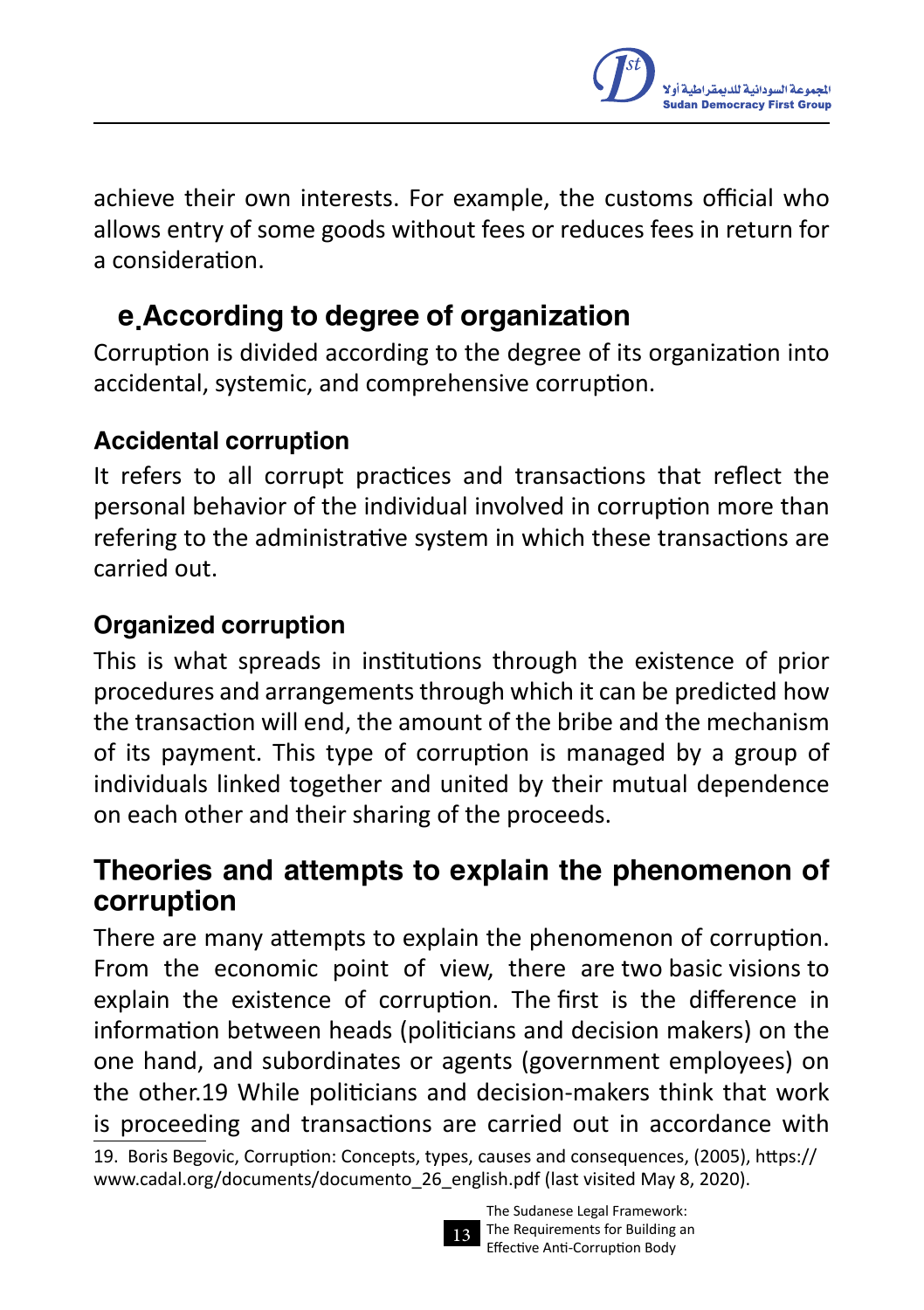

the law and regulations, employees realize the real reasons behind the progression of work and the completion of transactions, which is the existence of payments they receive unlawfully to complete transactions and conduct business.20 Politicians and decisionmakers, according to this theory, are well-intentioned, and do not know anything about the violations and misdeeds committed by their employees. Studies that follow this approach are characterized by their ability to explain many behaviors of government employees and explain administrative

corruption.21 However, this approach fails to explain political corruption, especially with the existence of lists of politicians from all over the world whose names have been associated with corrupt transactions.22 This approach concludes that corruption takes place outside the political process, in other words, corruption is not something that is organized and managed by politicians.23 This distinction between political and administrative corruption is ambiguous because in most political systems the separation between politics and administration is blurred.24

As a result of subsequent efforts, a new approach has emerged that sees corruption as one of the elements involved in shaping the political process, and therefore it depends on the state's political system, and is organized and managed according to the political system.25 According to this approach, corruption is a form of state revenue allocation by key officials, and the participation of government employees in corruption is usually according to the desire of corrupt key officials to ensure loyalty to themselves, as corruption is used as a tool to lure corrupt officials and to have them envolved and reminded later of what

23. ibid

<sup>20.</sup> Ibid.

<sup>21</sup>. ibid

<sup>22</sup>. ibid

<sup>24</sup>. Ange Amundsen, Political corruption: An introduction to the issues (1999).

<sup>25</sup>. Boris Begovic, Corruption: Concepts, types, causes and consequences, (2005)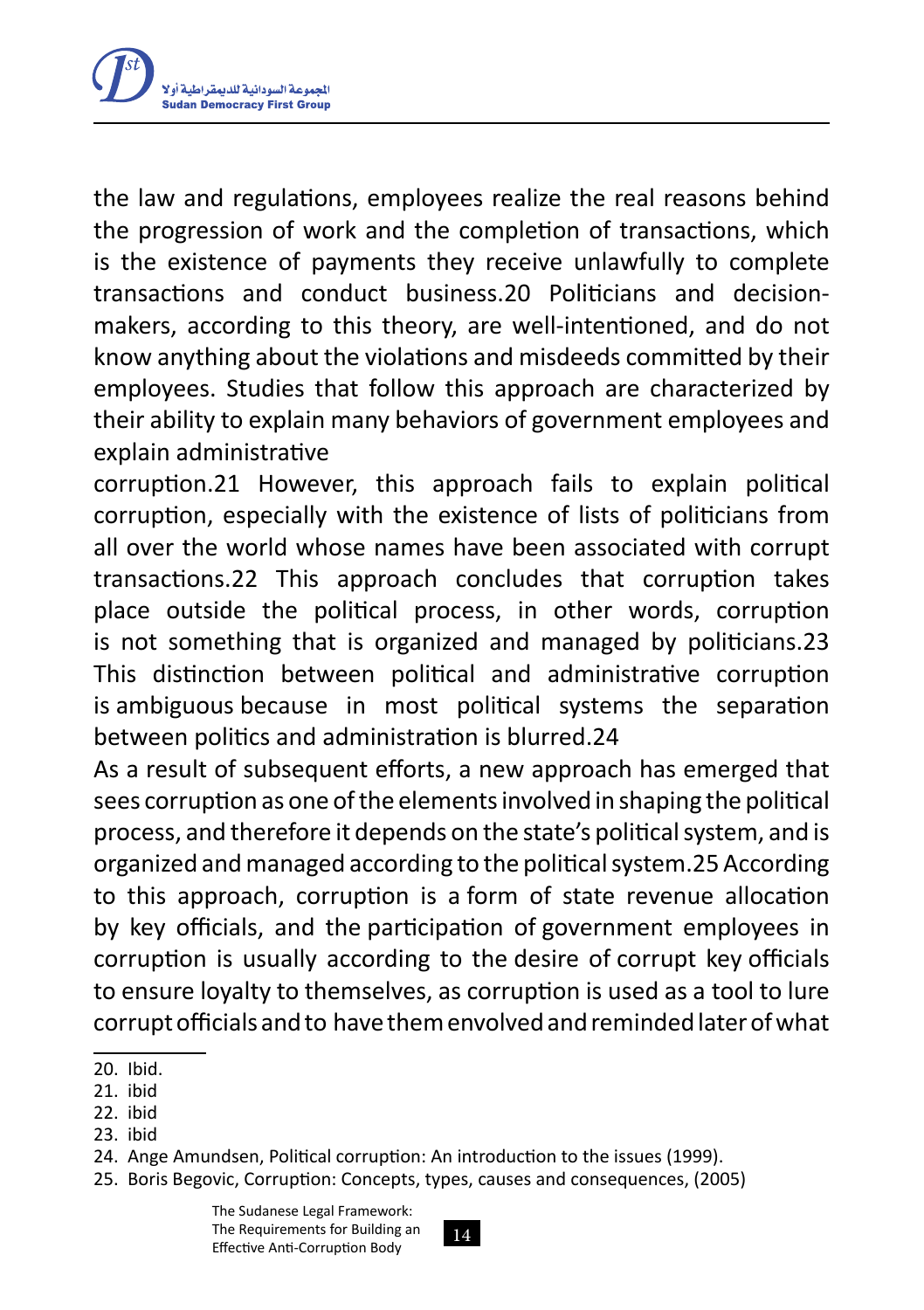

they have committed, thus reducing the likelihood of disobedience from lower levels of corrupt government officials because they are captivated by their participation in corruption.26 If necessary, an uncooperative employee may be charged with involvement in corrupt transactions.27 This approach provides the basis for explaining the relationship between corruption and the political process, but it does not provide an analytical framework for situations where corruption prevails in the lower levels.28

Professor Begovic sees that the primary motivation for corrupt transactions is the narrow self interest of "persons in all circumstances imaginable act in economic rationality."29 This calls for another question. If self-interest is the motive behind corruption, then why do officials in some countries abuse their entrusted power to achieve more private gains than their counterparts in other countries? The answer appears to lie in balancing the costs of engaging in the corrupt transaction with the expected benefits.30 If the expected costs of committing the forbidden act are higher than the expected benefits, then the officials are not inclined to abuse the powers entrusted to them, and it should be noted that the intended costs and benefits are not only material, but may be psychological, social, as well as financial".31 The cost may include stigma and loss of a job, but the most obvious cost is the risk of exposure and punishment, and this depends primarily on the effectiveness of the legal system in the country.32 The risk of exposure and capture is higherin democratic systems where the press is free, and journalists and public interest groups can reveal infringements, as the free press plays a key role in the prevalence of the rules against corruption, and in the increase

- 31. ibid
- 32. ibid

<sup>26</sup>. ibid

<sup>27</sup>. ibid

<sup>28</sup>. ibid

<sup>29</sup>. ibid

<sup>30.</sup> Daniel Treisman, The causes of corruption: a cross-national study, p 400, (2000).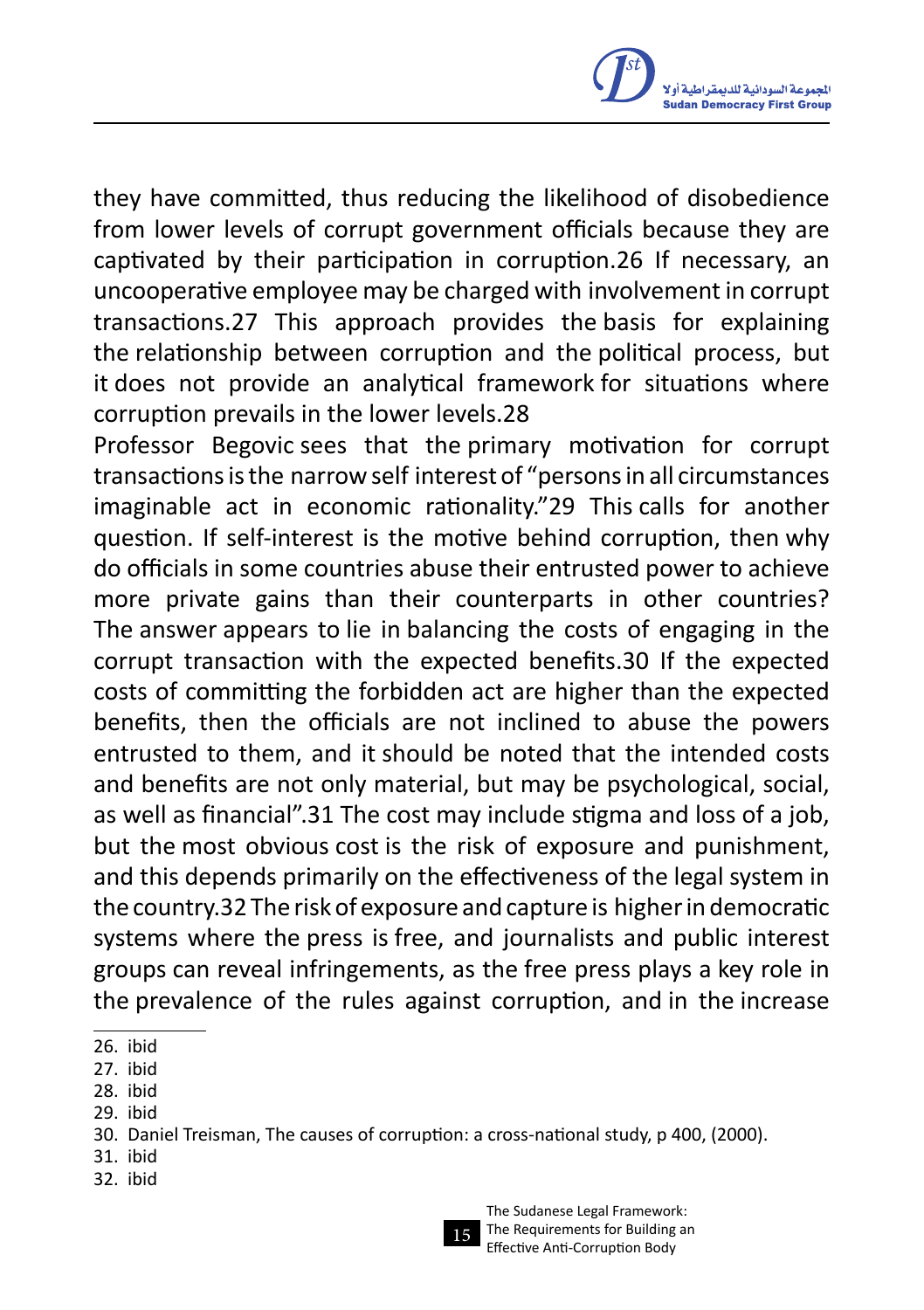

in the potential social cost of corrupt behavior.33 Moreover, civic participation, in its democratic form, can contribute to fighting corruption, because regular elections give the public the option to remove corrupt politicians.34 It is also noted that the exposure of corrupt officials to punishment is more frequent and

likely in economically advanced countries because "economic development increases the spread of education and literacy and prevents the personalization of relationships - each of these factors increases the likelihood that abuse of power will be noticed and confronted".35

#### Causes and motivating factors of corruption

The causes and factors that lead to the spread of corruption are many and diverse, some of them of a political, economic, legal, administrative orsocial nature. It cannot be asserted that there is only one factor behind corruption, but there may be many factors that cause corruption and encourage its spread and growth. The need and the sense of risk may be one of the intrinsic motives that encourage engaging in corrupt transactions, and the motivation may be greed and the desire to achieve quick financial gains. These are matters related to persons involved in corrupt transactions. After considering the various interpretations of the phenomenon of corruption, a number of answers can be offered to the question related to the causes behind corruption, including the following causes and factors:

**The absence of the rule of law and the failure of everyone to submit to the same legal rules**

**The absence of the principle of separation of powers and the domination of the executive apparatus and its influence over other powers**

<sup>33</sup>. ibid

<sup>34</sup>. ibid

<sup>35</sup>. ibid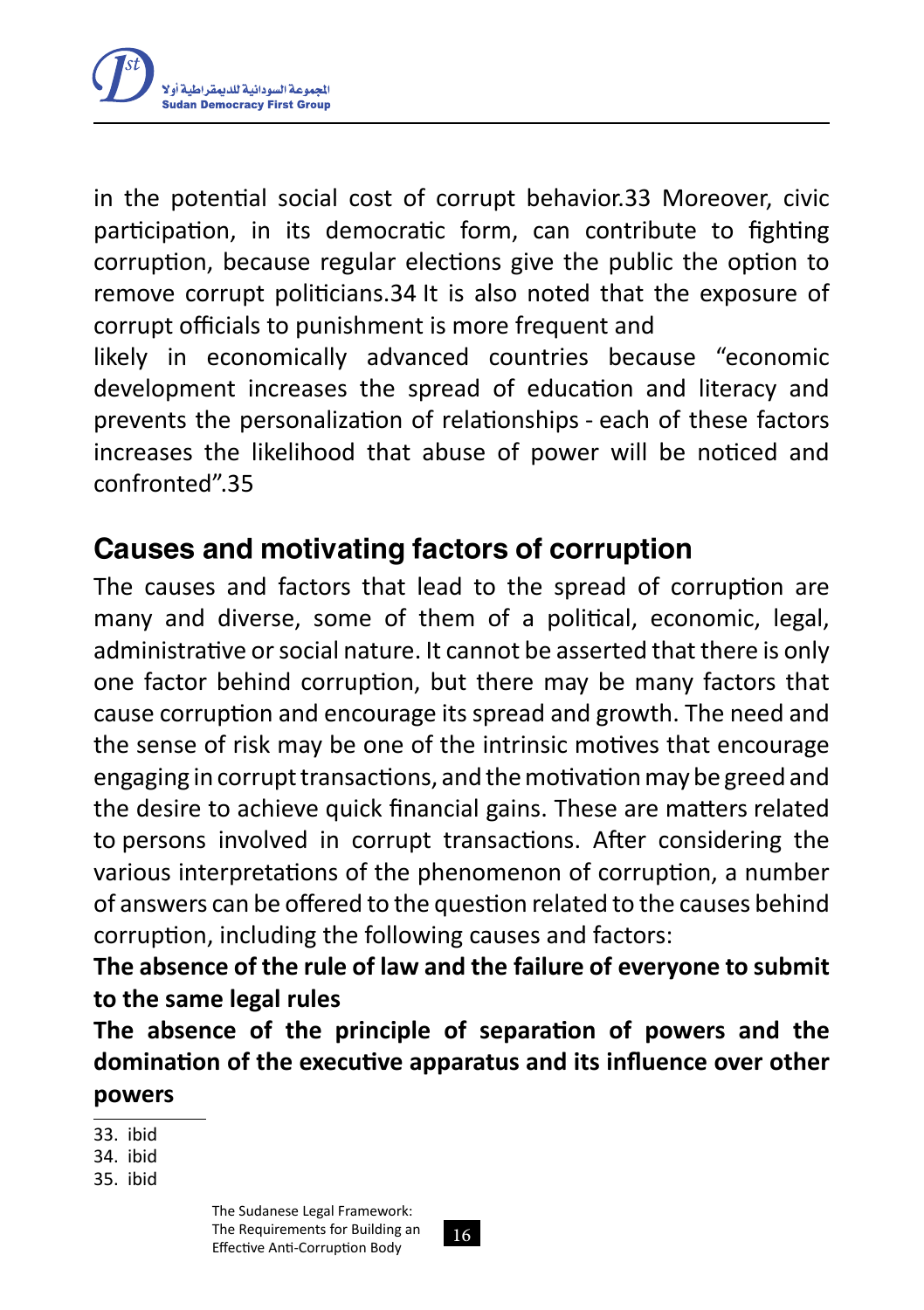#### **Lack of political will to fight corruption**

#### **Absence or weakness of anti-corruption policies, or weak enforcement agencies**

**The absence of legal texts criminalizing various forms of corruption** There should be comprehensive anti-corruption laws and there should be a periodic review of the laws to put in place the necessary amendments to fill the gaps through which corruption is implemented, as experience and practice illustrate.

#### **The absence of legal texts that protect whistleblowers**

People who uncover violations and abuse of power that threaten the public interest, be they are employees or directors of government institutions or companies, or non-employees, must be protected from any attempt of vengeance they may be exposed to.

#### **Absence of transparency and legal texts guaranteeing citizens access to information**

The United Nations Development Program defines transparency as a phenomenon that refers to sharing information and acting in an open manner.36 It allows those who have an interest in a matter to collect information on this matter that may have a decisive role in uncovering defects and protecting their interests. Regimes with transparency have clear procedures for public decision-making, open channels of communication between stakeholders and officials, and put a wide range of information accessible to the public.37

#### **Absent or weak accountability**

Accountability is a concept that indicates that individuals and institutions (public, private and civil society) bear the responsibility to properly exercise their powers. In theory, accountability is of three types,diagonal,horizontaland vertical.38 Inthepublicsector,diagonal accountability is achieved when citizens use government institutions

<sup>38</sup>. Transparency international, The Anti-Corruption Plain Language Guide, p2, (2009).



<sup>36</sup>. https://pogar.org/arabic/governance/transparency-and-accountability.html

<sup>37</sup>. https://pogar.org/arabic/governance/transparency-and-accountability.html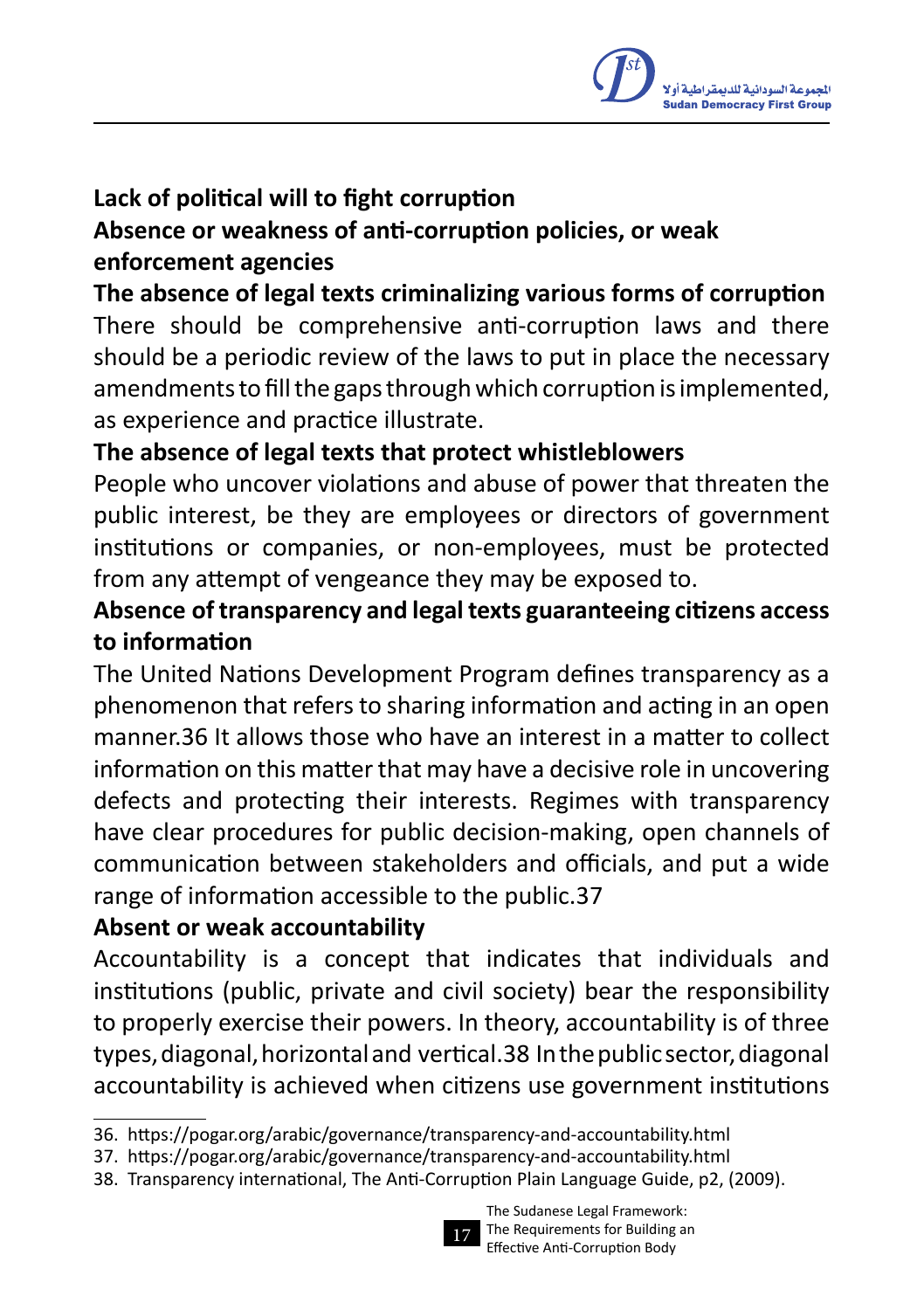

to better monitor state actions and behavior by participating in policymaking, budget preparation, and tracking of public expenditures.39 While the horizontal accountability subjects government officials to oversight by other government bodies, which creates a kind of checks and balances.40 As for vertical accountability, it involves holding officials accountable to voters or citizens through elections, a free press, an active civil society, and other similar channels.41 When accountability is absent or weak, this situation is conducive for widespread corruption.

#### **Widespread governmental interference in economic activity**

The restrictions imposed by governments for the purpose of regulation such as customs duties, import quotas, the list of permissible and prohibited imports or exports, setting the exchange rate, etc may be exploited by employees to enrich themselves. Here, it must be noted that the manner in which states operate and perform their tasks is much more important than the volume of public sector activity. Countries like Canada, Finland and Sweden are among the countries with some of the largest public sectors but are among the least corrupt countries.42 Some research indicate that the size and structure of government have an unclear effect on the level of corruption.43

<sup>39</sup>. ibid

<sup>40.</sup> ibid

<sup>41</sup>. ibid

<sup>42</sup>. Vito Tanzi, Corruption Around The World: Causes, Consequences, Scope and Cures, International Monetary Fund, p 10, (1998). Available at https://www.imf.org/external/pubs/ ft/wp/wp9863.pdf (last visited May 31, 2019)

<sup>43</sup>. Eugen Dimant & Guglielmo Tosato, Causes and Effects of Corruption: What Has Past Decade's Empirical Research Taught Us? A Survey, Vol. 32, No. 2 Journal of Economic Surveys 335–356, p 8, (2018).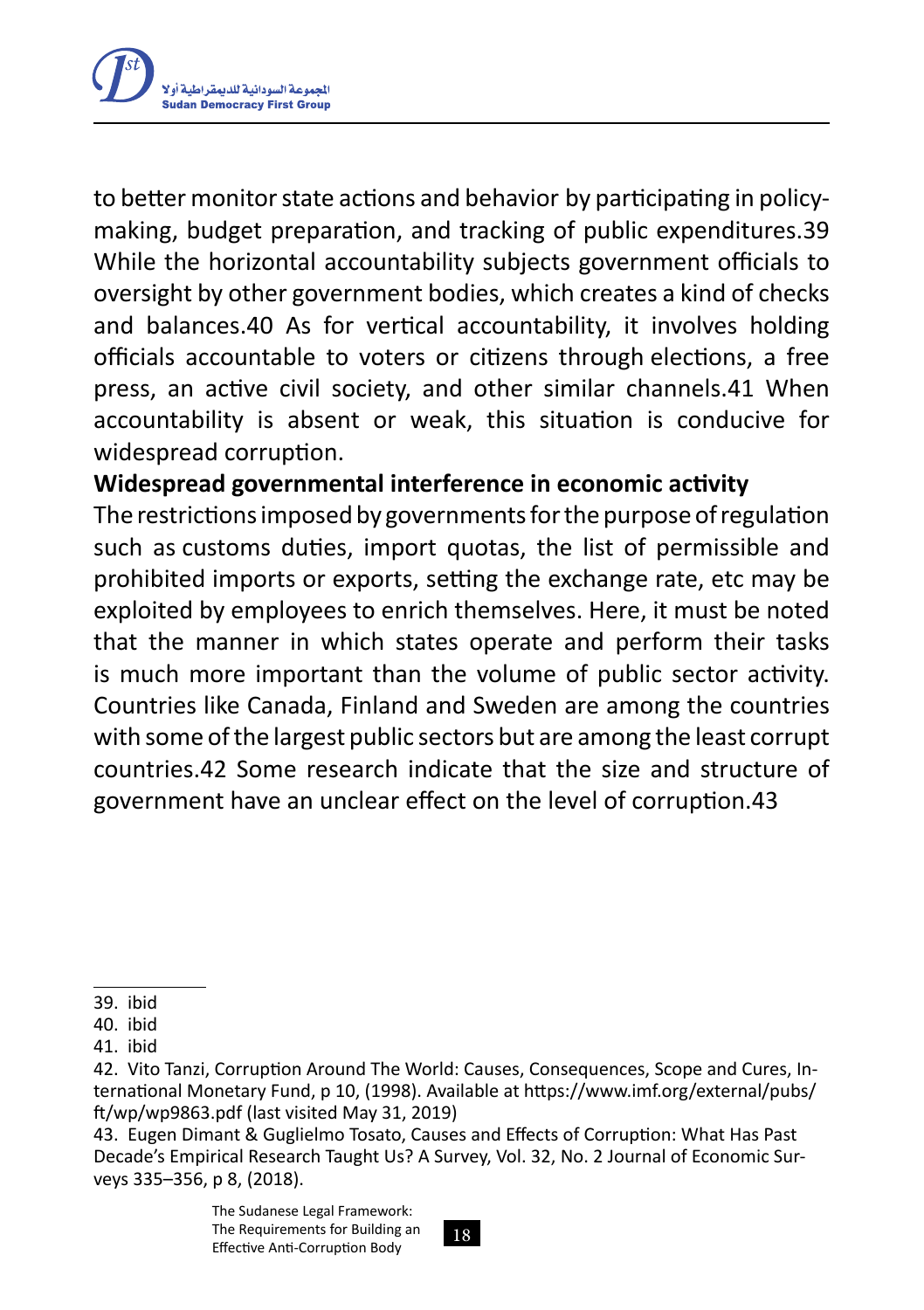# Complex rules, slow procedures, and braod discretion powers of officials

To control corruption, the rules regulating the activities should be clear and simple, and be published and people informed of them and be applied to all, without discrimination. These are the same prerequisites which must be provided in the procedures through which the rules are implemented. The existence of contradictory and inconsistent rules, and lack of knowledge of citizens of rules and procedures, in addition to government officials enjoying broad discretionarypowers,andwidefreedomtoactandlittleaccountability, all that encourages employees to exploit their positions for personal gain by accepting bribes.

#### **Weak financial and administrative control bodies**

**Selection of employees based on criteria not related to competence and absence of training**

**Lack of interest in public service ethics and the lack of regulations and charters for professional behavior**

**Weak salaries of government sector employees**

#### **Anti-corruption bodies and their position in the national integri system**

When talking about anti-corruption bodies, which are the institutional bodies concerned with combating corruption, it must be noted that these bodies are not the only bodies that work to combat corruption. Rather, the anti-corruption process is an integrative process in which the efforts of state institutions are combined. Anti-corruption bodies do not alone carry out all the roles and tasks required to achieve the anti-corruption process, but rather have their valued role within a framework known as the National Integrity System, in which anticorruption bodies are one of its pillars, along with other institutions that have their roles assigned to them to combat corruption. National Integrity columns include, beside the key government institutions,

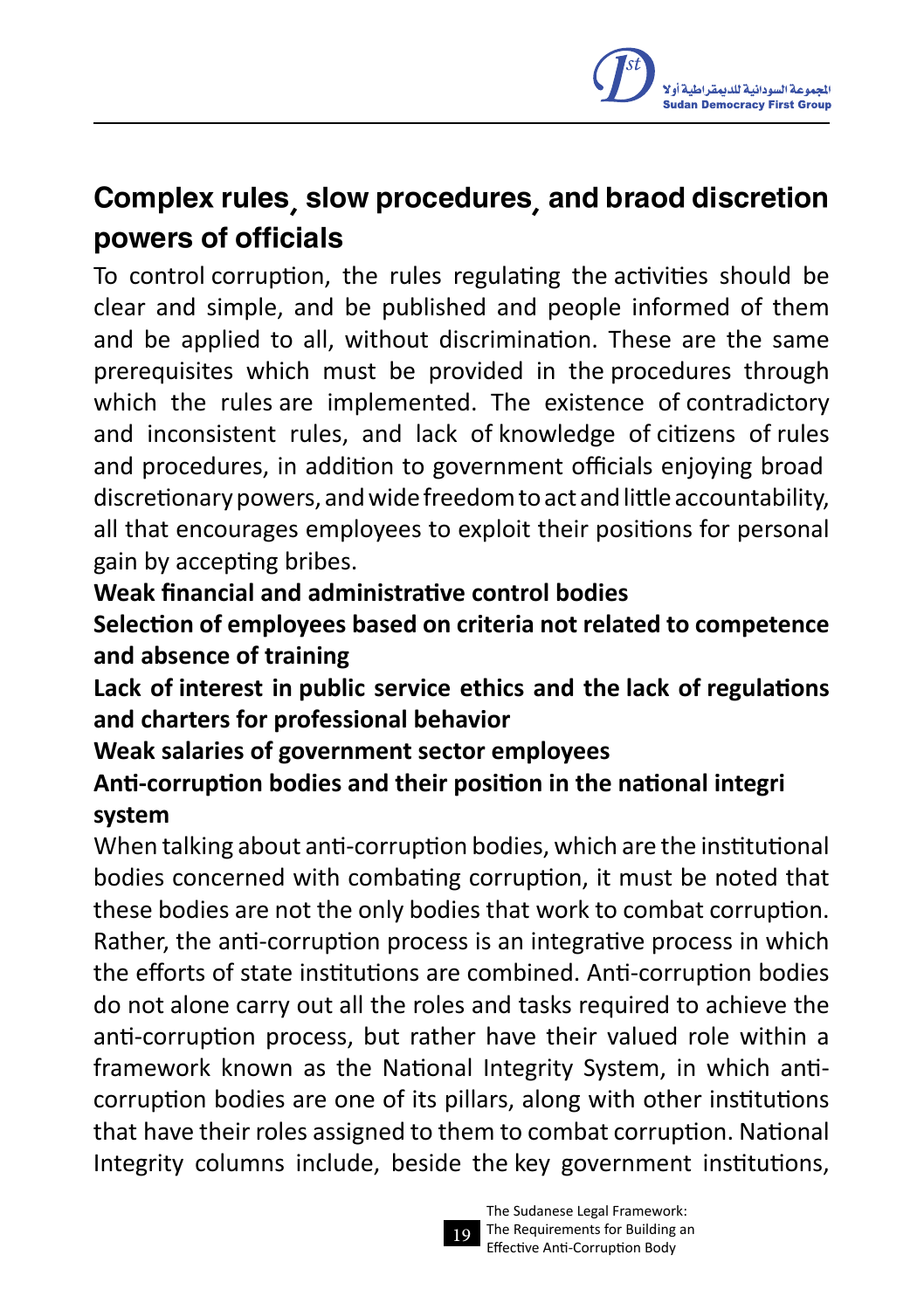

such as the legislative authority exercising oversight and legislative roles enabling them to contribute effectively to curb corruption, and the executive power, which the will of those who man it can have a clear impact in the fight against corruption, the judiciary, which can contribute to the fight against corruption through judicial oversight over the behavior of institutions and those in charge of them. There is also the public sector, which includes the public institutions and facilities that carry out administrative, economic or commercial activities, law enforcement institutions such as the police and the prosecution, and oversight institutions such as the Office of the Auditor General, which is responsible for reviewing all state agencies and ensuring that there are internal control systems in place and oversight in order to optimize the use of material and human potentials; and the anti-corruption bodies, whose role is dealt with in detail by the paper. There are also among the pillars of the National Integrity System non-state actors such as the media that can contribute to uncovering corruption, civil society that motivates and encourages individuals to confront corruption, as well as the private sector. All of these authorities, institutions and authorities have roles to play in the fight against corruption, and this clearly indicates that if anti-corruption bodies fully play their role without these authorities and institutions undertaking their respective roles, the desired results in the fight against corruption will not be achieved. After clarifying the position of the anti-corruption authorities as one of the pillars of the national integrity system that includes all the aforementioned bodies, the tasks of the anti-corruption bodies can be summarized to make the picture more comprehensive.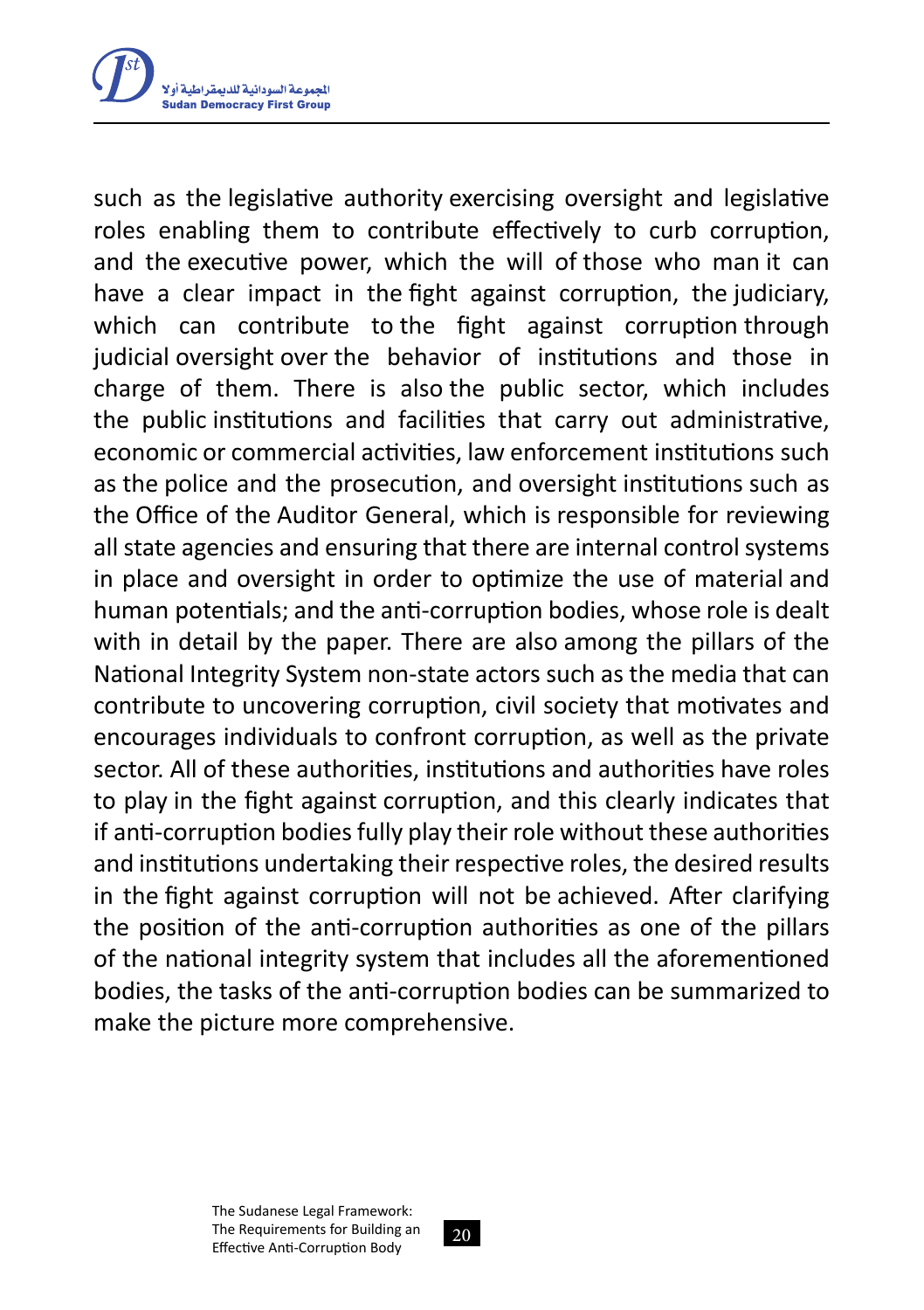

#### Functions of anti-corruption bodies

Key tasks and functions entrusted usually to the anti-corruption bodies are diverse and vary from country to country where these bodies arise, while some are assigned tasks relating to the stopping corruption and prevention against it, others are assigned some tasks related to investigation of allegations and suspicions of corruption, still some agencies may be assigned tasks of directing charges too.44 Despite this difference and diversity in the tasks assigned to each agency according to the data specific to each national context in which it arises, there are a number of tasks that are commonly assigned to anti-corruption bodies and its specialized agencies, and these tasks can be summarized according to what Francisco Cardona explained, as

follows:45

- **1. Development and adoption of anti-corruption policies.** This task involves developing and coordinating strategies and action plans for the fight against corruption, along with the coordination of processes of policy implemenetation and evaluation of its efficiency and effectiveness.
- **2. Coordination between the state's anti-corruption institutions, monitoring corruption and identifying its presence through research.** To determine the extent of corruption and its common types, as the measures taken to combat corruption differ according to the type of corrupt practices prevailing. In addition to identifying the sectors most vulnerable to corruption, and the groups most vulnerable to and affected by it.

<sup>45</sup>. The Centre for the Integrity on the Difference Sector, Anti-Corruption Polices and Agencies, p 5-6.



<sup>44</sup>. [sic]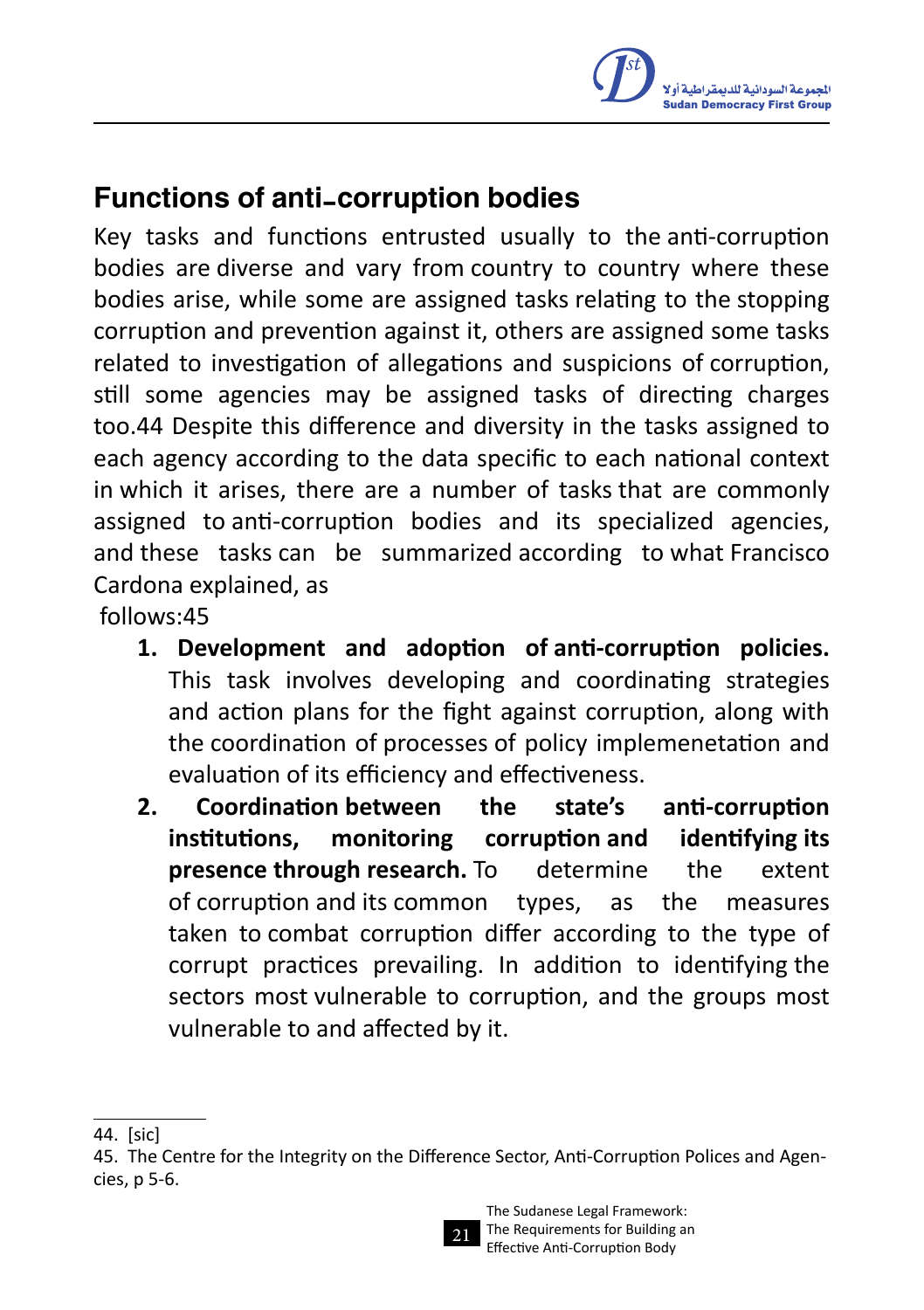

- **3. Stopping corruption and prevention against it.** This is one of the most complex tasks asitincludesa numberofsimultaneous and successive controls, measures and procedures which must be carefully coordinated to ensure their consistency and effectiveness. This includes preventive policies, such as some of the measures aimed at protecting and promoting the integrity of government officials, such as disclosure of the property to provide declarations that clarify the assets and properties of public employees, and to examine these statements and ensure their validity.46 It may include an assessment of the risks of corruption in specific sectors such as the private sector, or a particular activity such as public procurement, or aimed at reviewing the administrative procedures applied by institutions to ensure smoothness, or working to enable the public access to information of interest to them.47
- **4. Education and raising awareness of corruption and methods of combating it.** This includes awareness and education in the field of fighting corruption and advocacy for integrity, including the development of training and education activities that target specific social groups or sectors. It may also include partnerships with civil society organizations.48
- **5. Investigating cases of suspected corruption.** This task may be the most controversial task of anti-corruption bodies, as the investigative powers granted to anti-corruption bodies may collide with the powers of a number of bodies. It is customary in many legal systems that criminal investigations are conducted by the police, the public prosecution or investigating magistrates, and that the investigation and scrutiny of the decisions of the general managers and their

<sup>46</sup>. ibid

<sup>47</sup>. ibid

<sup>48</sup>. ibid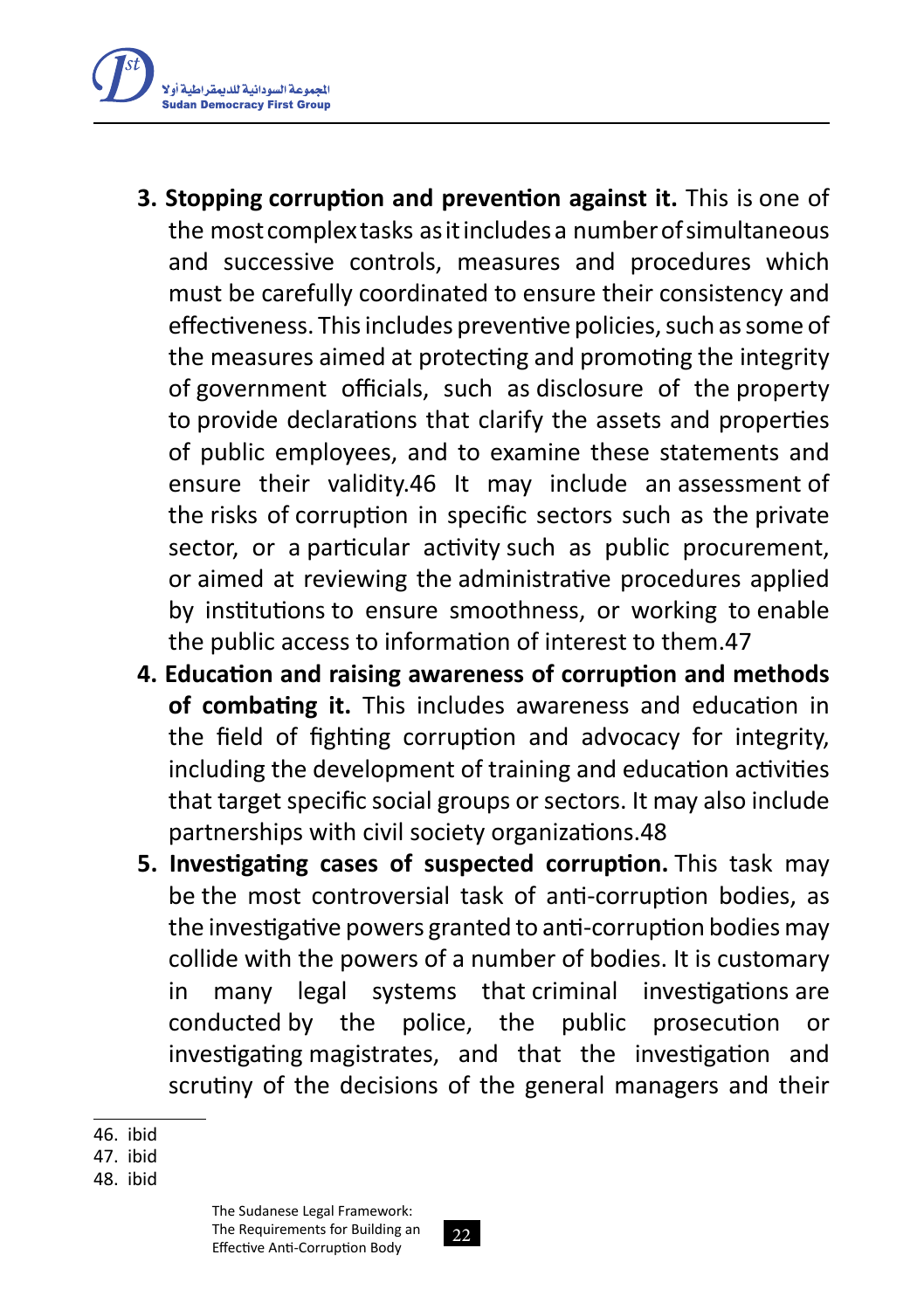

management of public funds are entrusted to the internal comptrollers and external auditors. Therefore, the collision of investigative powers granted to anti-corruption agencies with the powers of the police or the public prosecution may create a kind of conflict and conflict of roles and responsibilities. It is noticeable that the limits of investigative powers that some anti-corruption bodies enjoy differ and vary considerably from limited to broad. There is no consensus on whether anti-corruption agencies should have powers to enter areas commonly delegated to the police, the prosecution, or financial auditors.

**6. Prosecution and charges of corruption.** The granting of anticorruption bodies the powers of bringing forth charges in corruption cases is a controversial issue. We, in principle, find that the defense of public interest in criminal proceedings is the responsibility of the prosecutor general.49 On the other hand, victims of crime also have inalienable rights, and it is unclear whether there is any additional value to be gained from granting the power to bring charges to anti-corruption agencies, and it may be useful to delegate anti-corruption agencies to pursue investigations against alleged corrupt persons in cases which the public prosecutor has decided to dismiss the case on grounds of insufficient investigation.50

### Institutional arrangements and coordination as factors for anti-corruption agencies success

After clarifying the position of anti-corruption bodies within the pillars of the national integrity system, and then clarifying the tasks that these bodies usually carry out, it is important to deal with one



<sup>49</sup>. ibid

<sup>50.</sup> ibid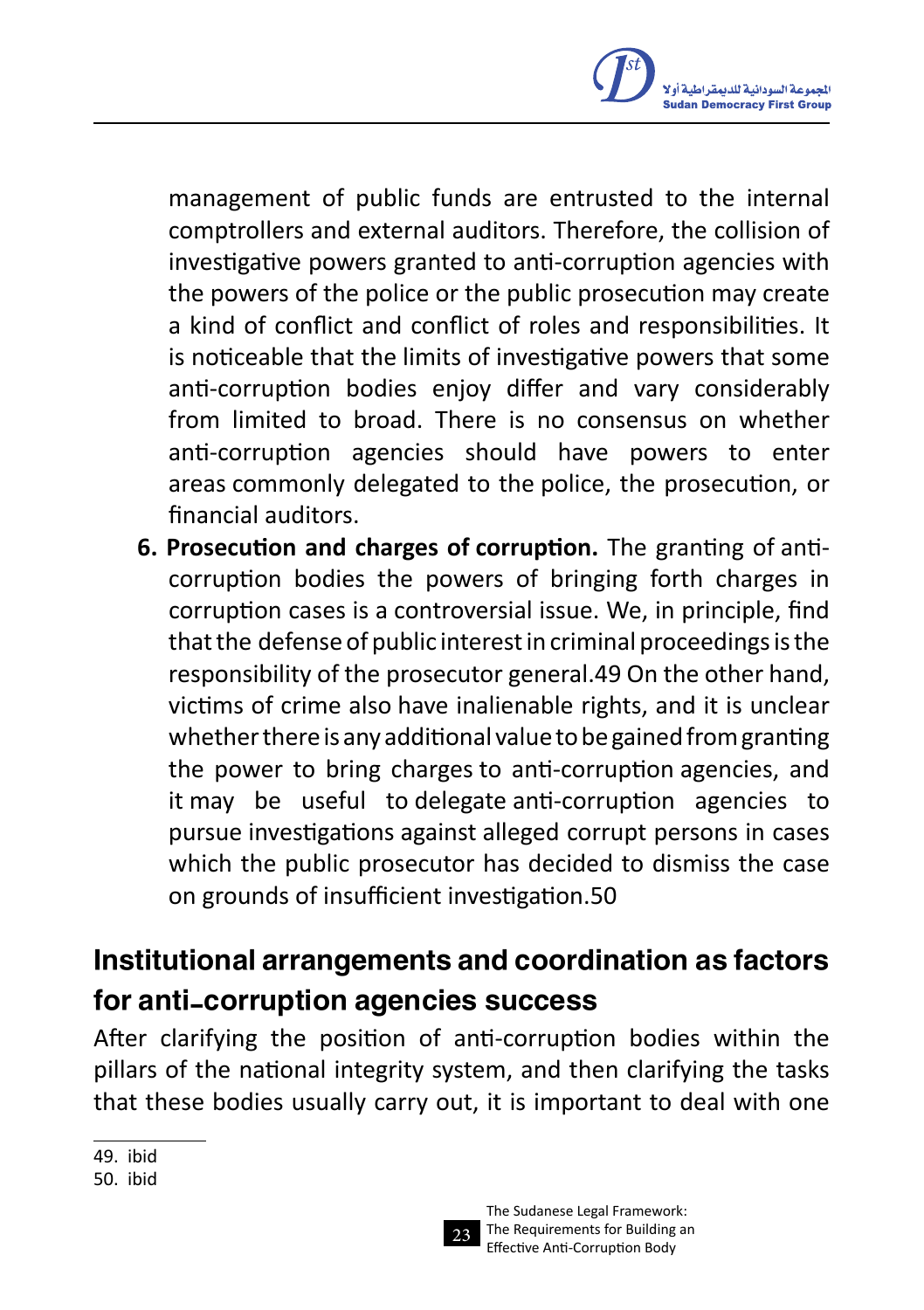

of the factors affecting the success of the bodies in their tasks, which are the institutional arrangements and coordination mechanisms between anti-corruption bodies and the authorities and institutions that carry out tasks related to the workof these bodies.

Anti-corruption requires more than the presence of an anticorruption agency. Several UNCAC articles on preventive measures, criminalization, international cooperation and asset recovery clearly show that tackling corruption requires the support and participation of many institutions. Anti-corruption agencies need to be integrated into the broader national integrity system.51 Usually, a number of government institutions are assigned to perform specific functions that may be closely related to the function of the anti-corruption commission, and the effectiveness of the anti-corruption commission may depend on the proficiency of these institutions for the tasks assigned to them, so it is important to identify points of convergence between the tasks of the anti-corruption commission and other institutions and how these institutions can support the efforts of the anti-corruption commission, and how they can impede its performance.52Amongtheinstitutionswhoseworkcanhaveanimpact on the anti-corruption commission are the Office of the President, the Prime Minister, the Council of Ministers, parliamentary committees, the auditor general, internal audit units, the financial intelligence unit (the economic security service), the police, the public prosecution, the national institution for human rights(the Human Rights Commission), Hisbah and Ombudsman, the Public Service Commission and the Public Service Commission.53 One of the challenges that anticorruption bodies may face is the overlapping of powers that may lead to competition between institutions and poor coordination. It is

52. ibid

53. ibid



<sup>51</sup>. UNDP, Practitioners' Guide: Capacity Assessment of Anti-Corruption Agencies, p28, (2011).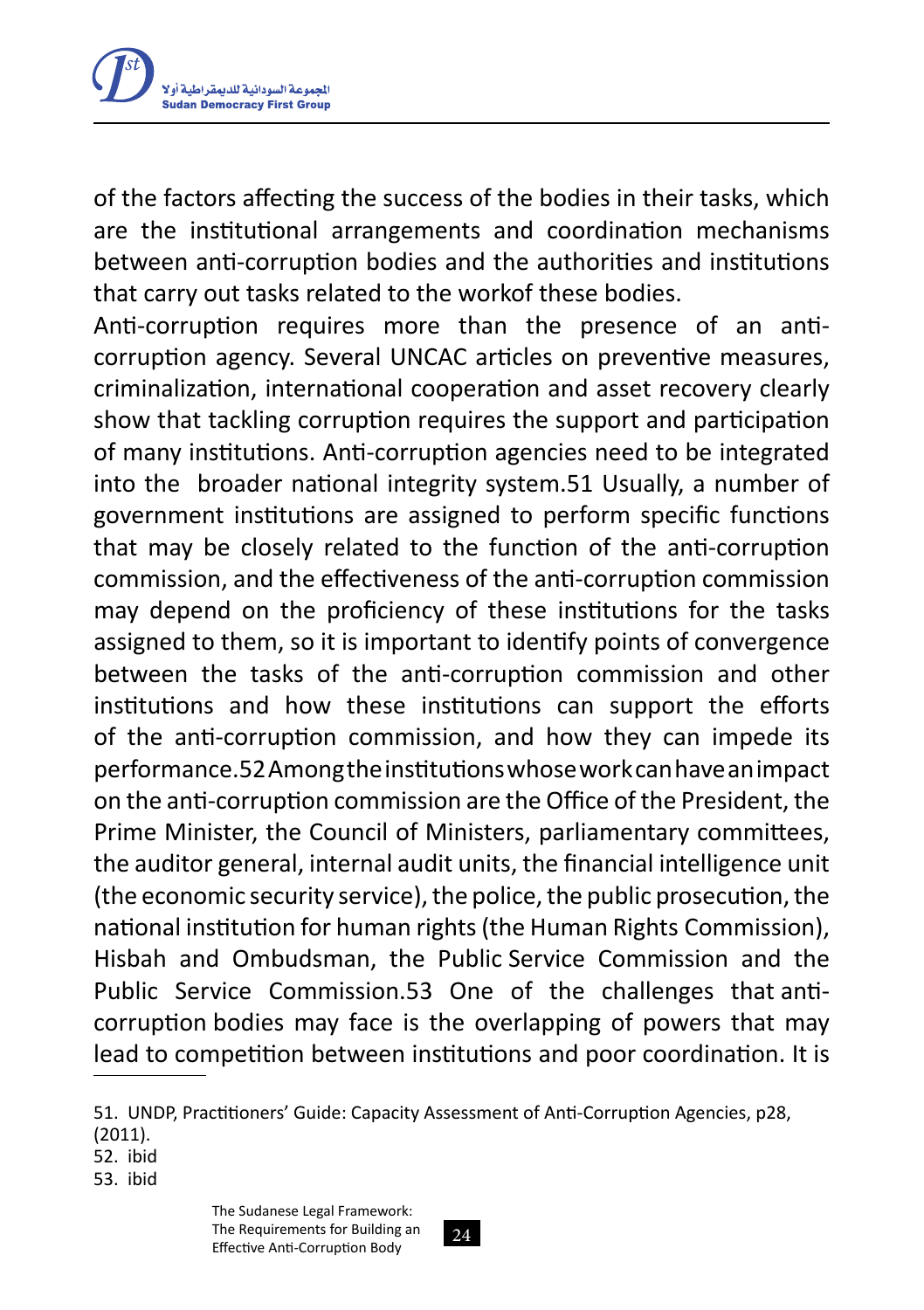not unusual for multiple institutions - such as the police department, the public prosecution, and the anti-corruption authority, to conduct investigations, therefore the analysis of institutional relationships is very essential.54 The national integrity system should allow collaboration between institutions within an institutional framework consistent with the existence of effective coordination mechanisms, in some countries, anti-corruption bodies are newly established institutions and thus face in addition to institutional construction issues, challenges in introducing andpresenting themselves within the exisiting institutional landscape.55

#### Types and models of anti-corruption bodies

 Looking at the anti-corruption bodies around the world and the different tasks assigned, they can be classified into three types, each of which forms a different model from the other according to the tasks assigned to each agency, without this classification leading us to define a specific model of them as the ideal model.56 Persons working to establish anti-corruption bodies should adopt the model most consistent with the specific national context in which the authority operates, taking into account the legal and administrative conditions and the existing institutions. Although good practices and effective practical practices can be identified in establishing anticorruption bodies, it is difficult to assert the ability of a certain model to fight corruption in a more efficient manner than others due to the absence of conclusive evidence for this. In general, anti-corruption bodies can be divided to three types, each forming a model different

Francisco Cardona, Anti-Corruption Polices and Agencies. [online] Cids.no. Available at: https://cids.no/wp-content/uploads/pdf/7250-DSS-Anti-corruption-GGG-3-skjerm.pdf [Accessed 1 May 2020].



<sup>54</sup>. ibid

<sup>55</sup>. ibid

<sup>56</sup>. The Centre For the Integrity on The Difference Sector, Anti-Corruption Polices and Agencies, p 13 available at [sic]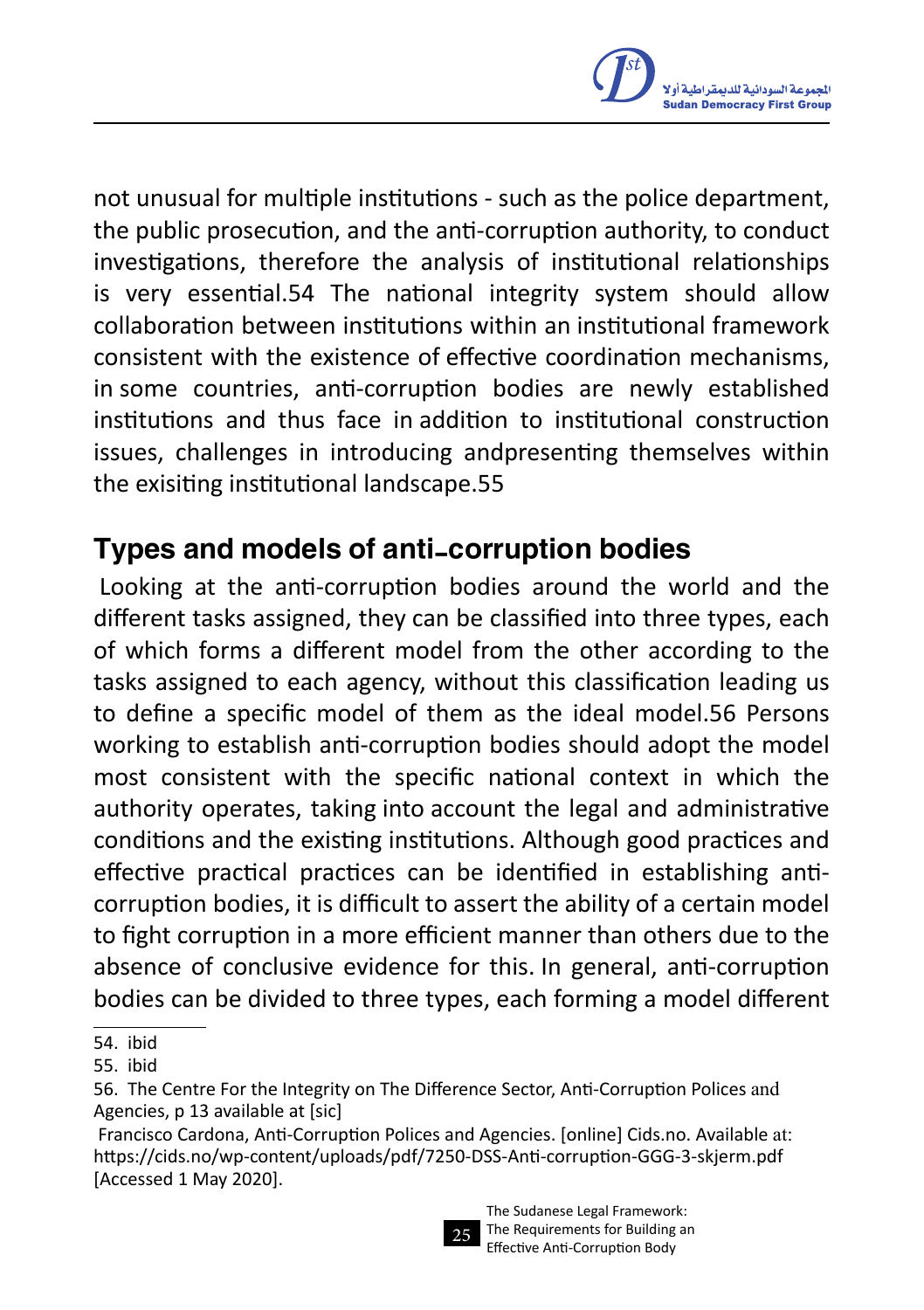

from the other, according to the main tasks assigned to each body, these models are: multi-tasked anti-corruption bodies, anti-corruption bodies specialized in enforcing the law, and anti-corruption bodies concerned with the prevention corruption and the fight against it. These were tackeled by Francisco Cardona from whom they may be summarized, with some additions, as follows:57

#### 1. Multi-tasking anti-corruption bodies

Under this model falls the anti-corruption agencies that have three main tasks of a. Investigation, b. prevention and control of corruption, andc. communication, education, and public awareness. It is noticeable in most of the bodies that follow this model that charging and prosecution remain a separate function that is not assigned to the agency, in order to achieve the independence of the investigation and to create some kind of checks and balances within the system.58 Multitasking anti-corruption bodies, due to their multitasking, should have broad powers and be independent from a legal and practical standpoint. We find that this model of anti-corruption bodies is spread across the continents of the world, and the most prominent examples are the bodies in Hong Kong, Singapore, Korea, New South Wales in Australia, Lithuania, Latvia, Poland, Botswana, Uganda, Argentina and Ecuador.

### 2. Law enforcement anti-corruption bodies

Fighting corruption through law enforcement can be done by detecting, investigating, or prosecuting corruption and charging those accused of corruption cases. Sometimes, anti-corruption bodies concerned with law enforcement may have functions related to the prevention of corruption, coordination and research.59 This

57. ibid

58. ibid

59. ibid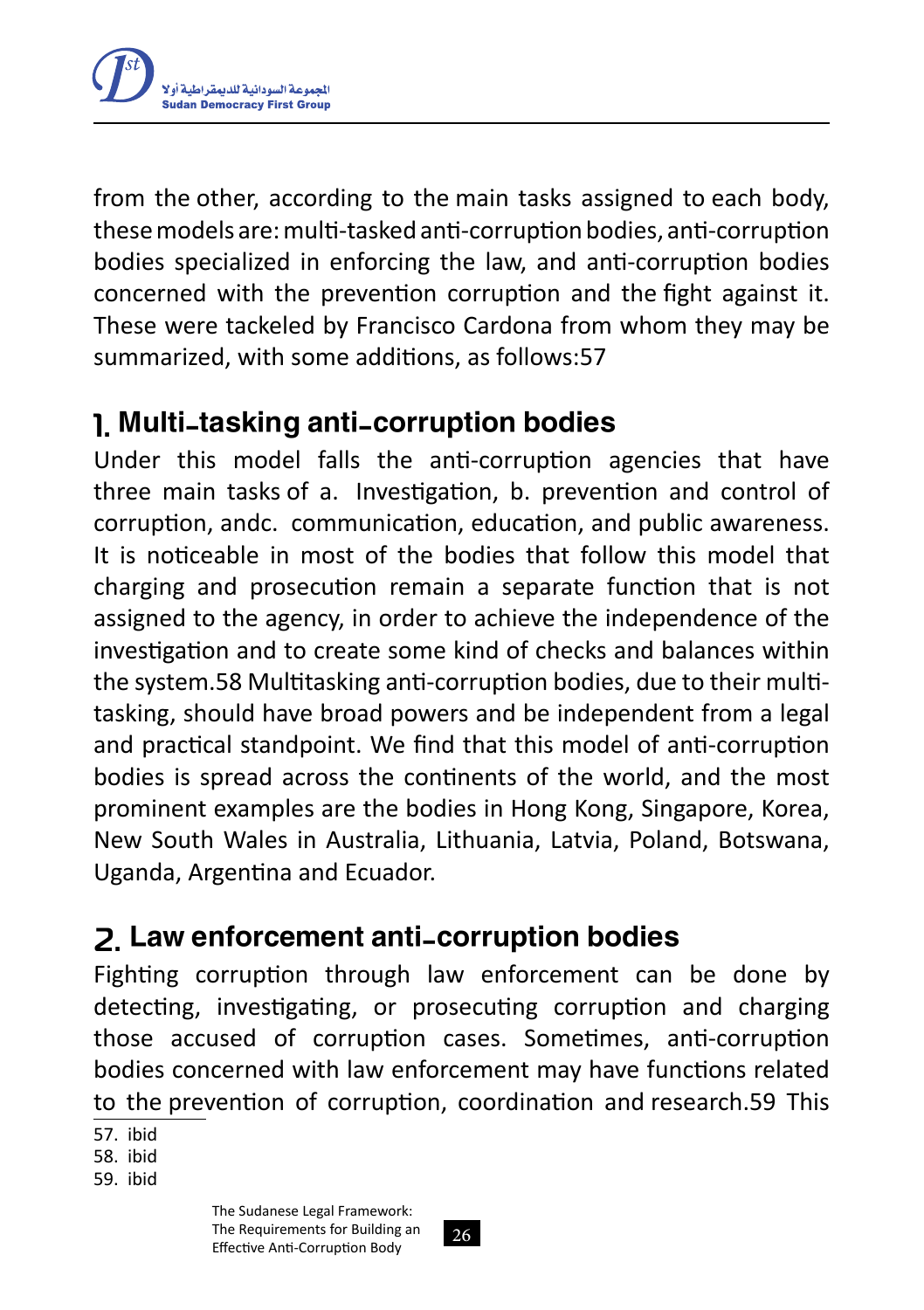

model could also be embodied in a body that combines the tasks of detecting and investigating corruption, and charging through a single law enforcement unit, and this is perhaps the most common model in OECD countries.60

### 3. Preventive anti-corruption bodies

The preventive approach to fighting corruption is the model on which many anti-corruption agencies have been built. It includes a group of institutions that can be classified into three groups:

- a. Anti-corruption coordinating councils or committees. Such bodies are usually established to lead anti-corruption reform efforts to develop, implement and monitor a national anti-corruption strategy.61 These councils are composed of government agencies and ministries, representatives of the executive, legislative and judicial branches, and may include also the of civil society actors.62 Usually, these councils of anti-corruption are ad hoc institutions that are not permanent but working through regular meetings but fitted with a permanent secretariat, examples of agencies of this type are found in Georgia, Azerbaijan, Albania, Tajikistan, Ukraine, and Russia.63
- b. Bodies for the prevention of corruption and protection against it. The establishment of these permanent institutions is to prevent and protect against corruption, and are entrusted with the coordination of strategies fighting corruption alongside otherfunctions related to corruption risk assessment, integrity plans for institutions and public sectors, and awareness and education in the field of anti-corruption, and prevent conflicts

<sup>60.</sup> ibid

<sup>61</sup>. ibid

<sup>62</sup>. ibid

<sup>63</sup>. ibid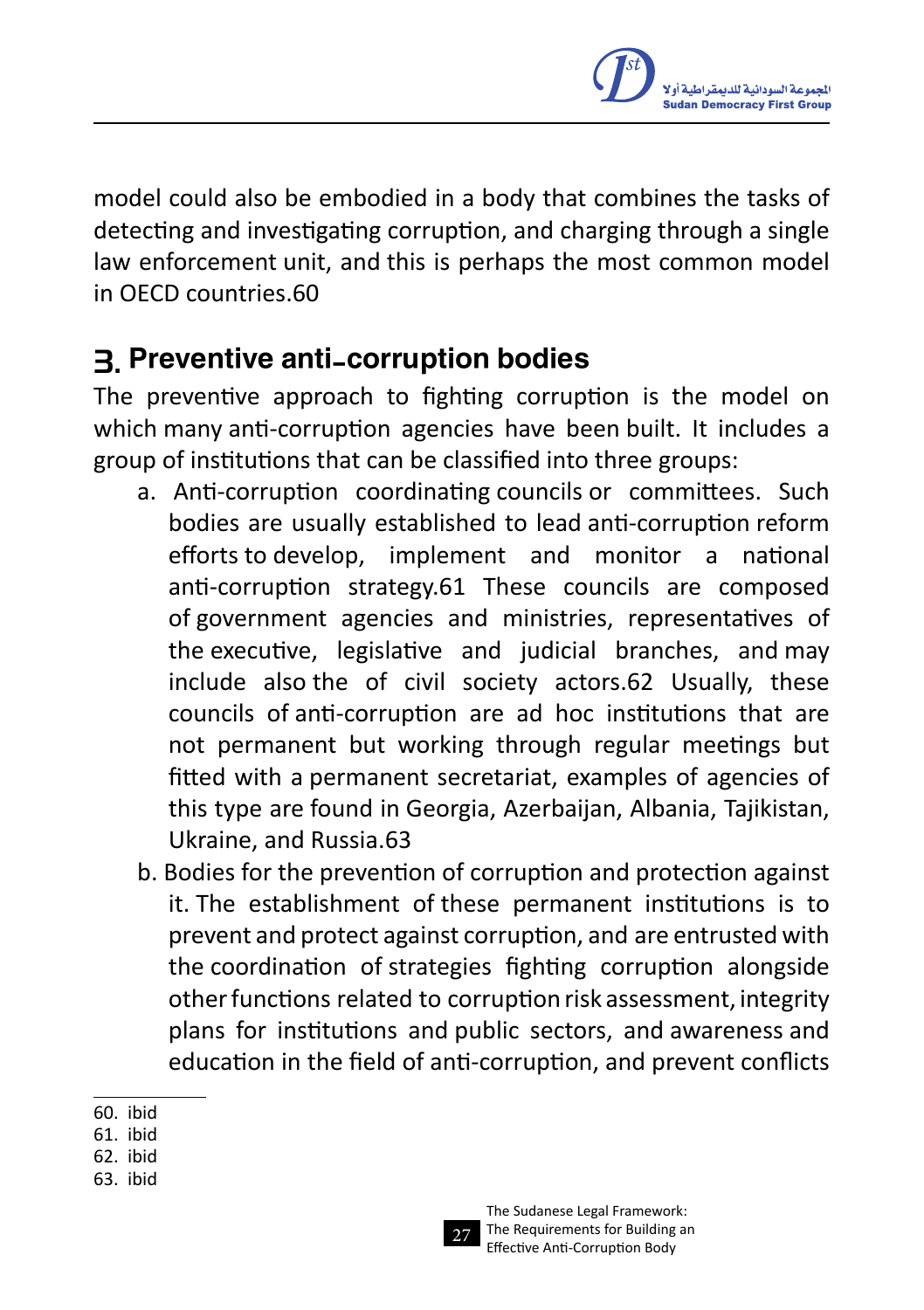

of interests, the statement of disclosure of assets, and the financing of political parties. There are examples of such institutions in Slovinia, Serbia, and Montenegro.64

c. Public institutions that contribute to the prevention of corruption but are not explicitly referred to as anti-corruption institutions. Some countries have established bodies dedicated to specific issues related to the prevention of corruption, such as preventing conflicts of interest, monitoring declarations of assets in public administration or parliaments. Such institutions exist in countries such as Romania, the Netherlands, the United States, and Lithuania, among others.

These are the various patterns that are usually followed in establishing anti-corruption bodies and defining their tasks. The Jakarta Principles stipulated that anti-corruption bodies must have a clear mandate to address corruption through prevention, education, awarenessraising, investigation and prosecution, either through one or several institutions that coordinate with each other.65

# The process of appointing the leadership of anti-corruption bodies as one of the determinants of independence

The process of appointment and removal of the leadership of the bodies of the fight against corruption has a decisive influence on the agencies' independence in the exercise of their work. For nonbiased investigations in the suspicions of corruption in the existing governments will not be possible unless the anti-corruption body is independent and protected from political interference, as the first factor, which can contribute to its independence is the choice of

<sup>64</sup>. Ibid, p15

<sup>65</sup>. Jakarta Statement on Principles for Anti-Corruption Agencies, (2012) available at: https://www.unodc.org/documents/corruption/WG-Prevention/Art\_6\_Preventive\_anti-corruption\_bodies/JAKARTA\_STATEMENT\_en.pdf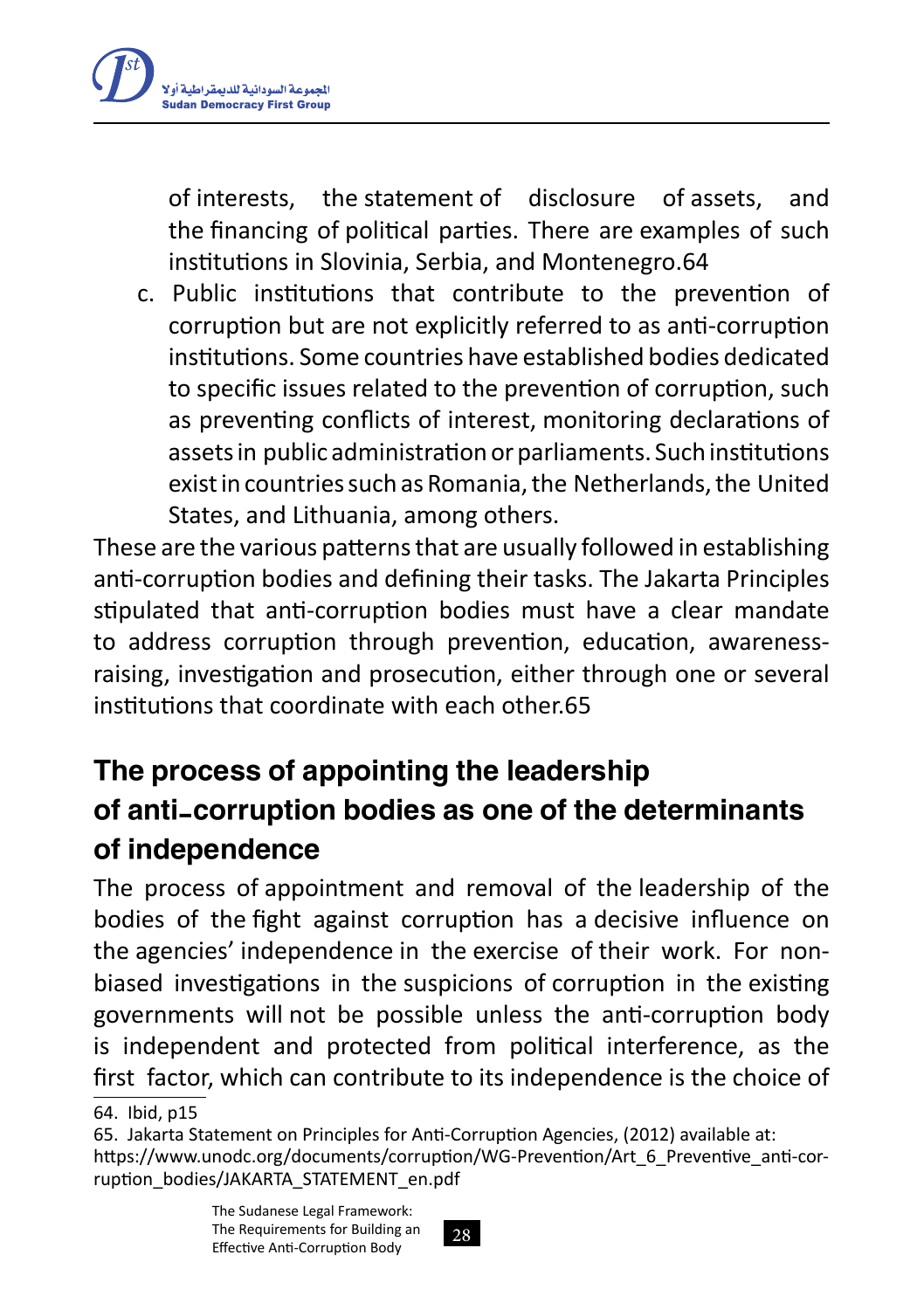

the leadership of the anti-corruption commission.66 In many cases, leadership is composed of a single individual, and in other cases the responsibility of the leadership of the body is shared between several persons.67 The leadership position of the authority can have different names, the most common of which is the president, the commissioner, or the general manager. The incumbent should enjoy technical capability and integrity to carry out the functions of the agency and is to serve as the face of the agency representing it before others and may severely affect the public's perception of the efficiency and integrity of the agency.68

### Methods for appointing the leadership of anti-corruption bodies

 The method of appointing the authority's leadership is related to the number of leaders appointed, and how the decision is made within the agency, and there is a fundamental difference between bodies that have one leadership and bodies with multiple leaders.69 The argument of the supporters of the idea of a single-person command is clear vision with respect to responsibilities and ease of accounting, which is clearly known who it falls upon. Supporters of the other option argue that the idea of the multiplicity of leaders makes them less affected by the pressure that can be exerted on them, and the multiplicity of leaders can provide opportunities for regional and qualitative representation, and can provide the organization with multiple and varied experiences.70 Besides, in societies that suffer from divisions, the decisions of bodies that are distinguished by the representation of all in them may have consideration and weight, so 66. The fish's head: Appointment and removal procedures for anti-corruption agency leadership, p2, (2015).

67. ibid 68. ibid 69. ibid, p8 70. ibid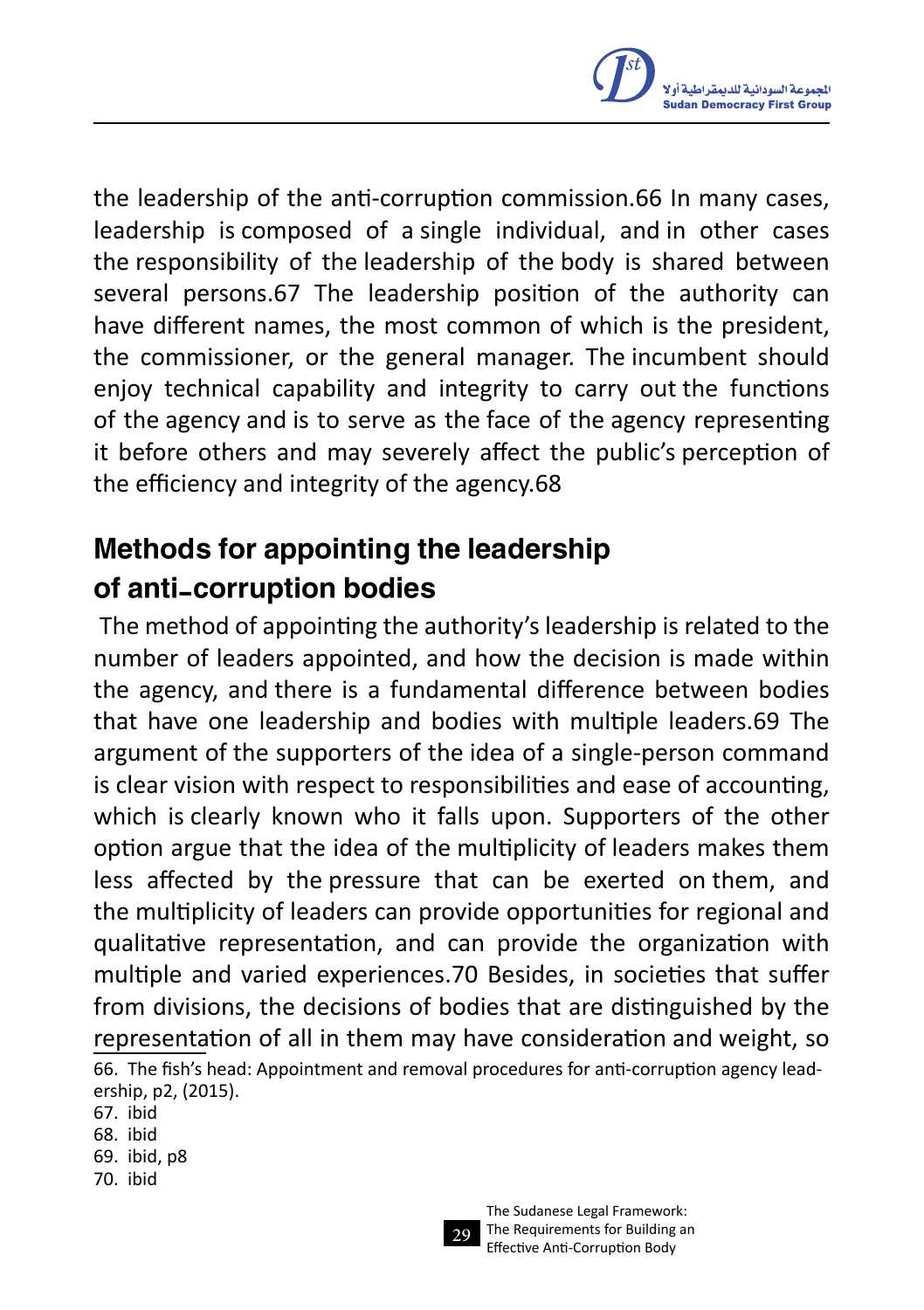

it is important when determining whether it is necessary to have a single leadership or to have multiple leaders that the situation of the society is considered in terms of unity and division.71 On the other hand, one of the disadvantages of having a number of leaders at the head of the anti-corruption commission is that its system becomes more complex, which reduces the efficiency of the administrative body, especially ifthe tasks and responsibilities are not clearly defined. This may also result in delay in taking decisions or internal conflict sometimes.72

### Modality of appointing the authority's leadership and its effect on its independence

Operations of the appointment of the leader(s) of anti-corruption bodies can be considered from several angles, when it comes to the relationship between recruitment and the independence that should be enjoyed by the body, the question that rises is "who has the ability to select and appoint?" For those who have the power to appoint a person in the presidency of the body can select supporters out of candidates for their own agenda.73 In an ideal world, this agenda would be to control corruption in a neutral manner. But those with the power to appoint might themselves be involved in corrupt practices, or they might try to use the anti-corruption agency to target their personal or political opponents.74 Practicesin place indicate that the appointing authority may may lie with one of the powers of the three stateorgans: the executive, the legislative and the judicial, and in other cases appointments can be made by one of the authorities after consultation with the other organs, and participation in the consultations may extend to include civil society.75

74. ibid

<sup>71</sup>. ibid

<sup>72</sup>. ibid

<sup>73</sup>. ibid, p4

<sup>75</sup>. ibid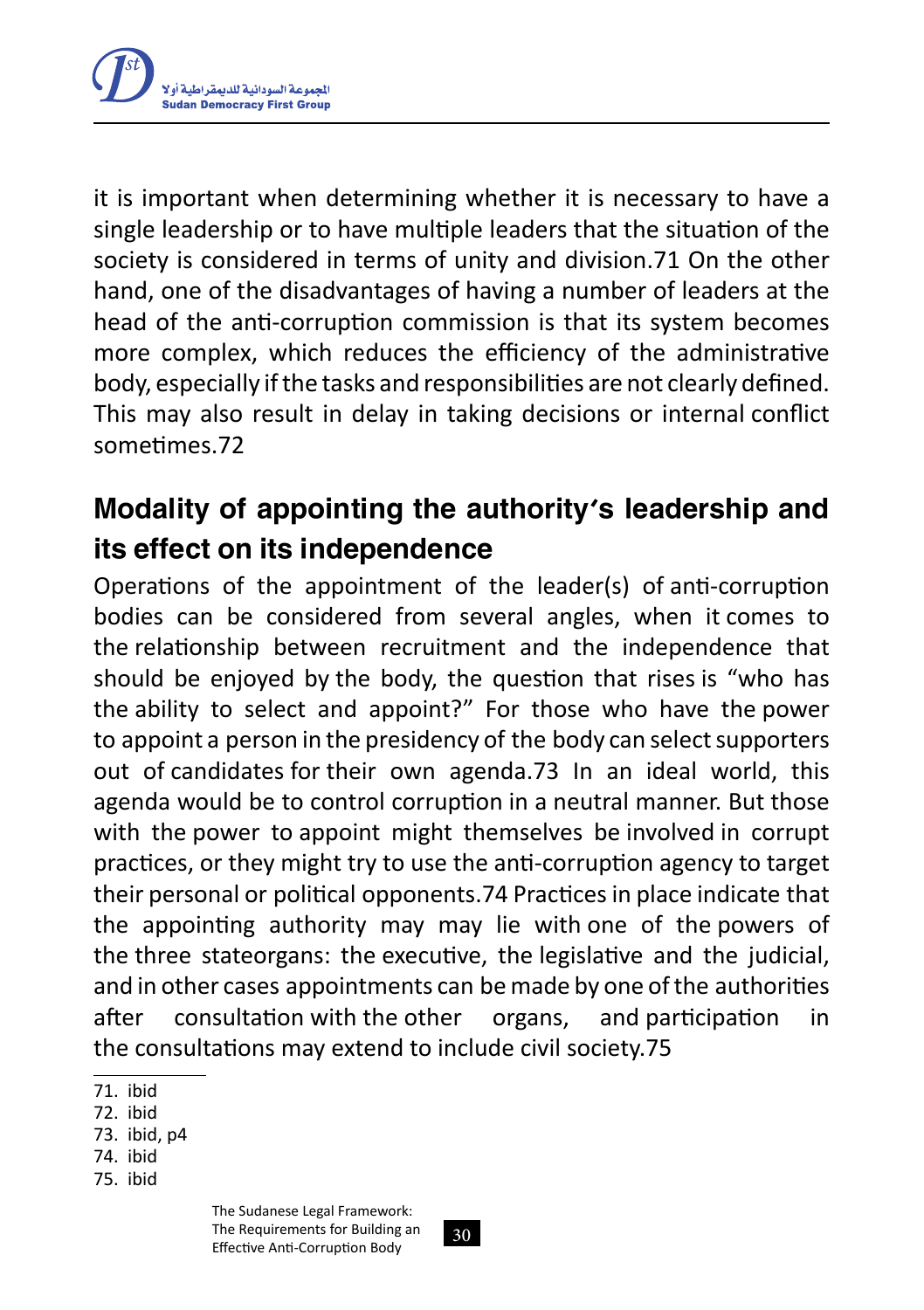

#### Appointments by one state branch

The leadership of the agency may be appointed by one branch only, and the most obvious example isthe appointment by the President or PrimeMinisteroftheleadershipoftheanti-corruptionagency.76Direct appointment by the head of the executive authority usually follows that the body is directly accountable to the same party that carried out the appointment process, and this is likely to lead to weakening the impartiality that should distinguish the body.77 However, the office of the investigation into the practices of corruption in Singapore, and the Independent Committee combatting corruption in Hong Kong are widely considered of the most efficient and effective among anticorruption bodies. They both follow this method of appointment.78 At present, there is only a few anti-corruption bodies whose leadership is appointed directly by the president of the executive branch, in most of the recruitment of the leaders of anti-corruption bodies today require the approval of another person next to the President or Prime Minister, this is a formality or no more than being a celebratory procedure.79 For example, Malaysia, Swaziland, and Jordan require royal decrees to formalize the appointment.80 The majority of countries that use appointments by one branch require some consultation within the executive authority, such as consulting within the Council of Ministers, or consulting with some specific ministers. It can be said that the participation of many persons or bodies within the executive branch in the appointment process provides some checks and balances.81

In practice, stipulating the selection of the leadership of anticorruption bodies based on advice, suggestion, or recommendation,

- 77. ibid
- 78. ibid
- 79. ibid, p7
- 80. ibid
- 81. ibid

<sup>76</sup>. ibid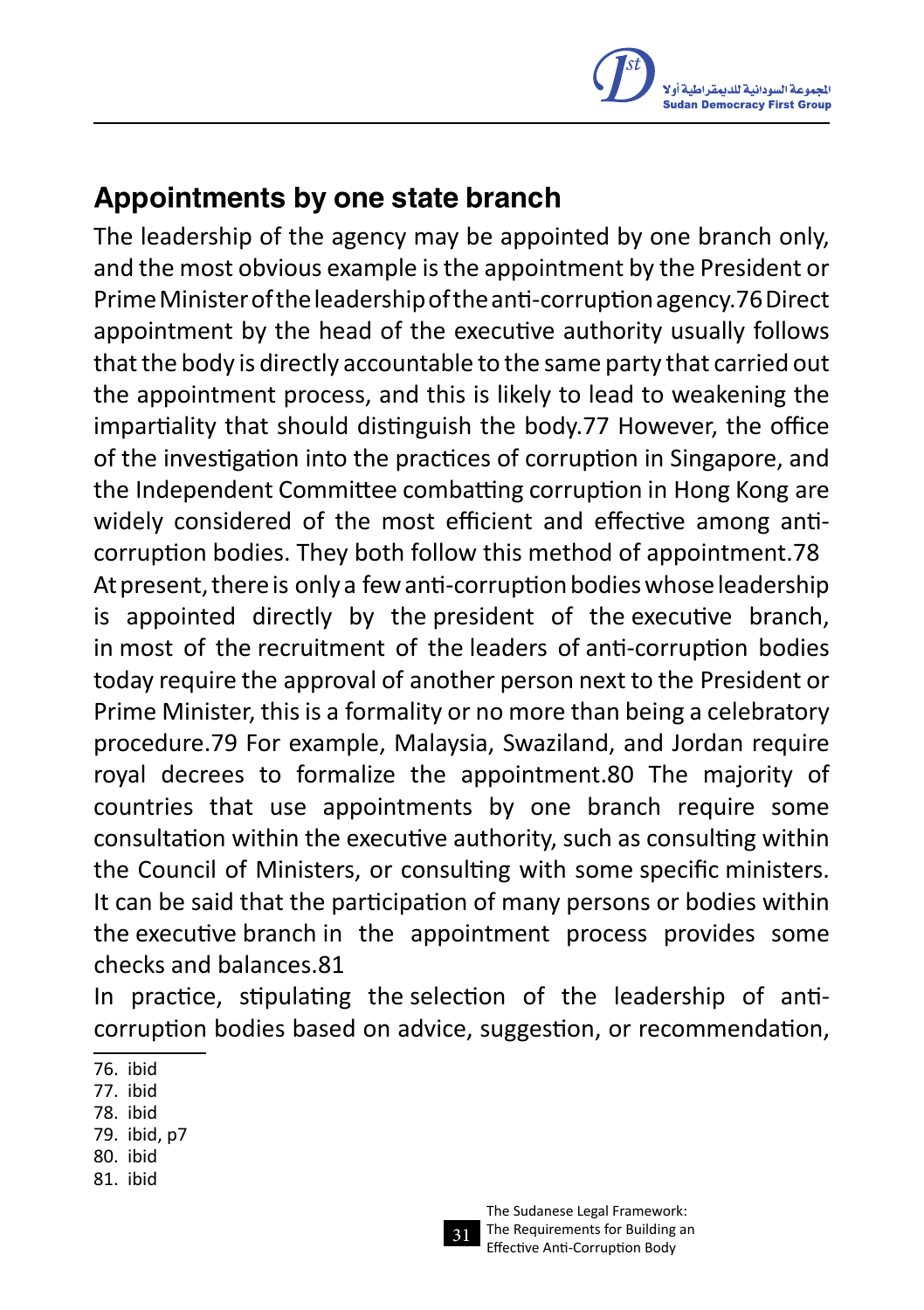

or after consulting with any particular party, its interpretation may differ from one country to another, and thus have a different meaning.82 For example, in Pakistan, the leadership of the anticorruption commission is appointed by the President after consulting with the chief justice, such a text does not clarify whether the chief justice can propose or reject a candidate, although there may not be a formal right of veto, these recommendation and consultation processes may allow for significant informal influence.83

In a group of anti-corruption bodies, the nomination is made by the President and then the appointment is made by the parliament, as in Ethiopia, Mongolia and Namibia, or the President makes the appointment, provided that the appointment is approved by the parliament, as is the case in South Sudan, Sierra Leone, Malawi and Zambia.84 It is assumed that this process includes the powers of parliament to veto the President's decision, as ratification or approval of the appointment is stronger than simple consultation. But it is not clear what happens if the legislature rejects the candidates.85 In Zambia, for example, it is the President who decides the ratification process, potentially leaving Parliament unable to veto.86 In legislative bodies in which the ruling parties have a majority, ratification or approval by parliament may be a mere formality rather than having a substantial effect related to creating a kind of checks and balances.87

Joint appointment by more than one branch of the state

What results from the process of appointing the leadership of the anti-corruption body by more than one state branch is different from the appointment made by one branch, with the joint designation

82. ibid

83. ibid

84. ibid

85. . ibid

86. ibid

87. ibid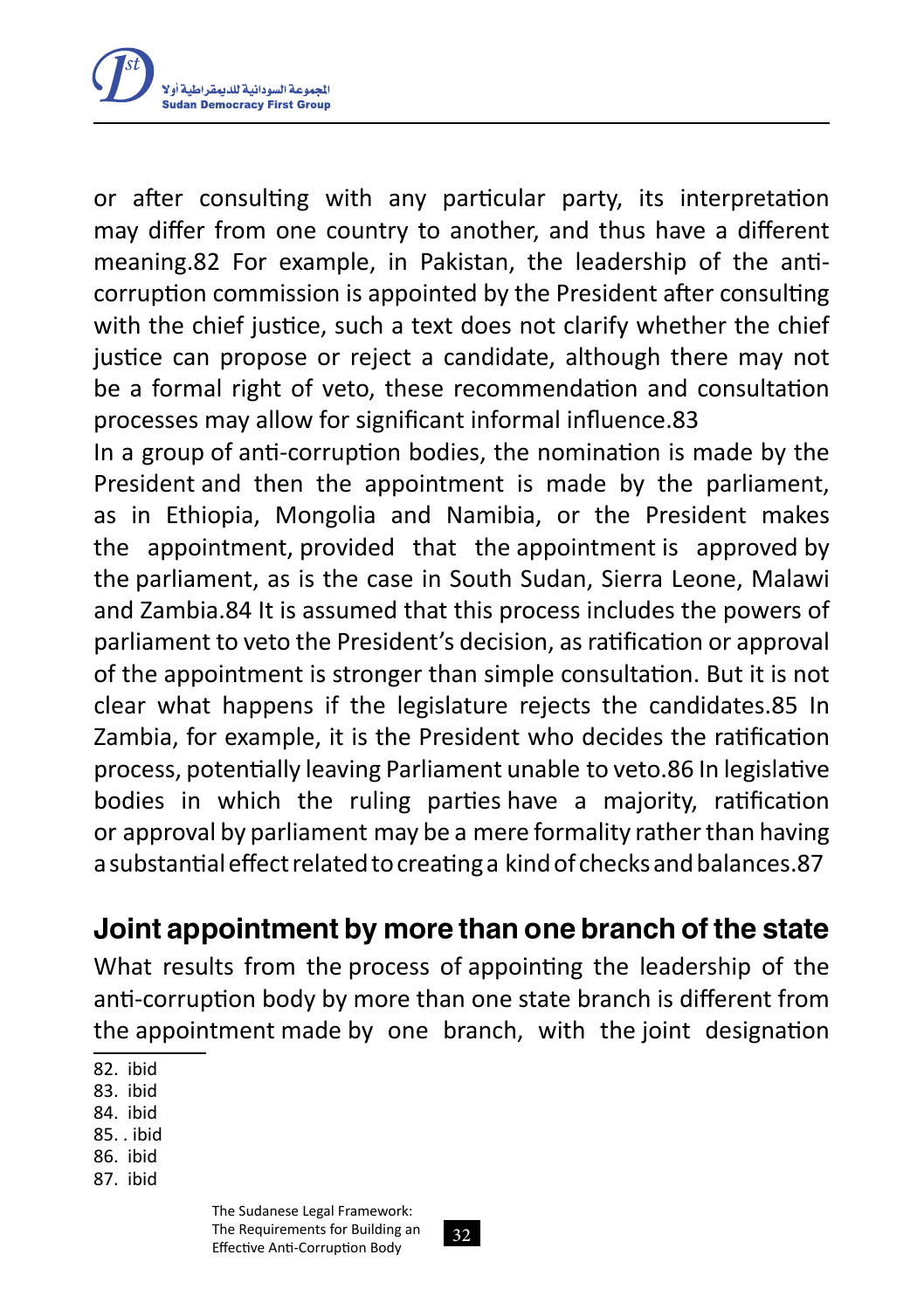

allowing the branches of the State or committees of stakeholders to choose between the candidates or to propose candidates who they wish to see them at the helm of leadership of the agency rather than theirrole bemerelylimitedto rejectionorapprovalof onecandidate.88 When more than one branch shares the effective authority to select candidates, selection can take place in several main ways :

**a. That each of the branches involved in the selection process nominates its candidate or candidates separately at the same time.**

An example of this first method is the Anti-Corruption Commission in Myanmar, which was established in 2013 as the selection process for the members of the Anti-Corruption Commission is based on a joint appointment method at the same time. The President and representatives of the legislative authority (Speaker of Parliament, Speaker of the Nationalities Council) nominate five members, then the President selects the Commission's leader and secretary from among the members.89 It is imperative to ratify all fifteen [sic] members by the two chambers, but they can not use the right of veto against the candidates unless because of the apparent lack of efficiency, the Committee is accountable to the President and its members can not be dismissed but only by the President.90

**b. Each of the actors involved in the selection process is only to nominate their candidates while another branch makes the final selection and appointment, sequentially.**

An example of this method is Kenya and Indonesia. In Kenya's Office of the Fight Against Corruption is composed of a president and two members. For their selection, the law requires that the President shall form a selection committee consisting of one representative



<sup>88</sup>. ibid, p8

<sup>89</sup>. ibid, p9

<sup>90.</sup> ibid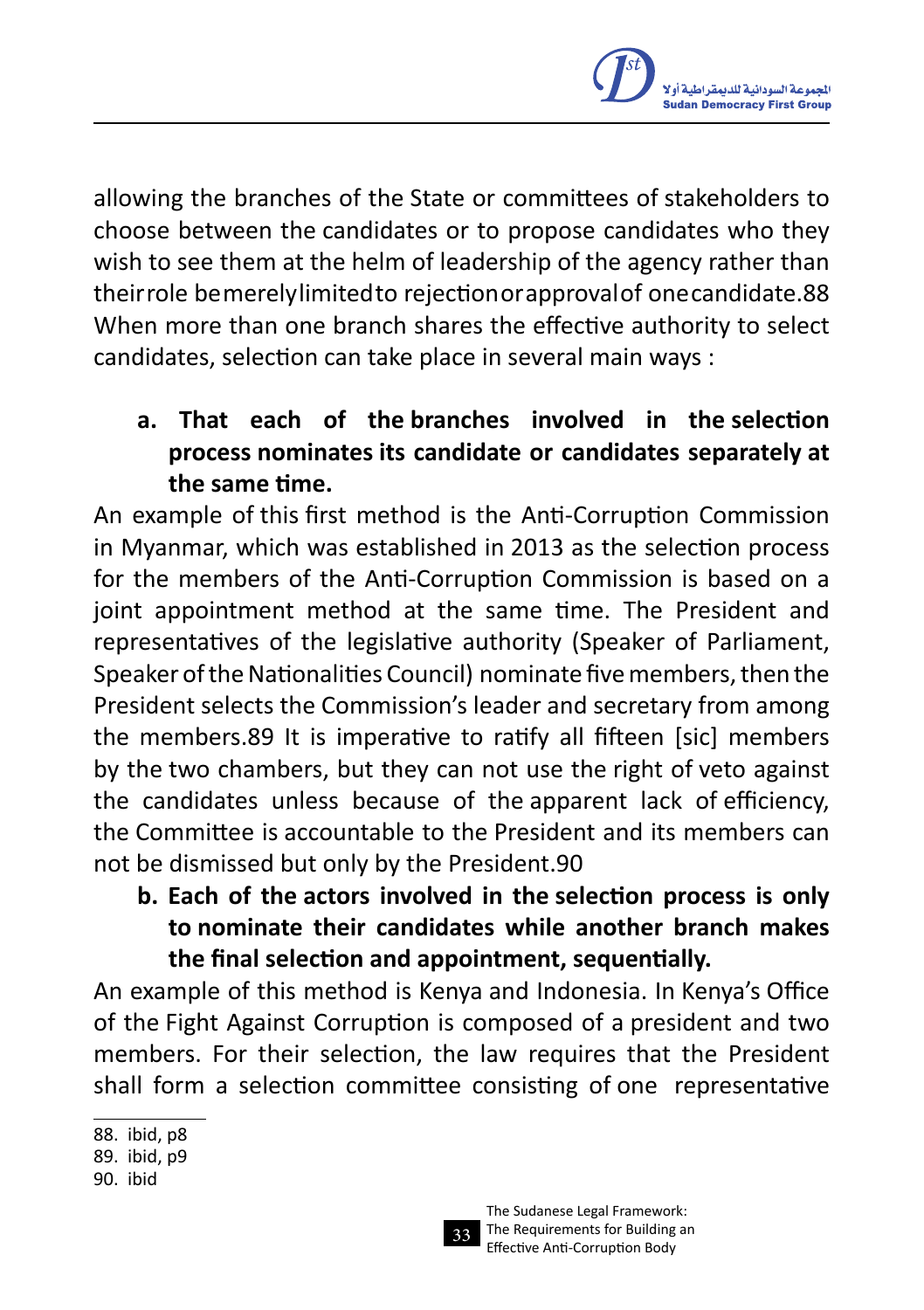

of each of the office of the President, the Prime Minister 's Office, the ministry responsible for ethics and integrity, the Commission of the Judicial Service, the commission responsible for human rights, the commission responsible for gender-related issues, the media council, the joint forum of religious organizations that includes representatives of several religions and sects in the country and the Association of Professional Societies in East Africa.91 The selection committee shall invite the persons qualified to submit applications for nominationandappointmenttothepositionofpresidentandmembers ofthe commission byadvertisinginnolessthantwodailynewspapers.92 After receiving requests, the committee must examine the applicants' conformity to the conditions set by the constitution and the law and determine a list of those who are qualified and publish their names in at least two daily newspapers, then conduct public interviews with them, and then nominate three qualified candidates for the position of president of the commission, and four qualified candidates for the position of members and then refer those names to the President of the country.93 The President must, within fourteen days of receiving the names of the candidates, select the chairperson and members of the commission and send a list of the names of the selected persons to the National Assembly (Parliament) for approval.94 The National Assembly can accept or reject any name on the list, and if any name is rejected, another name will replace it by taking the same previous measures, and the selection committee is dissolved as soon as it finishes its mission.95

In Indonesia, members of the Anti-Corruption Commission are chosen by Parliament from a pool of candidates presented

<sup>91</sup>. Article 13, The Ethics and Anti-Corruption Commission Act No. 22 Of 2011

<sup>92</sup>. ibid

<sup>93</sup>. ibid

<sup>94</sup>. ibid

<sup>95</sup>. Article 13, The Ethics and Anti-Corruption Commission Act No. 22 Of 2011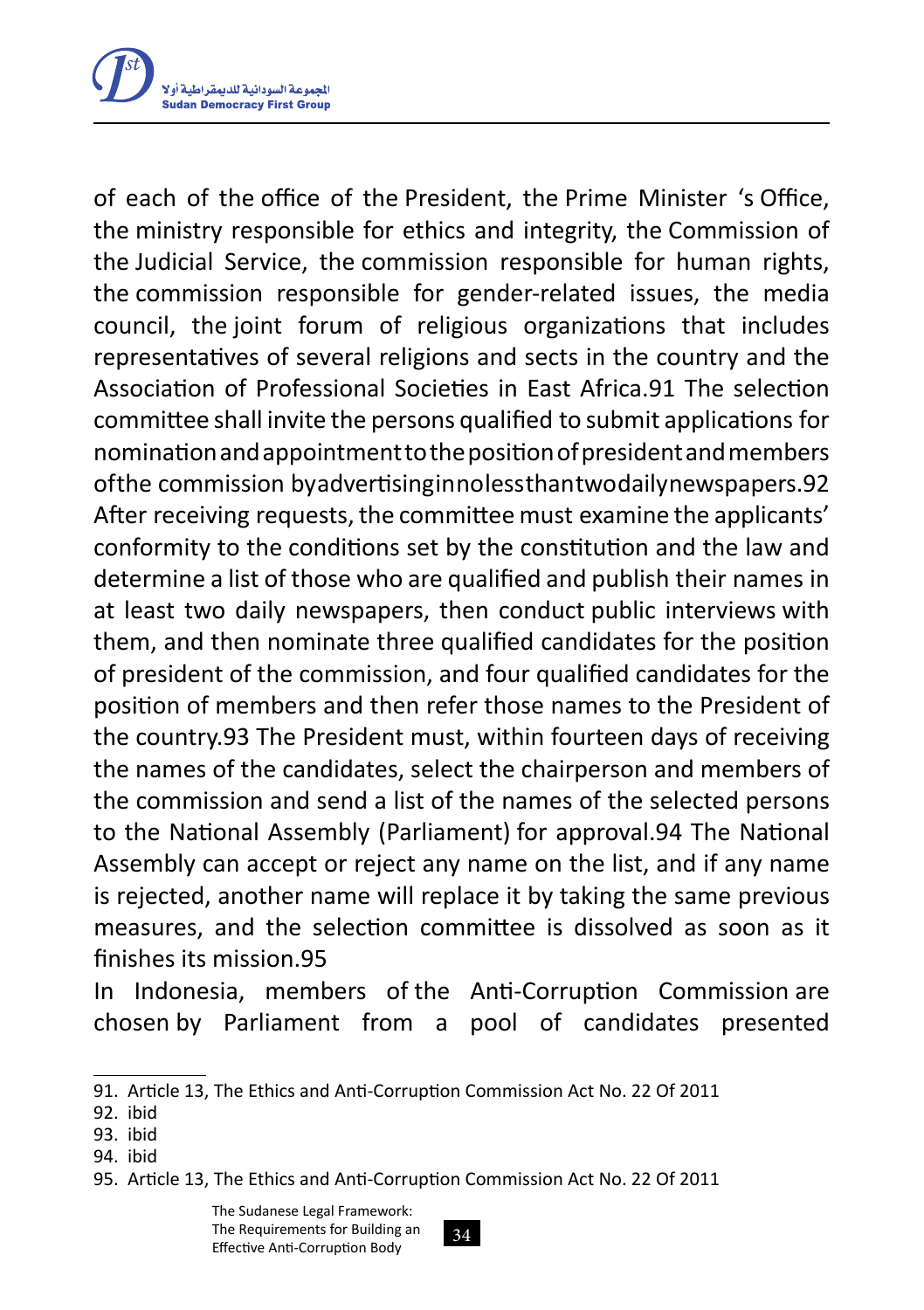

by the President.96 The first selection process steps begins by the government's appointment of a selection committee which consists of members from the government and nongovernment [actors], the Committee announces the registration of candidates and the registration period continues for two weeks, and afterthe announcement ofthe names of candidatesthe selection committee must invite the public to get their views on the candidates. Comments may be sent to the Selection Committee within a month of its invitation.97 The selection committee determines the names of the candidates and presents them to the President, who must refer to parliament a list containing the names of the candidates, and it is required that the list contains twice the number of members of the Anti-Corruption Commission, so that Parliament can choose five names, one of whom is the head of the commission and four of his deputies.98 After choosing a list of candidates, parliament must present that list to the President for approval.99

In practice, formal rules are sometimes supplemented by informal rules. In Indonesia, for example, the law does not specify whether the President should accept the shortlist prepared by the selection committee.100 Nevertheless, it is understood that the President will need very convincing arguments to justify the rejection of any candidate proposed by the selection committee he has formed, and the President will need to explain these reasons publicly.101



<sup>96</sup>. Article 30, UU RI No. 30/2002 Commission for the Eradication of Criminal Acts of Corruption.

<sup>97</sup>. ibid

<sup>98</sup>. ibid

<sup>99</sup>. ibid

<sup>100.</sup> The fish's head: Appointment and removal procedures for anti-corruption agency leadership, p14, (2015).

<sup>101.</sup> ibid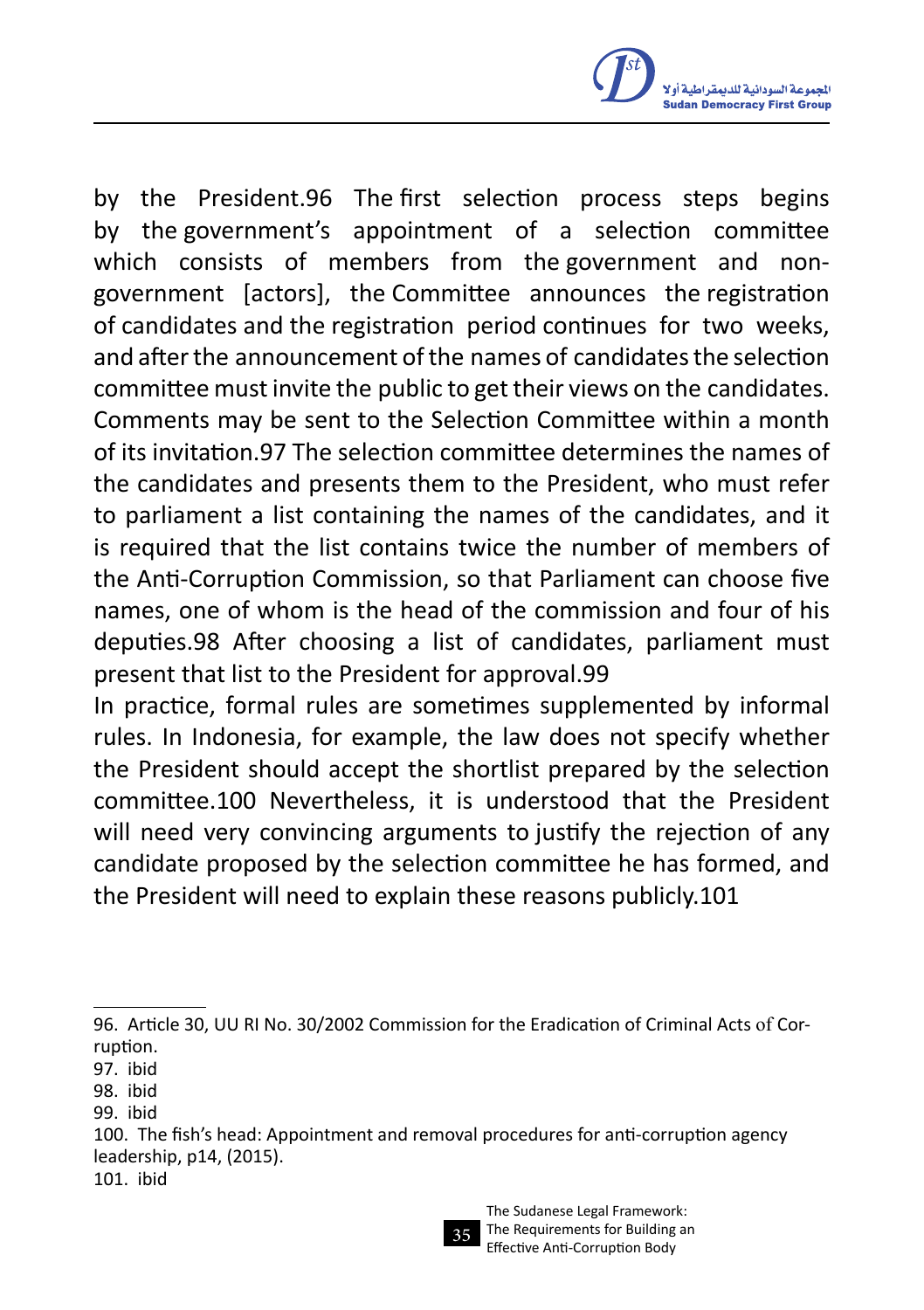

**c. The bodies participating in the selection process nominate their candidates in a collective manner, while another party makes the final selection and appointment, and that process takes place consecutively.**

The Anti-Corruption Commission of Thailand consists of a president and eight other qualified members appointed by the King with the advice of the Senate.102 The selection and election of members are made after the president of the Senate forms the selection committee of fifteen members. The selection committee consists of the head of the Supreme Court, the head of the Constitutional Court, the heaad of the Supreme Administrative Court, seven deans of academic institutions elected by the institutions, and five of the representatives of the political parties who are chosen by election by the political parties that have membership in the council, so that each party is represented in the council by one representative, and then five out of their ranks are chosen by election.103 The selection committee is to prepare a list of eighteen persons eligible to be selected by the votes of no less than three quarters of Committee members and that list is presented to the President of the Senate after the approval of the persons nominated. The President of the Senate calls a session of the Senate for the purpose of passing a resolution by secret ballot to elect members of the agency from the list.104 Nominees who received the highest number of votes (votes of more than half of the members of the Senate) are elected as members, but if the number of candidates obtaining votes of more than half of the members of the Senate were less than nine candidates (the number of members of the Commission), it is imperative to submit a list of Names of the remaining nominees to the Senators to vote on

<sup>102.</sup> Section 7, Organic Act on Counter Corruption, B.E. 2542 (1999).

<sup>103.</sup> ibid

<sup>104.</sup> ibid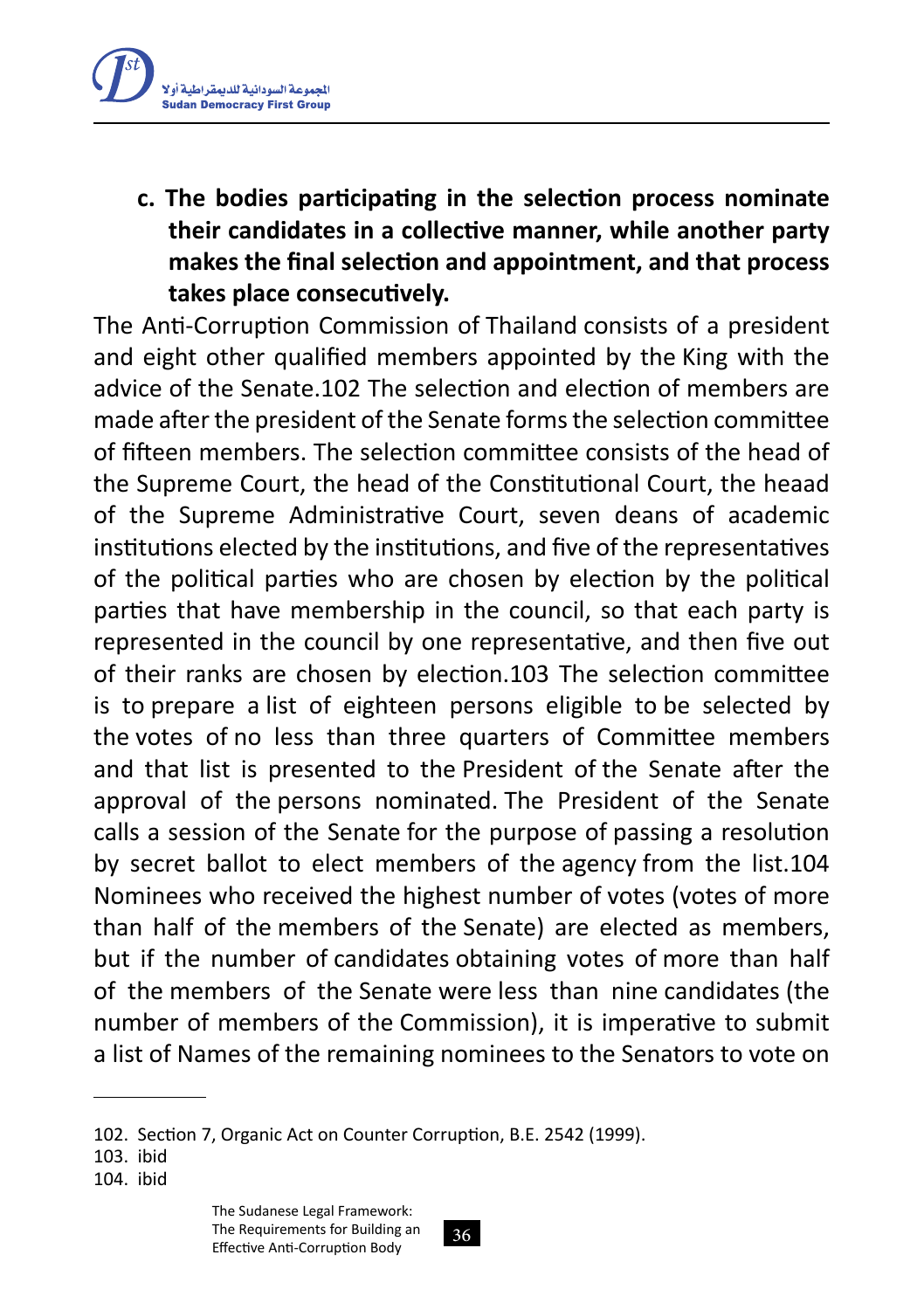

at their next session.105 Then the remaining members are elected based on the number of votes they receive. If there are nominees who get equal votes, which may lead to having more than nine members in the body, the President of the Senate draws lots to determine the nominees chosen.106 The persons elected as members of the Anti-Corruption Commission must meet and elect one of them to be the president of the commission. They notify the president of the Senate of the outcome of their selection, then the president of the Senate obtains the signature of the royal leadership to appoint the president and the members of the commission.107

# Eligibility criteria to fill positions in anti-corruption agencies

Defining eligibility criteria reduces the scope out of which applicants can be selected to fill the leadership positions of the Anti-Corruption Commission, and the inclusion or exclusion of a specific group of candidates (such as non-governmental employees or holders of partisan positions) can have an impact on the actual or perceived impartiality and efficiency of the leader of the commission.108 Explicit criteria can narrow the selection and make it only fit to a circle of qualified candidates and make it difficult to choose the leadership on a political basis, and in addition to that clear criteriamakesthe process more transparent and enhances the possibility of examination and scrutiny.109 Eligibility criteria for heads of anti-corruption agencies vary greatly, but the most common criteria include age, nationality, residency, profession, education, political affiliation or public office,



<sup>105.</sup> ibid

<sup>106.</sup> ibid

<sup>107.</sup> ibid

<sup>108.</sup> The fish's head: Appointment and removal procedures for anti-corruption agency leadership, p18, (2015).

<sup>109.</sup> ibid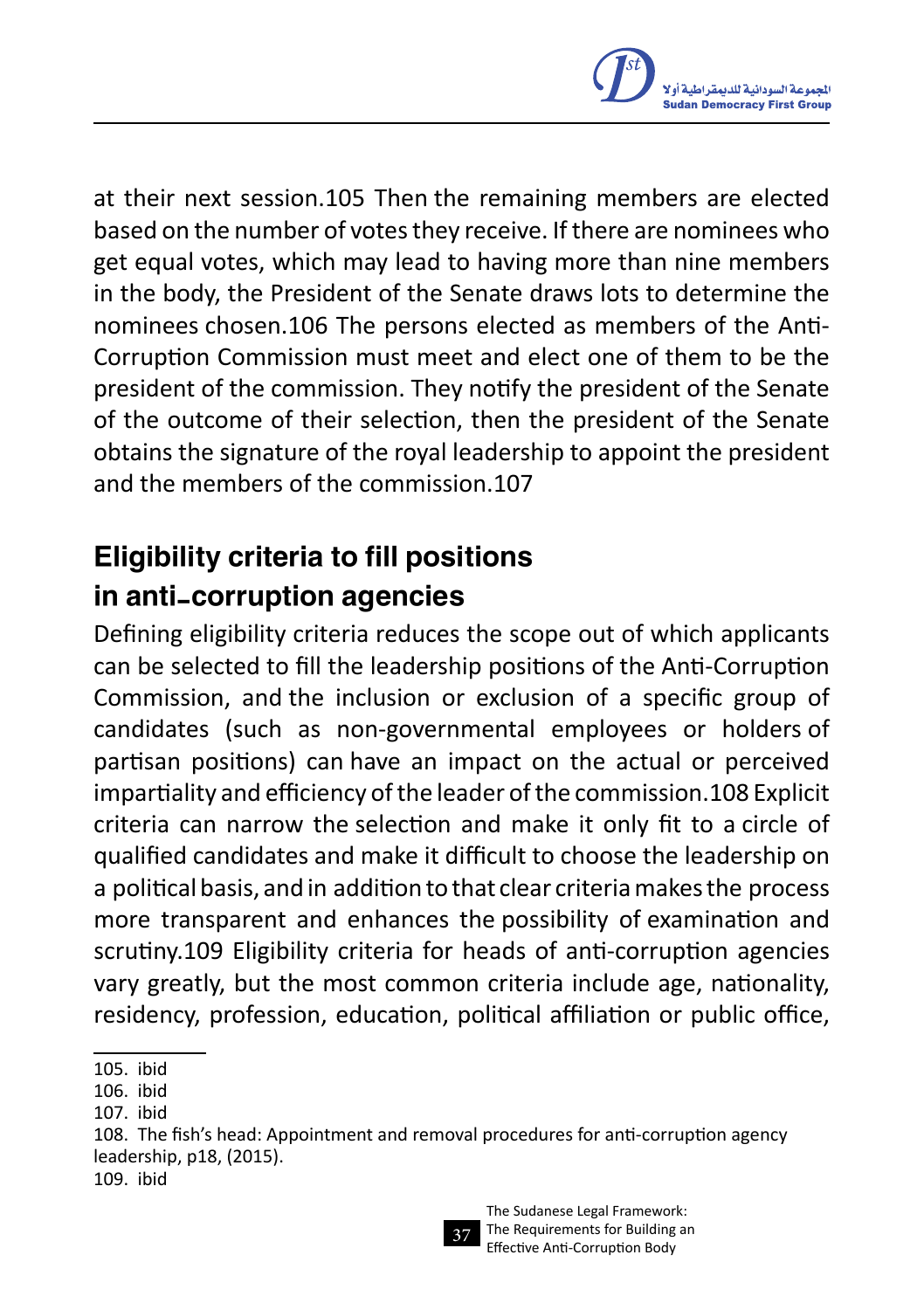

andyearsofexperience,andeachcountryaddsitsownrequirements.110 In some countries non-civil servants can not run for the presidency of the Commission, and in other cases, the opportunity of nomination is open to every citizen, which can result in the presence of large numbers of applications that require examination.111

The professional and academic backgrounds of members of anticorruption bodies vary, and are not limited to the law as is the case in the selection of judges. Laws have traditionally accepted various academic and professional backgrounds as the presence of a number of professional and academic backgrounds can add value.112 In contrast, countries of such as India, Pakistan, Sri Lanka and Swaziland require in the candidates for membership of the anti-corruption bodies to have worked as supreme courts judges in the country, while other countries like Argentina, Mauritius, Moldova, Mongolia, and the Philippines require nominees to have served in the field of law for periods ranging from a minimum of six and fifteen years, while Sierra Leone requires chairpersons of at least ten years of experience in accounting, banking, financial services, or any other related profession.113

Some laws require the applicants for membership of the anticorruption bodies to have certain professional backgrounds. In Thailand, the law requires that the applicant served as a minister, or a judge of the Constitutional Court, or commissioner of elections or the secretary of a grievances commission, or a member of the National Commission on Human Rights, or a member of the Audit Commission, or worked in the past in a position not less than the Deputy Attorney General, a Director General or equivalent, or a position not less than the position of a university professor.114

- 112. ibid
- 113. ibid
- 114. Section 9, Organic Act on Counter Corruption, B.E. 2542 (1999).

<sup>110.</sup> ibid

<sup>111</sup>. ibid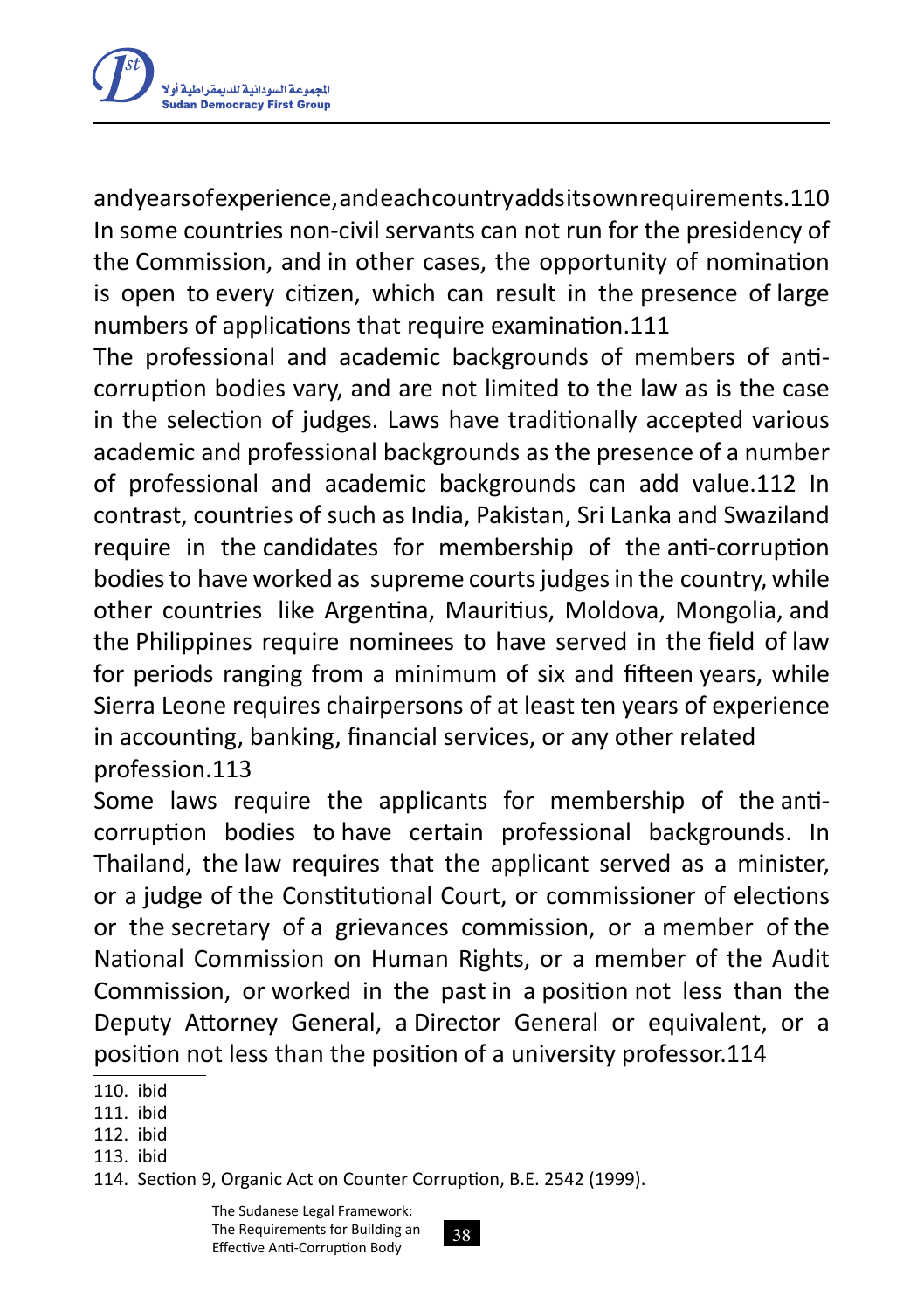# Citizenship and residency

Laws in some countries also specify citizenship and residency requirements and require that the candidate be a citizen. In Bhutan and Hong Kong, it is different, as it is required of the chair of the agency in Bhutan to have been born in the country, and must not bemarried to a foreigner. InHong Kong, only residents Chinese citizens with constant residence in Hong Kong of not less than 15 years, and who do not have the right of the residing in any foreign country, are eligible to head the body115

### Age

Thailand requires a candidate for membership in the commission to be forty-five.116 While in most countries the minimum age for leaders of anti-corruption bodies is set at forty years and there are countries such as Argentina that set it at thirty-five years, while in the Maldives, the minimum age is only twenty-five years.117

# Affiliations and potential conflicts of interest

Some laws require qualified candidates to leave their jobs upon appointment to anti-corruption bodies, but in other cases, they may remain in their job positions, or they may have advisory positions for government agencies at the same time they assume their leadership positions in anti-corruption bodies, which raises the possibility of a conflict of interest.118

Working in party positions is prohibited for those applying to work in the leadership of anti-corruption bodies in the laws of a number of countries, and the failure to stipulate thisin the laws of other countries



<sup>115</sup>. ibid

<sup>116</sup>. Section 9, Organic Act on Counter Corruption, B.E. 2542 (1999).

<sup>117</sup>. The fish's head: Appointment and removal procedures for anti-corruption agency leadership, p19, (2015).

<sup>118</sup>. ibid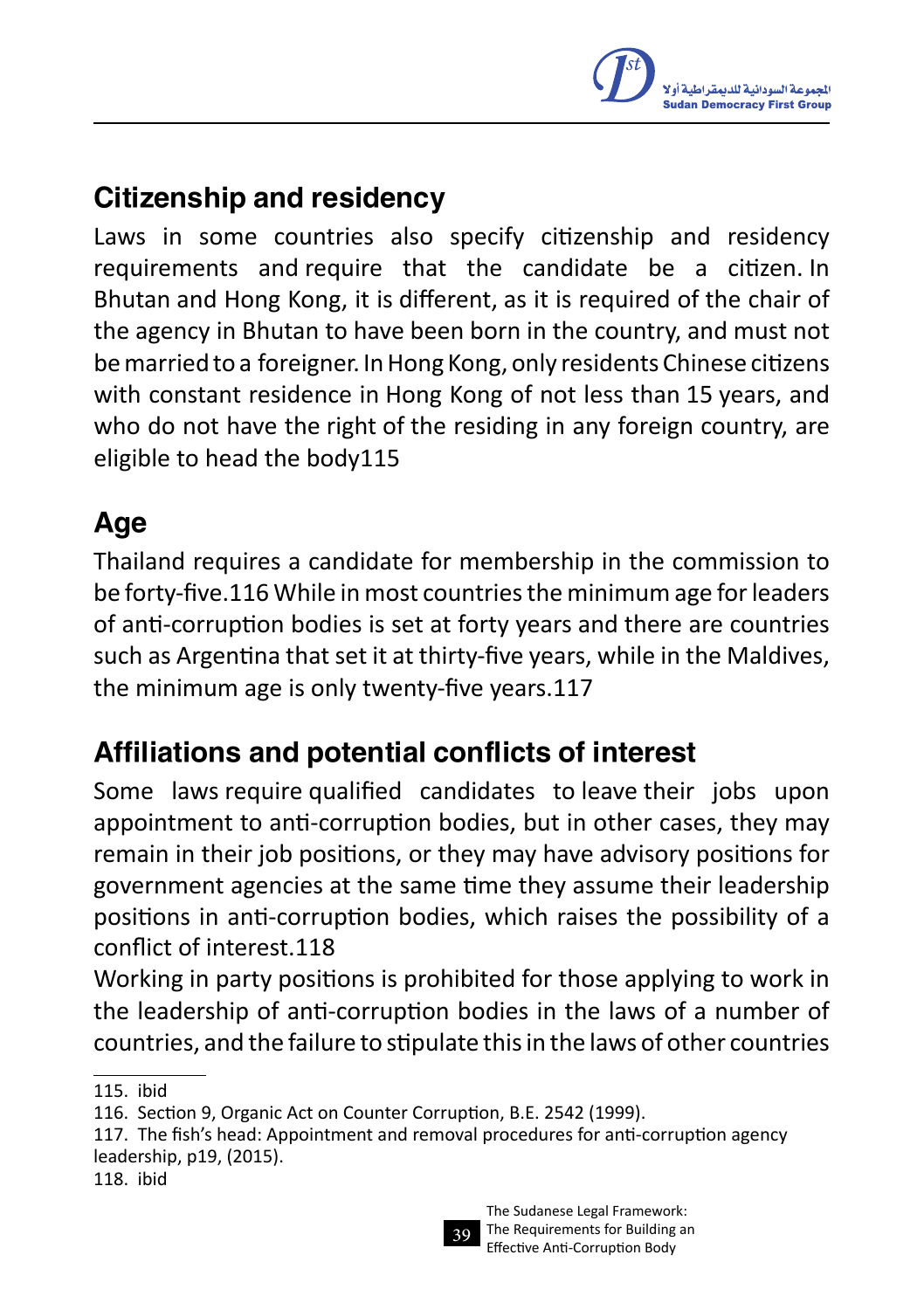

does not necessarily mean that it is allowed.119 Countries such as Nepal and the Maldives do not allow the head of the association to retain party membership while in office, while Madagascar, whose laws do not provide for eligibility criteria, declares that the position of leadership of the body does not correspond to the occupancy of any position in a political party.120

#### The personality of the candidates to lead the body

A number of laws contain clauses regarding the personality of eligible candidates. Applicants are generally required to demonstrate high integrity, a good moral reputation, and the ability to carry out their work with integrity and independence.121 It is difficult to measure personality traits and behavior compared to measuring other standards such as age, professional experience, or affiliations. To make these items more than just words, you must allocate resources and efforts to obtain relevant information and evaluation of candidates.122 It is difficult to gauge the extent to which these requirements are implemented in practice.123 Many laws prohibit the candidacy of criminal record holders at least during a specified period of time. In Namibia, for example, political crimes committed before independence are excluded from this rule.124

122. ibid

<sup>119</sup>. ibid, p20

<sup>120.</sup> ibid

<sup>121</sup>. The fish's head: Appointment and removal procedures for anti-corruption agency leadership, p20, (2015).

<sup>123</sup>. ibid

<sup>124</sup>. ibid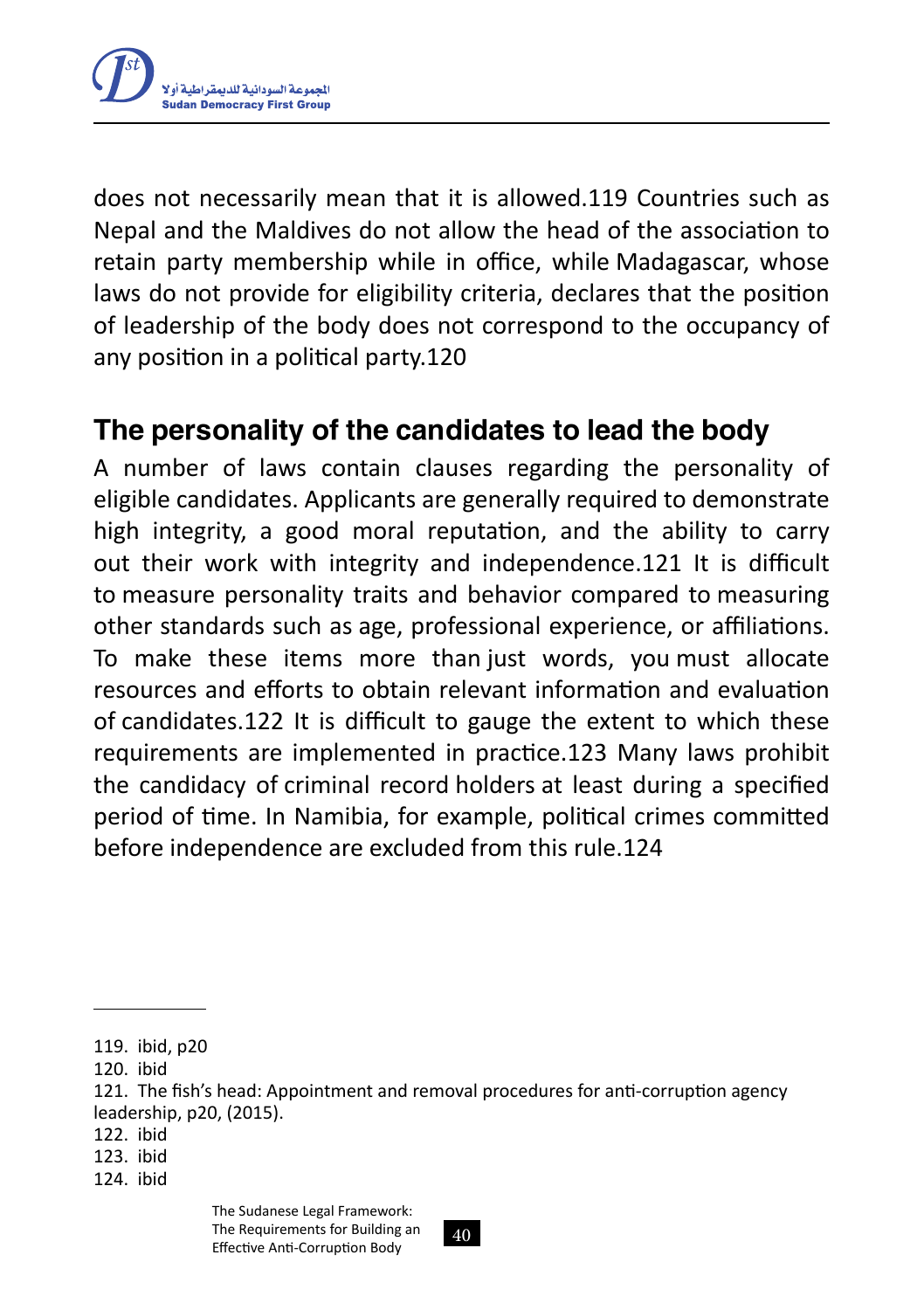### Applying for the job versus being nominated

In most countries, the leaders of anti-corruption bodies are selected according to the established criteria, but in a few countries, such as Indonesia, the Maldives and Kenya, applying for the position of the authority's leadership is open to those who aspire to have competence, and any citizen who meets the requirements can run for election, and this method has the effect of generating confidence of the public is in the leadership of anti-corruption bodies.125

### Anti-corruption and human rights agencies

The relationship between corruption and human rights include two major aspects;the possibility ofthe violation of human rights because of corruption, and the possibility of human rights violations because of the anti-corruption measures. Corruption may cause a direct violation of human rights, for example the use of bribery to [vengeantly] harm a person and detain him, as in the case of detentions that take place on weekends (victim detained late on Thursday to remain in detention until Sunday) and in other cases corruption may negatively affect the rights of people indirectly, as in the case of allowing the entry of toxic waste into the country. In general, the negative impact of corruption on human rights is very clear. If corruption exists in the education sector, the right to education can be affected. Likewise, if corruption is present in the judiciary, both the right to resort to the courts and the right to a fair trial may be violated, and if the prisoner is obliged to give the guard something in exchange for better cover or food, then the prisoner's basic right to humane conditions of detention will be affected, and so on".126 The impact of corruption on the principle of non-discrimination is something that cannot be ignored,

<sup>126</sup>. Council of Human Rights, the Final Report of the Advisory Committee on the topic of the nNegative Impact on Enjoying Human Rights, 5 Para 17, January 2015.



The Sudanese Legal Framework: The Requirements for Building an Effective Anti-Corruption Body

<sup>125</sup>. ibid, p20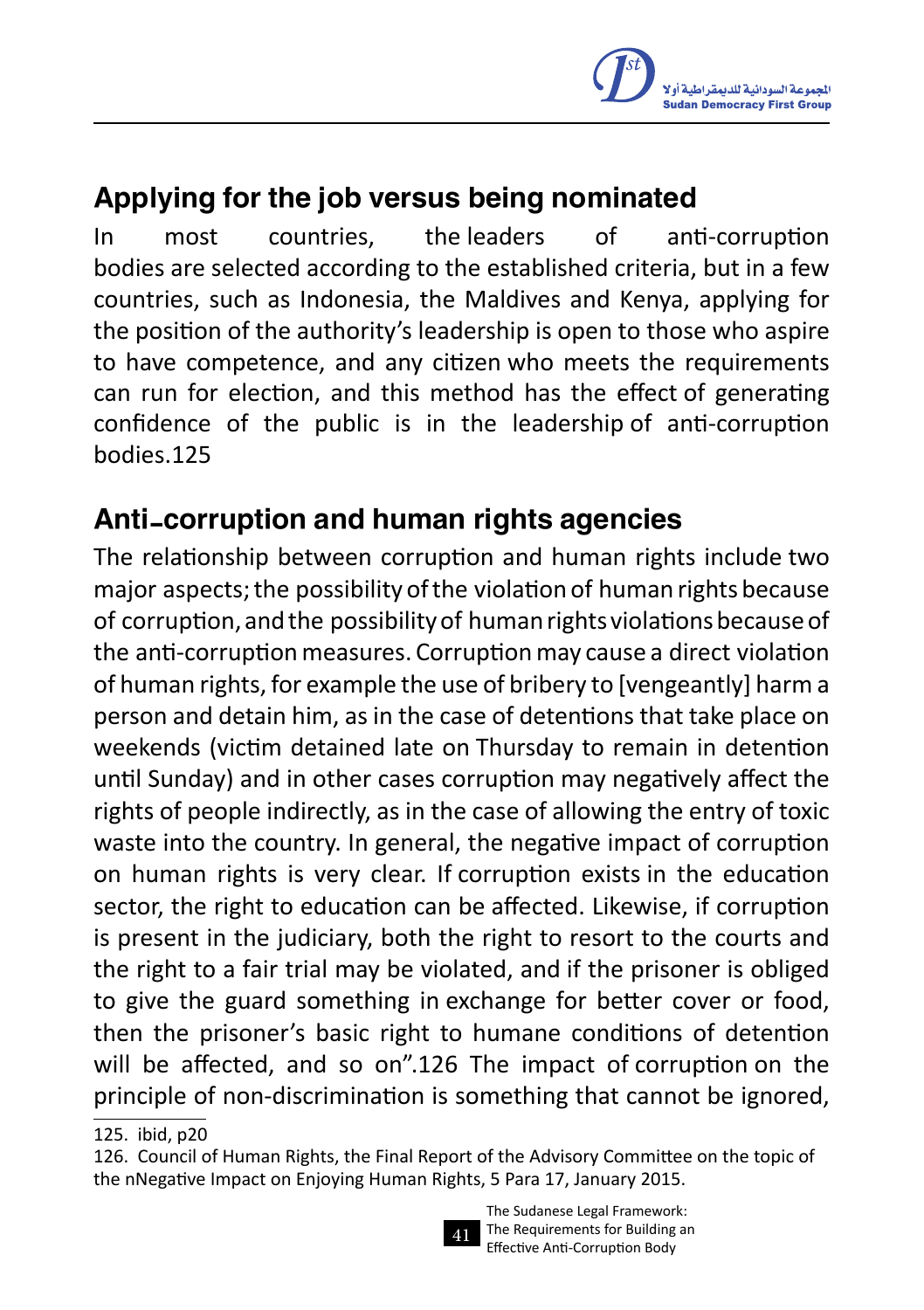

as every corrupt transaction that leads to obtaining preferential treatment in obtaining a public service thus implies a violation or an impact on the principle of non-discrimination.127 This is on the one hand. On the other hand, with regard to the impact of anti-corruption policiesonhumanrights,thereareconcernsexpressedbyhumanrights defenders regarding measures taken against individuals suspected of corruption in the context of investigation and prosecution that may violate human rights.Meeting the fears of human rights defenders are claims raisedby workers fighting against corruption, whose conclusion is that the principles of human rights hinder the effective enforcement of policies against corruption. Since the entry point to talking about human rights here is the work and tasks of anti-corruption bodies, it is important to address the need for anti-corruption bodies to work within the legal framework and in a manner that takes into account the human rights of the accused and suspects.

Respect for human rights and compliance with its standards enshrined in international treaties, the Bill of Rights in the Constitution and national laws must be an essential component of any investigation or trial. The basic rights that must be observed include a number of rights, including the right to life, the right to be safe from torture and other cruel, inhuman or degrading treatment or punishment, non-discrimination, freedom from arbitrary arrest or detention, the right to a fair trial, and respect for private and family life.128

#### Restriction of some rights

While some rights, such as the right to be free from torture, are absolute rights, and therefore cannot be restricted under any circumstances, others can be restricted in specific, precisely defined

127. ibid

<sup>128</sup>. Organization for Security and Co-operation in Europe, Handbook on Combating Corruption, p200, (2016)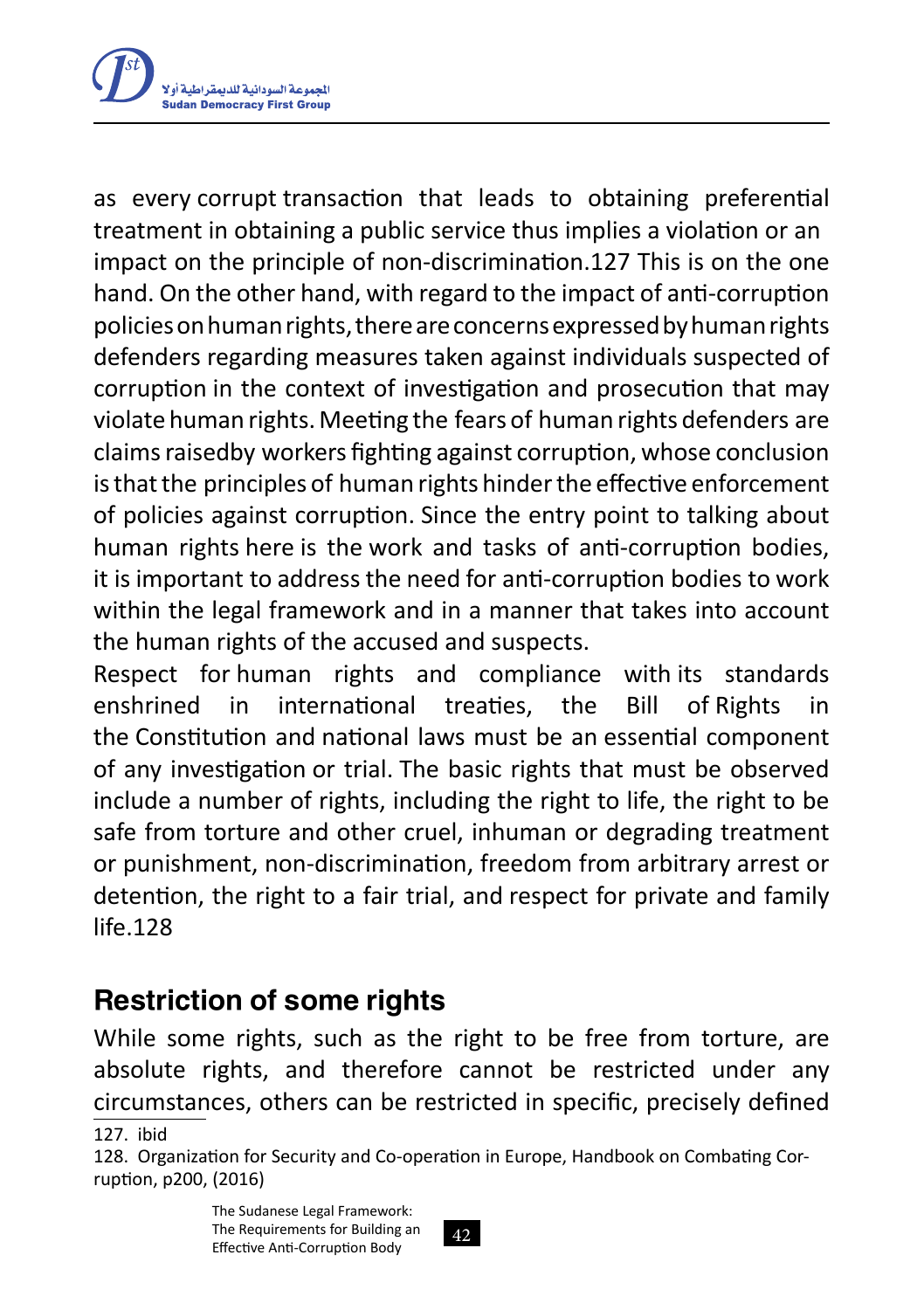circumstances. International human rights instruments and case law issued by national and regional courts define the conditions under which rights may be restricted.129 In general these conditions are:

- **a. Legal** Any restriction of human rights must be stipulated in the law, so the government may not adopt or apply any measure that would restrict these rights in the absence of publicly existing legislation known to all, which is clear and precise enough to ensure individuals' prior knowledge and ability to foresee its applications.130
- **b. Legality** No restriction of rights should be made unless it is to achieve legitimate goals related to a necessary legal purpose, including, for example, public order, public health, public morals, national security, public safety, and the rights and freedoms of others.131
- **c. Necessity** Any restriction of rights must be reasonable, necessary to achieve the purpose for which it was legislated, appropriate to achieve it, and non-discriminatory, as the application of restrictive measures must not be subject to any discrimination on the basis of race, color, sex/gender, language, religion, political opinion or otherwise, or national or social origin, property, birth or any other characteristic.132

### Special investigation methods and human rights

The special challenges involved in the investigation to prove corruption and the necessity of using special investigation methods such as wiretapping calls, eavesdropping on correspondence and information pertaining to the suspect, often put the authorities in a position to balance between the individual rights of the accused and



<sup>129</sup>. ibid

<sup>130.</sup> ibid

<sup>131</sup>. ibid

<sup>132</sup>. ibid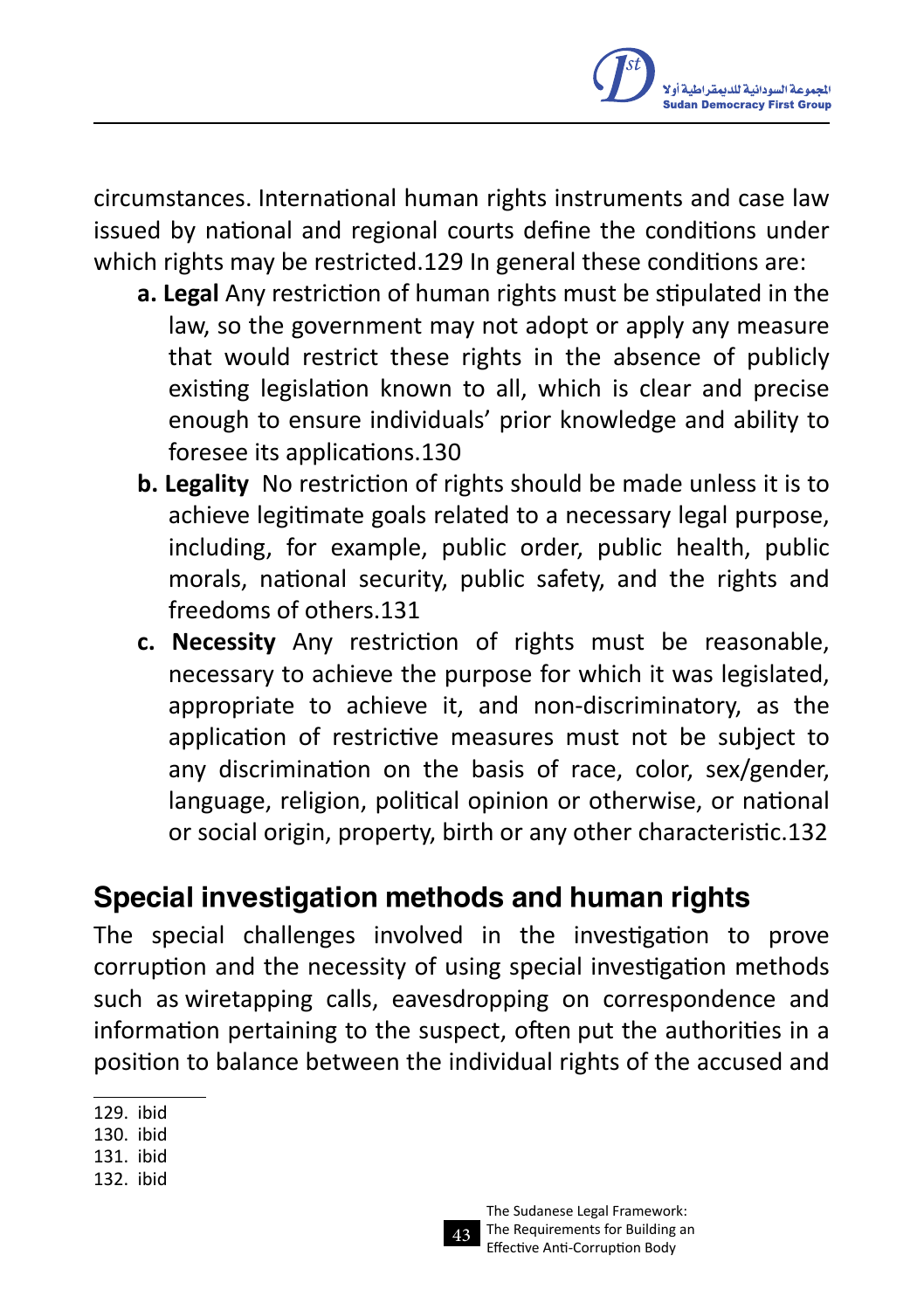

the interest of society in investigating and uncovering crimes. Here, the investigating parties have a special responsibility to ensure that they remain within the boundaries of what constitutes a transaction and behavior consistent with human rights.133 Since investigative methods of their special nature may lead to restrictions on some rights,

especially the right to privacy, their use must be subject to guarantees that they will not be misused, and that they are also subject to control.134

The United Nations Convention against Corruption permits the use of special investigative methods to effectively combat corruption. Article 50.1 states that "In order to combat corruption effectively, each State Party shall, to the extent permitted by the basic principles of its domestic legal system and in accordance with the conditions prescribed by its domestic law, take such measures as may be necessary, within its means, to allow for the appropriate use by its competent authorities of controlled delivery and, where it deems appropriate, other special investigative techniques, such as electronic or other forms of surveillance and undercover operations, within its territory, and to allow forthe admissibility in court of evidence derived therefrom". The UN Convention against Corruption defines controlled delivery as "the technique of allowing illicit or suspect consignments to pass out of, through or into the territory of one or more States, with the knowledge and under the supervision of their competent authorities, with a view to the investigation of an offence and the identificationofpersonsinvolvedinthecommissionoftheoffence."135 The use of special investigation methods must be appropriate and in line with prevailing national laws that are supposed to comply with international human rights standards and that they are used only

<sup>133</sup>. ibid

<sup>134</sup>. ibid

<sup>135</sup>. The UN Anti-Corruption Convention, Article 1.i.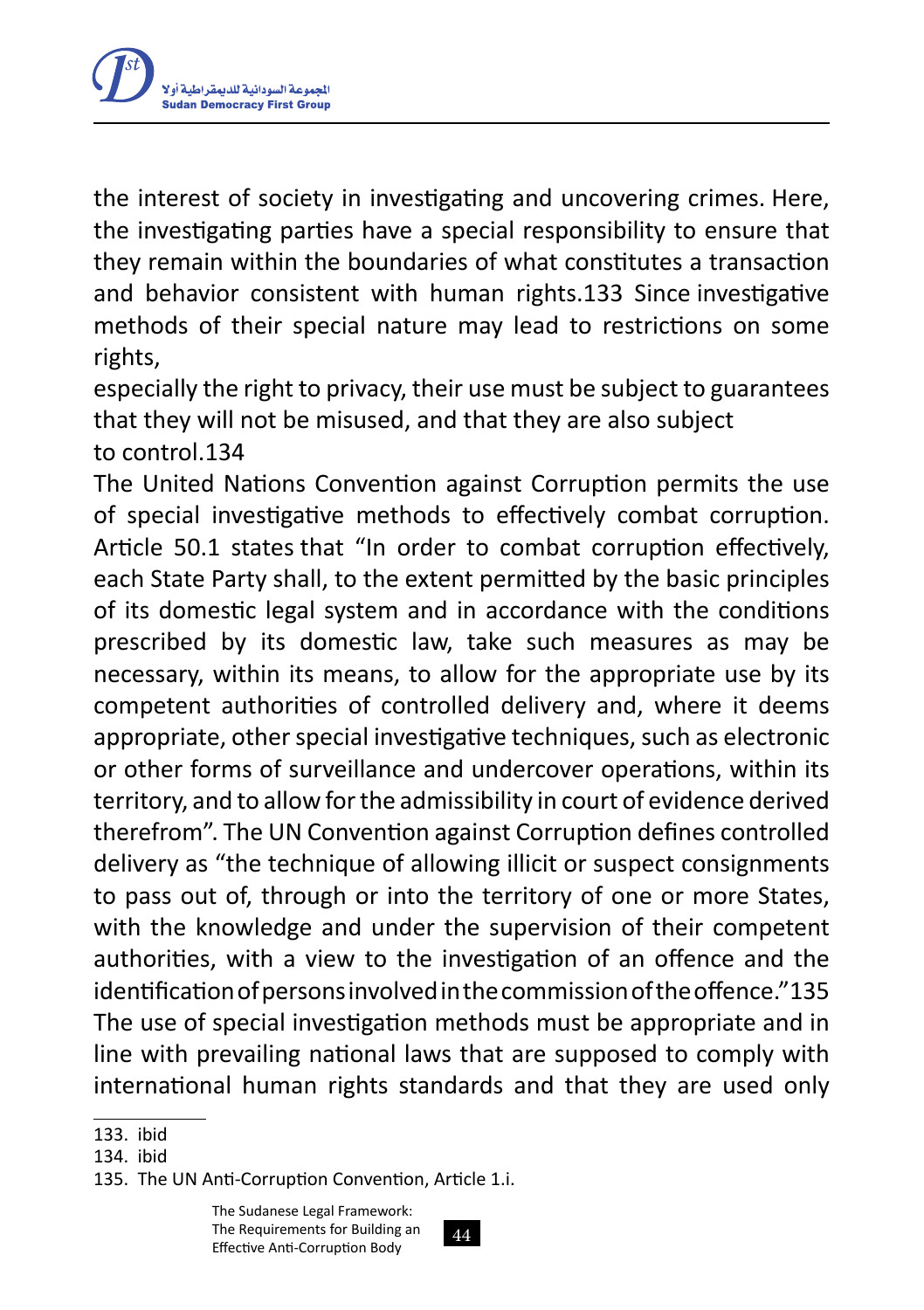

by the competent authorities.136 The United Nations Convention against Corruption expects state parties to identify these competent authorities, train them, and familiarize judges and prosecutors with oversight mechanisms.137 The criminal justice system must deal with any cases of improper use of special investigative techniques that amount to a criminal offense.138 Special investigative techniques must be used only in the case of serious crimes, commensurate with the matter under investigation, and less intrusive means should be preferred if they allow to achieve the same goal.139 Collecting investigative information related to a corruption investigation involves gathering personal information and data, which should be dealt with and protected in line with domestic and international law, including human rights laws.140

The investigation process in suspected corruption may involve surveillance of correspondence, phones, and computers of the accused and the suspects, which exposes the suspects and the accused to privacy violation, and exposes others who are in contact therewith but have no connection with the criminal activity of the same violation. The same applies to searches, and the use of evidence such asthe testimony of an ambush, which may sometimes be tainted by the suspicion of encouraging the suspect to commit the criminal act instead of carrying it out by their own will.

The International Covenant on Civil and Political Rights stipulates the right to privacy, in Article17, which states:141

1. No one shall be subjected to arbitrary or unlawful interference with his privacy, family, home or correspondence, nor to unlawful attacks on his honour and reputation.

136. Organization for Security and Co-operation in Europe, Handbook on Combating Corruption, p201, (2016)

- 138. ibid
- 139. ibid
- 140. ibid

141. Article 17 of the International Convention on Civic & Political Rights



The Sudanese Legal Framework: The Requirements for Building an Effective Anti-Corruption Body

<sup>137</sup>. ibid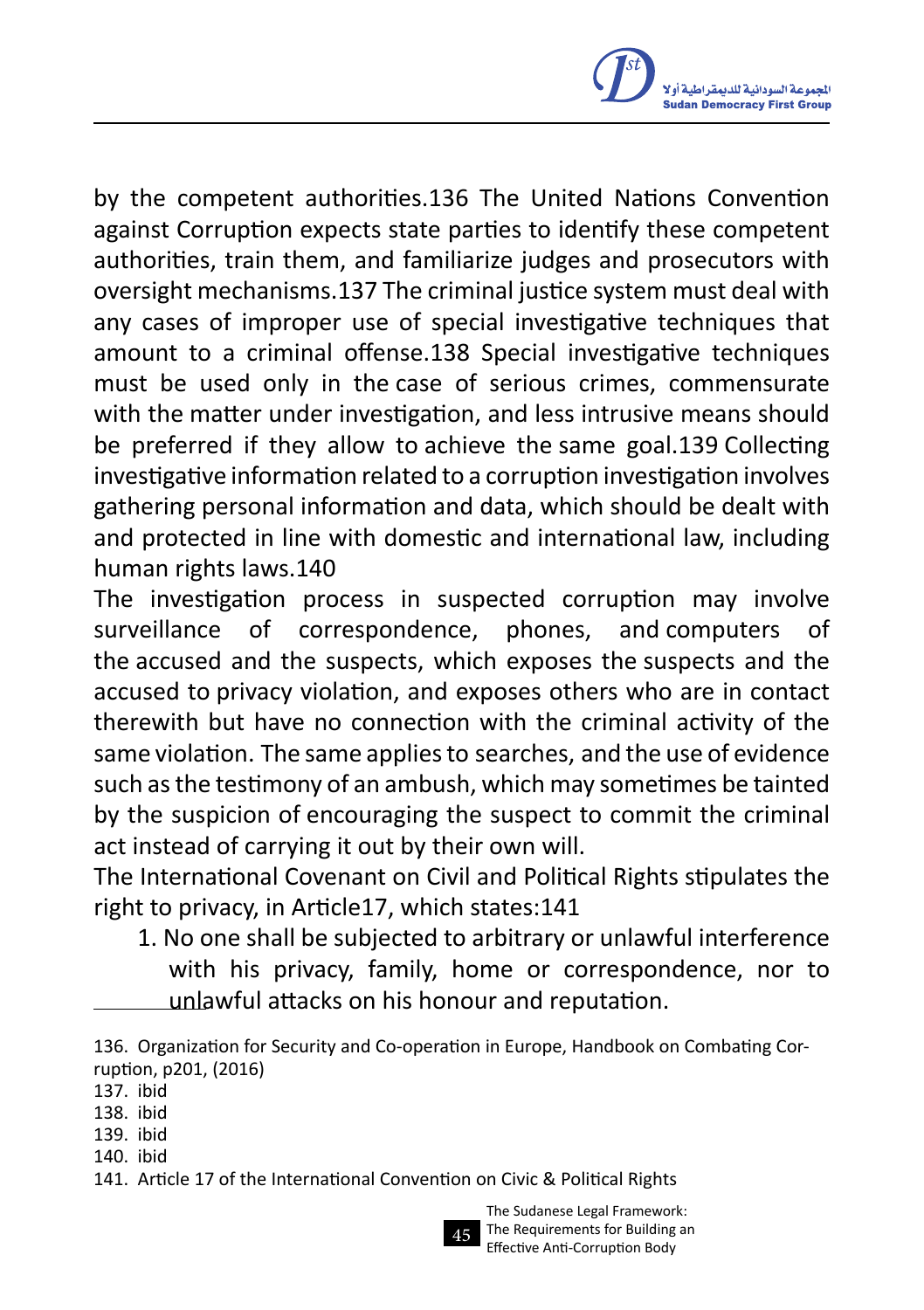

2. Everyone has the right to the protection of the law against such interference or attacks.

The general comment No16 issued by the Committee on Civil and Political rights, has clarified that this Article stipulates the right of every person to be protected from unlawful or arbitrary interference with their privacy, family affairs, home, or correspondence, or any unlawful campaign affecting their honor and reputation, whether by the state or any natural or legal persons.142 It requires states to take legislative and other measures that protect this right and prohibit its infringement.143 Unlawful interference means any interference that is not authorized by law, and the law itself is supposed to be consistent with the provisions and objectives of the International Covenant. As for arbitrary interference, it may include legally authorized interference if such interference is not in accordance with the provisions and objectives of the International Covenant or if it is unreasonable as to the circumstances in which it occurs.144 Since the protection of private life is necessarily a matter of relativity, General Comment No 16 clarified that "competent public authorities should not be able to request information related to the private life of an individual except as the knowledge of which is necessary in the interest of society as understood under the Covenant".145 In order to protect the right to privacy, the law should specify the party that may intervene, and the specific circumstances in which interference may be permitted. The law isto regulate the collection and preservation of personal information, and the states are to take measures to ensure that information related to a person's private life does not fall into the hands of people who the law does not authorize to obtain, equip, or use them.146 This information obtained must never be used for

146. Committee on Civic and Political Rights, General Comment No 16, Para 8.

The Sudanese Legal Framework: The Requirements for Building an Effective Anti-Corruption Body

<sup>142</sup>. Committee on Civic and Political Rights, General Comment No 16, Para 1.

<sup>143</sup>. ibid, p 2.

<sup>144</sup>. ibid, Paras 4 and 5.

<sup>145</sup>. ibid, Para 7.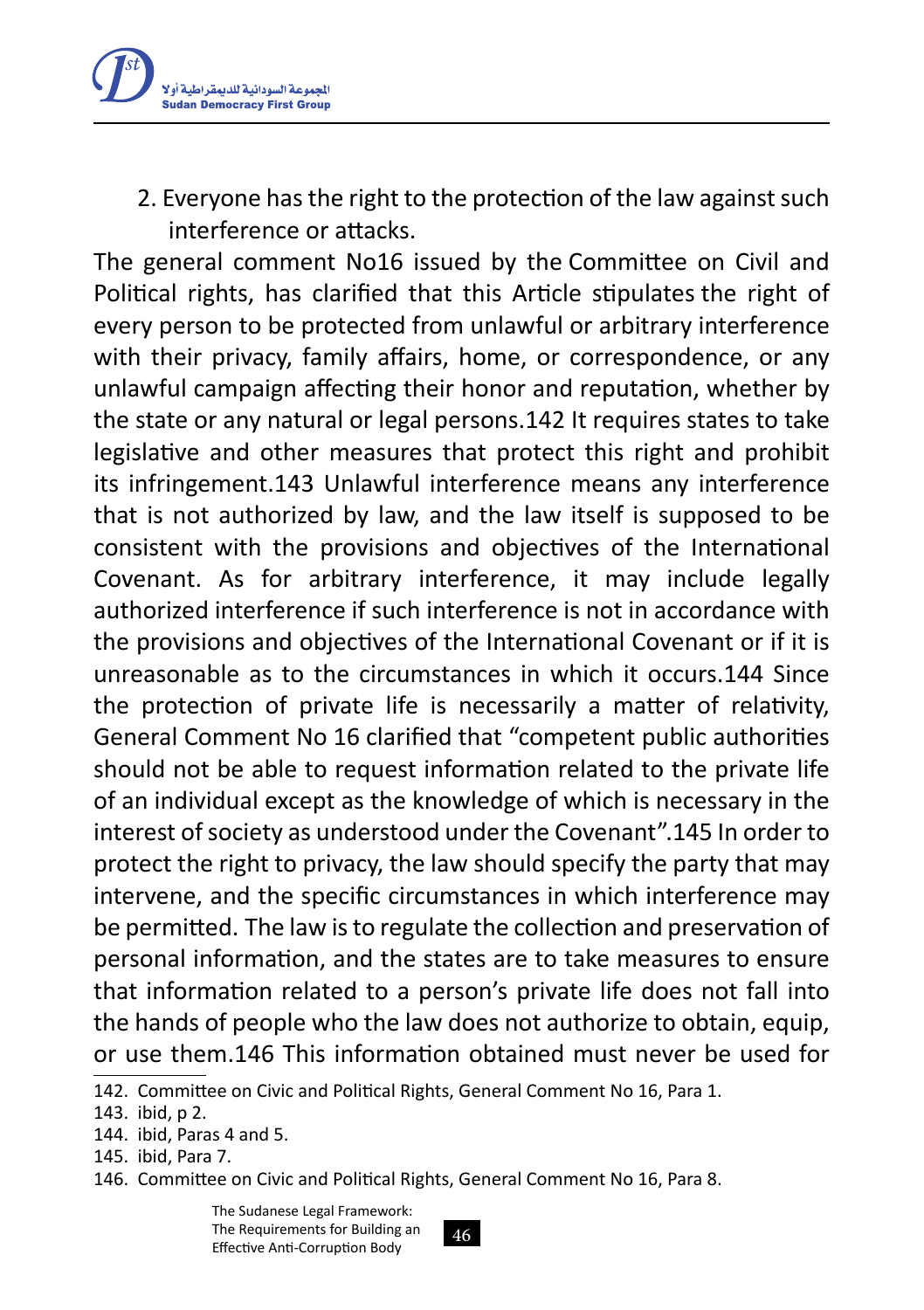

purposes inconsistent with the Covenant. Article 17 also ensures the protection of personal honor and reputation, and it's the duty of States to provide adequate legislation for this purpose and to take measures as to enable any human being to protect themselves effectively against any unlawful attacks that relate to their honor and reputation, and to be provided with an effective means of redress against those responsible for such attack.147

# The legal framework for combating corruption and criminalizing prohibited acts

The rules and procedures related to fighting corruption can be divided into three levels, each of which contributes differently from the other to reducing corruption. The first level deals with the rules aimed at establishing the foundations of the rule of law, consolidating democracy and the accountability it entails, protecting human rights, and creating an appropriate environment and general climate conducive to combating corruption. The second level concerns legal texts aimed at strengthening transparency and controls over public deals, financial control, and public office laws and regulations, and obligating the administration to explain its decisions. The third level includes the texts related to the criminalization and punishment of corrupt acts and dealings. Here, the texts of the Sudanese criminal law will be covered a little to see the compatibility of its provisions with the anti-corruption convention, with regard to the acts that the convention requires the state parties to criminalize.

Under the title of criminalization and law enforcement, the Anti-Corruption Convention required a number of acts and practices [be] prohibited by the Anti-Corruption Convention, including bribery in all its aspects and in the public and private sectors, embezzlement, trading in influence, money laundering, and a number of other



<sup>147</sup>. ibid, Para 11.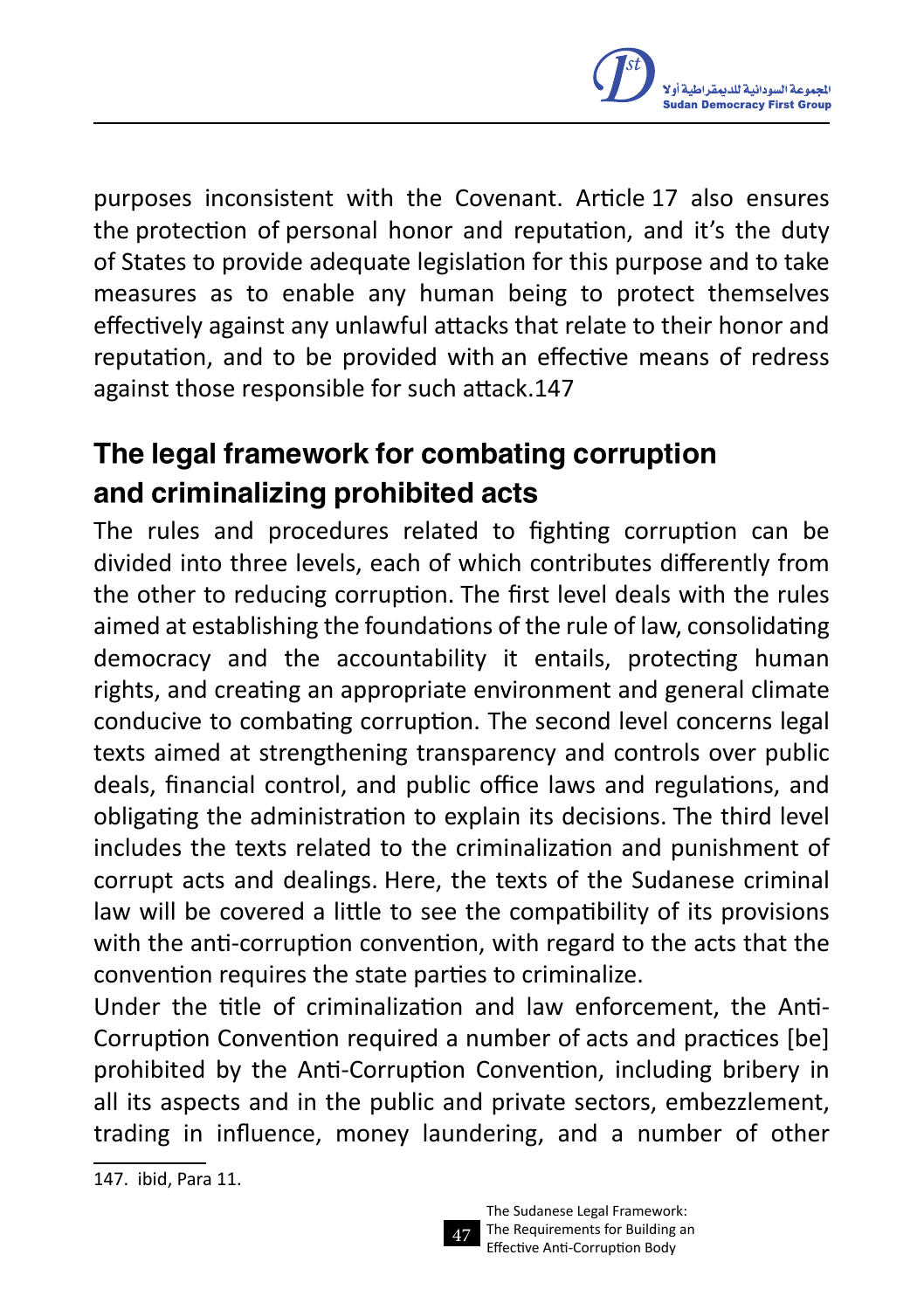practices. The Convention obliges state parties to ban some of these practices while urging that others be prohibited. We will review here in detail the crimes for which the United Nations Convention against Corruption requires criminalization, as it stipulates that each state party shall adopt such legislative and other measures as may be necessary to establish as criminal offences, the following acts when committed intentionally:

# Article 15. Bribery of national public officials

- (a) The promise, offering or giving, to a public official, directly or indirectly, of an undue advantage, for the official himself or herself or another person or entity, in order that the official act or refrain from acting in the exercise of his or her official duties;
- (b) The solicitation or acceptance by a public official, directly or indirectly, of an undue advantage, for the official himself or herself or another person or entity, in order that the official act or refrain from acting in the exercise of his or her official duties.

The Convention of anti-corruption Incriminated criminalizes bribery in two cases: the case of presentation of an undue advantage or granting the same to public employees or promise them of the same. Thus, the person who offered it or the one who presented it to him would be in violation, and the second case is the case of its request or acceptance by the public official. This advantage may be in the interest of the person or another entity. This is for the purpose of the employee's doing or abstaining from doing a specific act.

The Penal Code of 1991 in Part X under the title of crimes relating to public servant and employee incriminates bribery, in article 88 thereof. It states that the following are deemed guilty of the crime of bribery: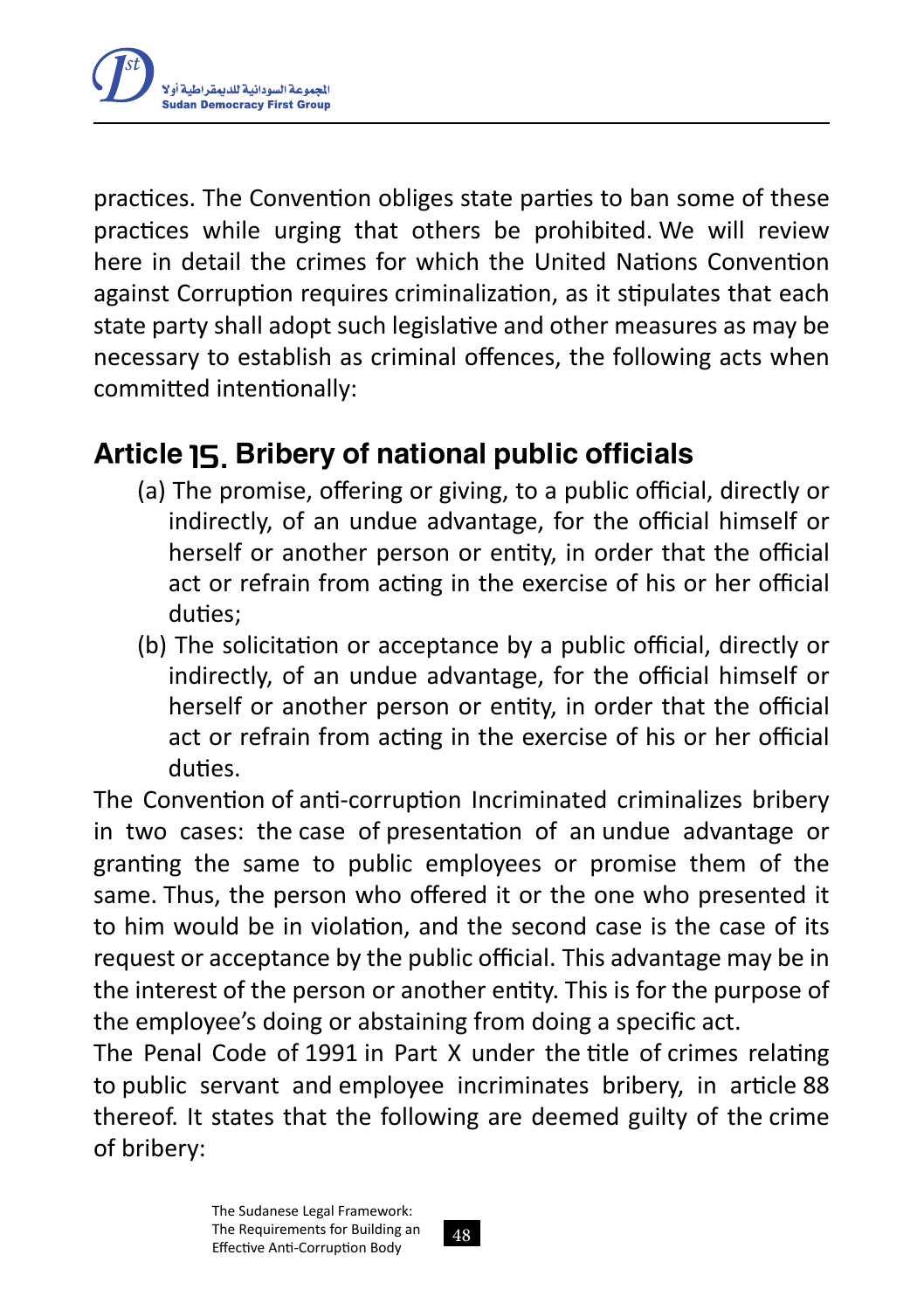

- a. A person who gives a public servant or employee of another person or an agent on his behalf, or offers them any reward of any kind to induce them to perform a service in which they have an interest, or inflict any harm to any other person in a way that breaches their job duties, or any gift or privilege in circumstances where that impact on b. the public servant, employee agent, is a likely outcome;
- b. The public servant, employee, or agent who accepts or demands for themselves or for others a reward in the manner indicated in Paragraph a.;
- c.WhoeverseekstogiveanyrewardassetforthinParagraphs a and b, or accepts it or assists in that;
- d. Whoever benefits from any reward, service or benefit knowing that this was obtained in any of the ways indicated in this Article.
- e. Whoever commits the crime of bribery shall be punished with imprisonment for a term not exceeding two years, and may also be punished with a fine, and in all cases any money obtained as a result of the crime shall be confiscated.

We find that the criminal law prohibits bribery in the event it is provided to the employee, and if it is requested or accepted by the employee. It also incriminates the process of mediating bribery or benefitting of any reward or service knowing that it was provided because of bribery.

# Article 16. Bribery of foreign public officials and officials of public international organizations

1. Each State Party shall adopt such legislative and other measures as may be necessary to establish as a criminal offence, when committed intentionally, the promise, offering or giving to a

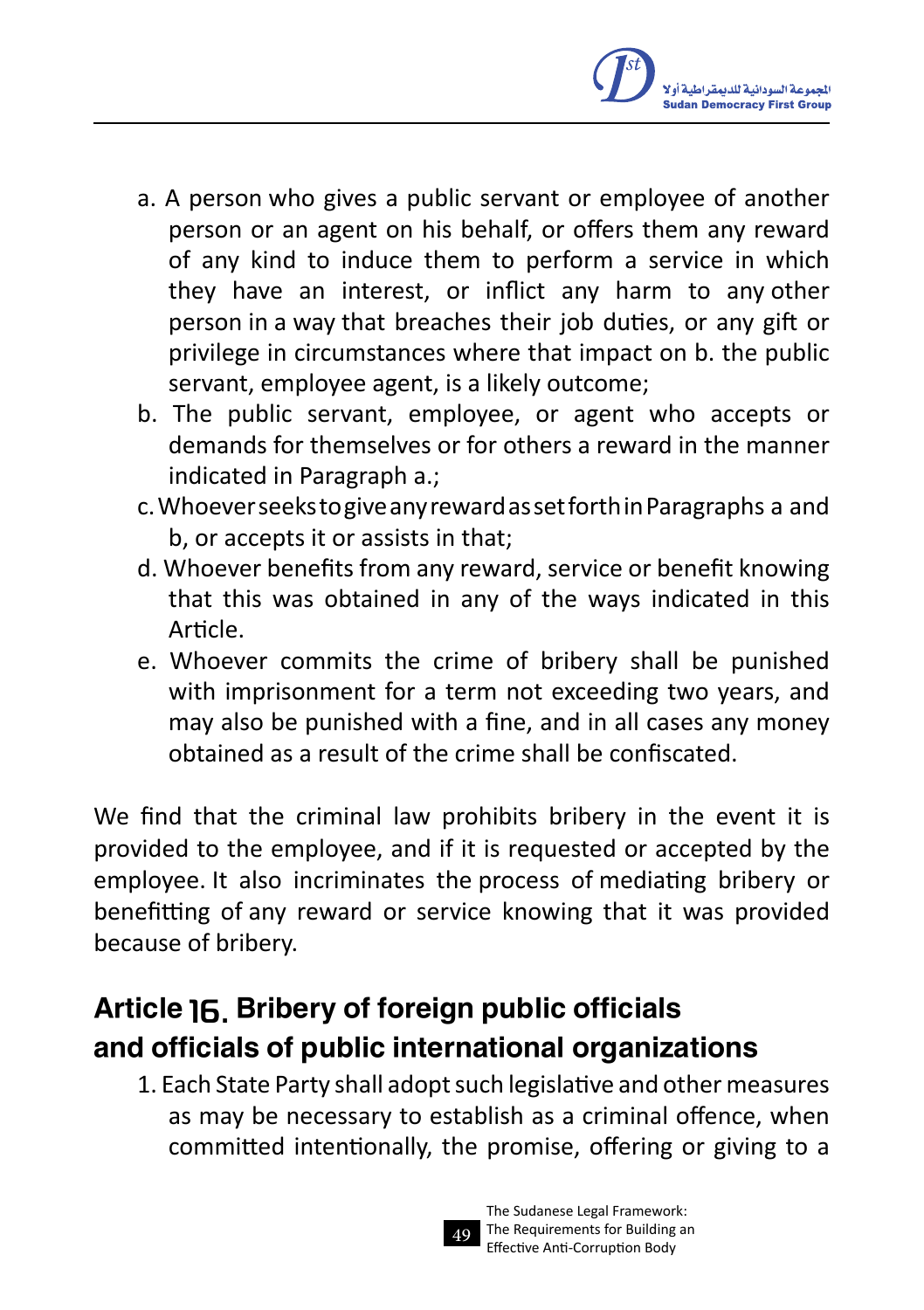

foreign public official or an official of a public international organization, directly or indirectly, of an undue advantage, for the official himself or herself or another person or entity, in order that the official act or refrain from acting in the exercise of his or her official duties, in order to obtain or retain business or other undue advantage in relation to the conduct of international business.

2. Each State Party shall consider adopting such legislative and other measures as may be necessary to establish as a criminal offence, when committed intentionally, the solicitation or acceptance by a foreign public official or an official of a public international organization, directly or indirectly, of an undue advantage, for the official himself or herself or another person or entity, in order that the official act or refrain from acting in the exercise of his or her official duties.

The Anti-Corruption Convention criminalizes bribery of foreign employees and employees of state institutions and obligates states parties to criminalize it. The preparatory work for the negotiation of an anti-corruption convention has indicated that this article is not intended to infringe on the immunities enjoyed by foreign public officials or employeesof public international institutionsin accordance with international law, but rather encourages public international institutions to waive those immunities in appropriate cases.148 It explains that the term "conducting international business" is intended to include the provision of international aid.149 It also made clear that it is important for any state party that has not criminalized this act, to the extent its laws allow, to provide assistance with regard to the investigation and prosecution of this crime by the state party that has committed it and that obstacles such as the absence of dual

<sup>148</sup>. The Report of the Committee for Negotiating on the Anti-Corruption Convention, on its 1st to 7th Sessions, Explanatory Notes on Official Documents (Preparatory Work), on the Negotiation Process on the Convention, p 7. 2003. 149. ibid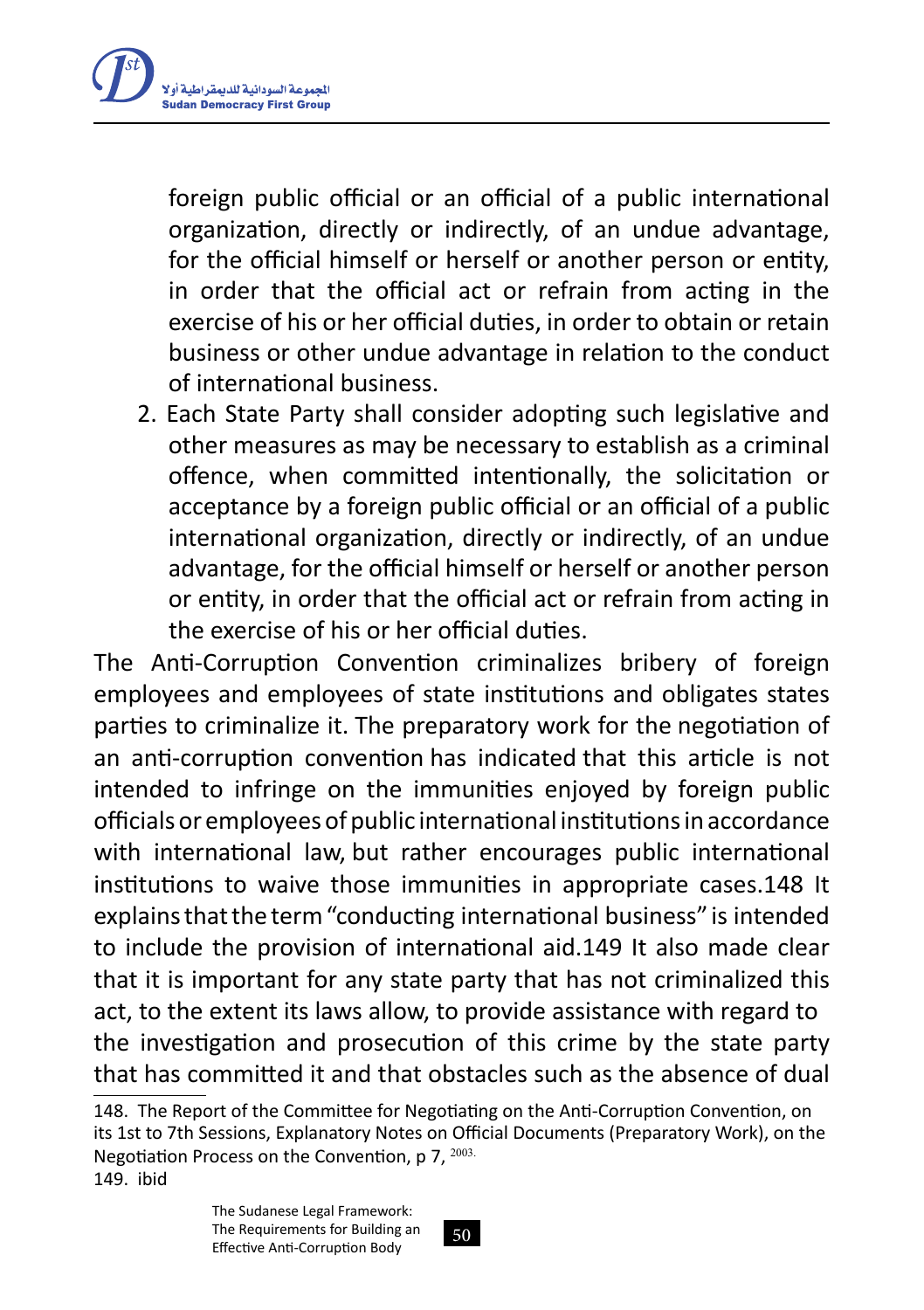criminality do not prevent the exchange of information necessary to bring corrupt employees to justice.150

The Criminal Law of 1991 did not devote a separate text criminalizing the bribery of this category of employees specifically, but the phrases in the text of Article 88 such as "public employee, user or agent", may include employees in international institutions and foreign public officials.151 But it needs to be interpreted by the courts, it is more appropriate to explicitly state on the crime of bribery related to them, and hence there is need to modify this facet of Sudanese law.152

Article 17. Embezzlement, misappropriation or other diversion of property by a public official Each State Party shall adopt such legislative and other measures as may be necessary to establish as criminal offences, when committed intentionally, the embezzlement, misappropriation or other diversion by a public official for his or her benefit or for the benefit of another person or entity, of any property, public or private funds or securities or any other thing of value entrusted to the public official by virtue of his or her position.

The preparatory work for the negotiation of the Convention against Corruption Shows that this article is not intended for obligation to prosecute petty crimes.153

The Sudanese law did not criminalize embezzlement under this name, but Article 177 of the Criminal Code criminalized breach of trust, as it stipulated that:

1. Whoever is entrusted with the possession or management of money and who ill-intends to deny that money, possess it, divert it to his benefit or the benefit of others, or squander it, or dispose of it with grave negligence that contravenes the

152. [sic]

<sup>153</sup>. The Report of the Committee for Negotiating on the Anti-Corruption Convention, on its 1st to 7th Sessions, Explanatory Notes on Official Documents (Preparatory Work), on the Negotiation Process on the Convention, p 7, 2003.



<sup>150.</sup> ibid

<sup>151</sup>. Abuzar el Ghafari Bashir, Anti-corruption in Sudan's Legislations in Light of

the 2005 United Nations Convention against Corruption, in Arabic (unpublished).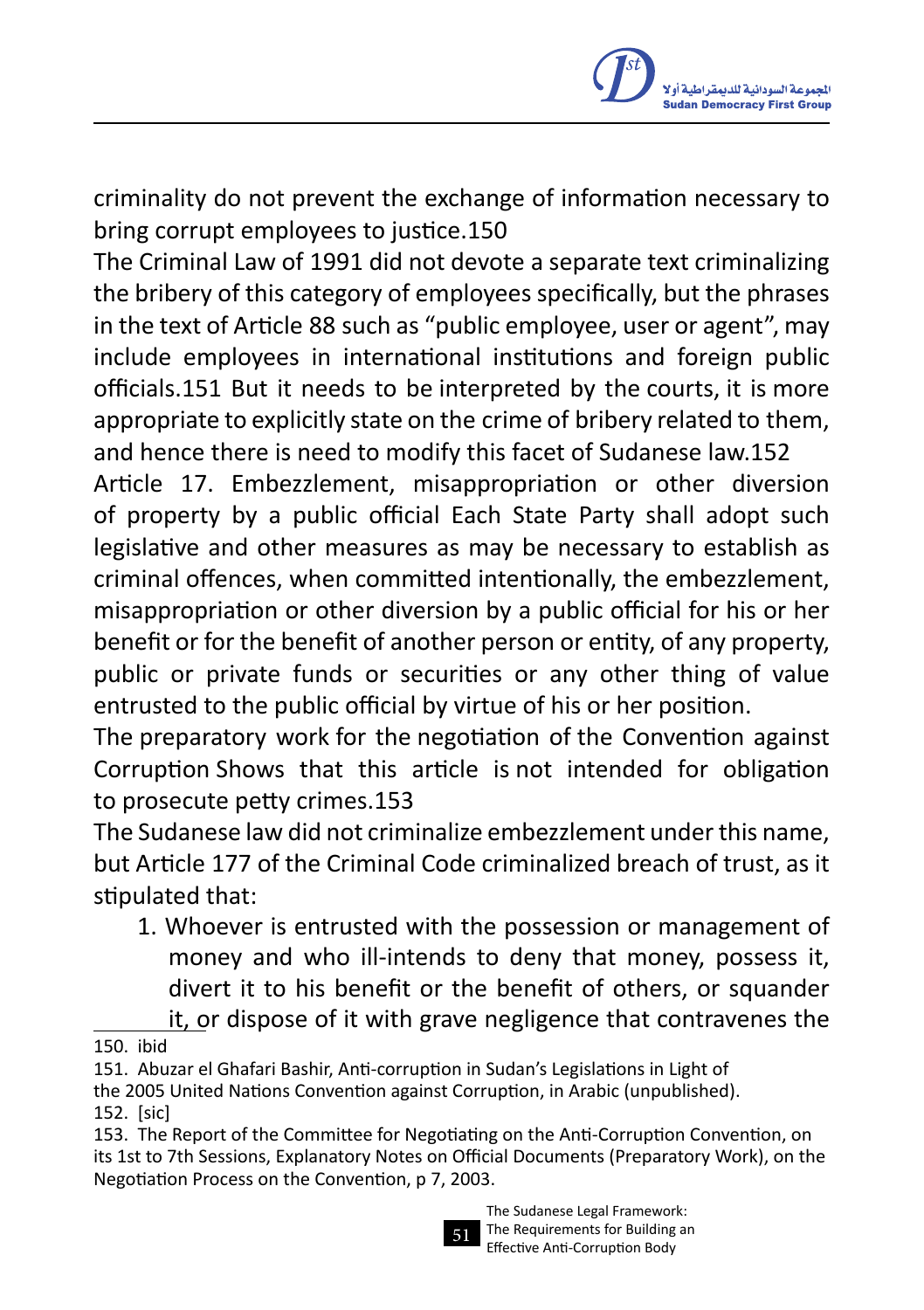

requirements of trust, shall be deemed to have committed the crime of breach of trust, punishable by imprisonment for a term not exceeding seven years and may be punished with a fine.

2. If the perpetrator is a public servant, or employed by any person, entrusted with money in that capacity, he shall be punished with imprisonment for a term not exceeding fourteen years with a fine or by death.

Regarding the similarities and differences between embezzlement and breach of trust, Dr Jamal Fayez explains that the goal of the legislator in criminalizing the embezzlement of public money is to protect the funds of the public administration that exist between the hand of those who carry out the burdens of the public office because of their job, and that the crime of embezzlement is a form of breach of trust, but there are fundamental differences between them, as breach of trust does not require the presence of a specific characteristic in the perpetrator, while the crime of embezzlement requires that the perpetrator have a certain characteristic, which is to be a public official.154 Thus, it would be more appropriate to refer to embezzlement in its name, which calls for adding text to the criminal law in this regard.

#### **Article 23. Laundering of proceeds of crime**

Each State Party shall adopt, in accordance with fundamental principles of its domestic law, such legislative and other measures as may be necessary to establish as criminal offences, when committed intentionally:

(a) (i) The conversion or transfer of property, knowing that such property is the proceeds of crime, for the purpose of concealing or disguising the illicit origin of the property or of helping any person who is involved in the commission of the predicate

<sup>154</sup>. "el Nassbe, Khiayanat el Amanah wal Ikhtilas, thalathah Jaraim Tadhur bil Salih el Aam", article in Arabic on el Bawabah News, at: https://www.albawabhnews.com/3539099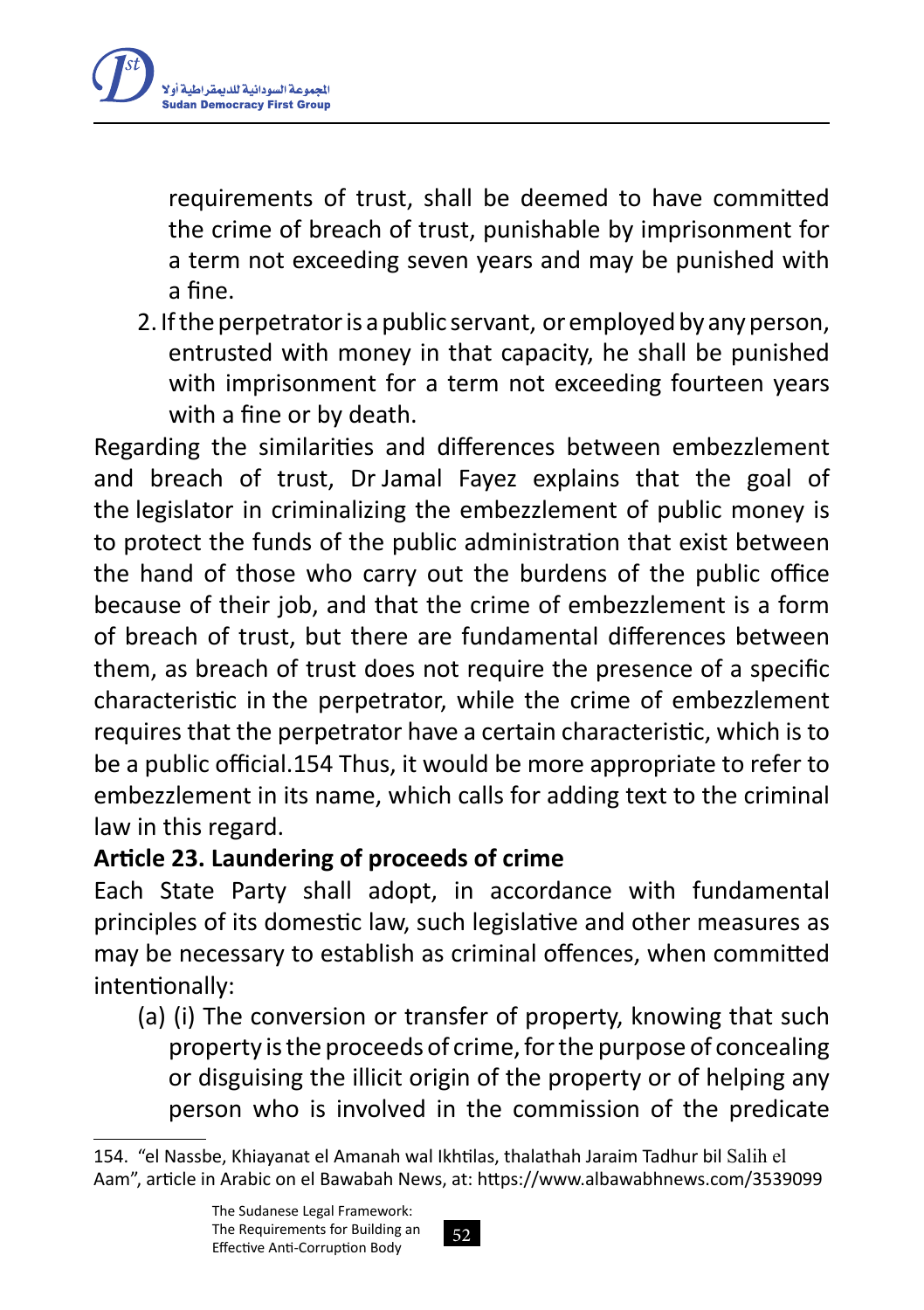

offence to evade the legal consequences of his or her action;

- (ii) The concealment or disguise of the true nature, source, location, disposition, movement or ownership of or rights with respect to property, knowing that such property is the proceeds of crime;
- (b) Subject to the basic concepts of its legal system:
- (i) The acquisition, possession or use of property, knowing, at the time of receipt, that such property is the proceeds of crime;
- (ii) Participation in, association with or conspiracy to commit, attempts to commit and aiding, abetting, facilitating and counselling the commission of any of the offences established in accordance with this article.

The preparatory work for the Anti-Corruption Convention indicated that the money laundering acts criminalized in accordance with Article 23 are understood as independent and stand-alone crimes, and that there is no need for a previous conviction of the original offense to determine the unlawful nature or origin of the laundered assets.155 The preparatory work allowed for the illegal nature or origin of the assets to be determined during the course of the money laundering prosecution procedures.156

#### Money laundering crime in the Sudanese law

In Sudan, the issue of money laundering is governed by the Anti MoneyLaundering and Counter-Terrorist Financing Act for the year 2014 that incriminates money-laundering offense and deems guilty of this crime every person who knows or has reason to believe that any money obtained are proceeds of the predicate offense, who shall deliberately convert, transfer or replace it in order to hide its unlawful source or for the purpose of assisting any 155. The Report of the Committee for Negotiating on the Anti-Corruption Convention, on its 1st to 7th Sessions, Explanatory Notes on Official Documents (Preparatory Work), on the Negotiation Process on the Convention, p 7, 2003. 156. ibid, p 9, 2003.

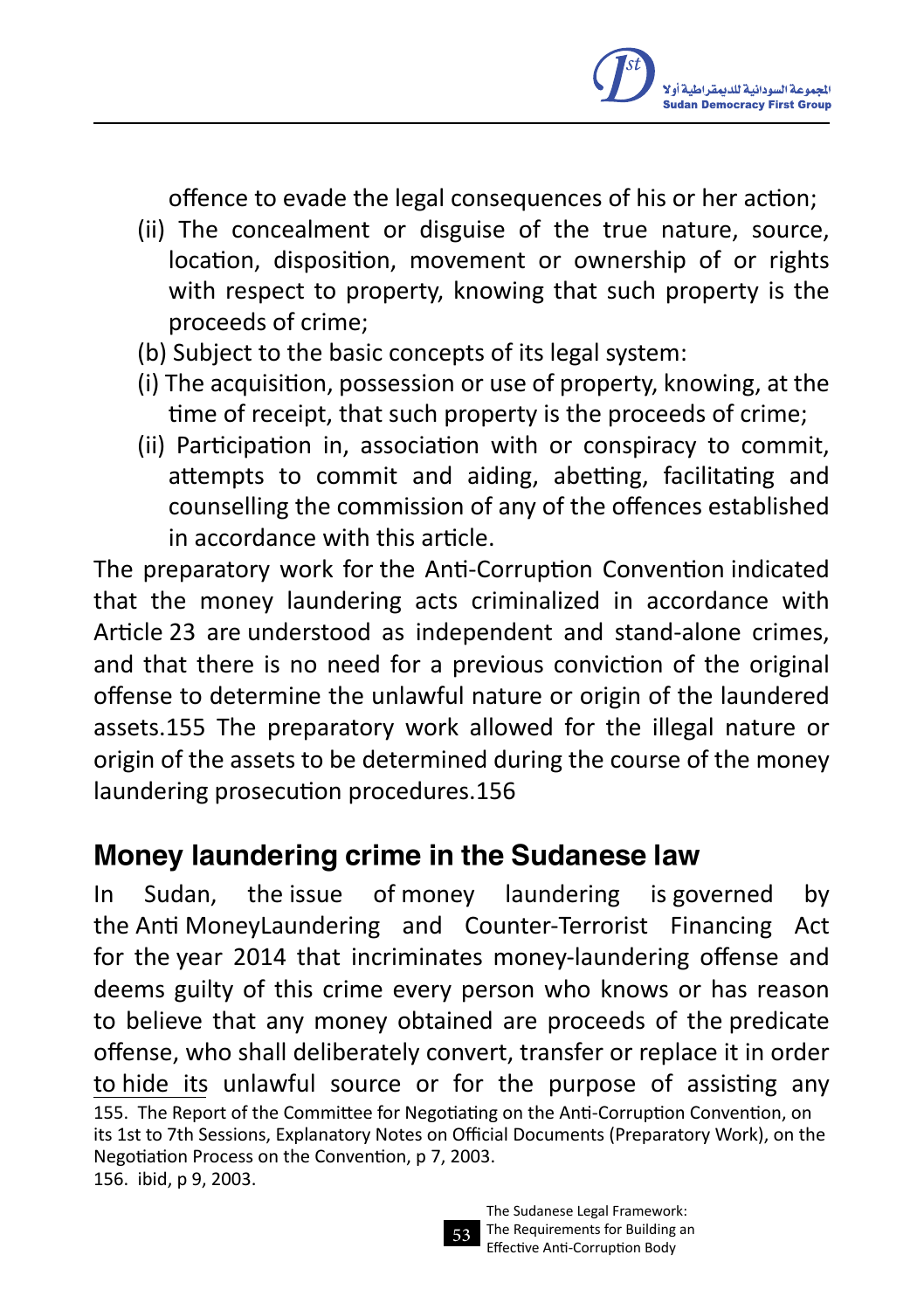

person in committing the crime that resulted in these proceeds, or in escaping legal accountability.157 The criminalization also includes concealing or disguising the true nature of funds, their location, ownership, or ownership of rights related to them, as well as the acquisition, possession or use of funds.158 The same law stipulates that the punishment of the perpetrator on the predicate offense does not preclude punishing him for the crime of money laundering. To punish a person for the crime of money-laundering, it is not required to secure the conviction of the perpetrator of the predicate offense to prove that the money is the proceeds thereof.159

#### **Article 25. Obstruction of justice**

Each State Party shall adopt such legislative and other measures as may be necessary to establish as criminal offences, when committed intentionally:

- (a) The use of physical force, threats or intimidation or the promise, offering or giving of an undue advantage to induce false testimony or to interfere in the giving of testimony or the production of evidence in a proceeding in relation to the commission of offences established in accordance with this Convention;
- (b) The use of physical force, threats or intimidation to interfere with the exercise of official duties by a justice or law enforcement official in relation to the commission of offences established in accordance with this Convention. Nothing in this subparagraph shall prejudice the right of States Parties to have legislation that protects other categories of public official.

The Criminal law for the year 1991 provides, in article 99 thereof, that whoever obstructs a civil servant or attacks them them or use criminal force with them to prevent them from carrying out the duties of their

158. ibid

159. ibid

<sup>157</sup>. Article 35 of the Anti-Money Laundering and Counter Terrorism Financing Act for the year 2014.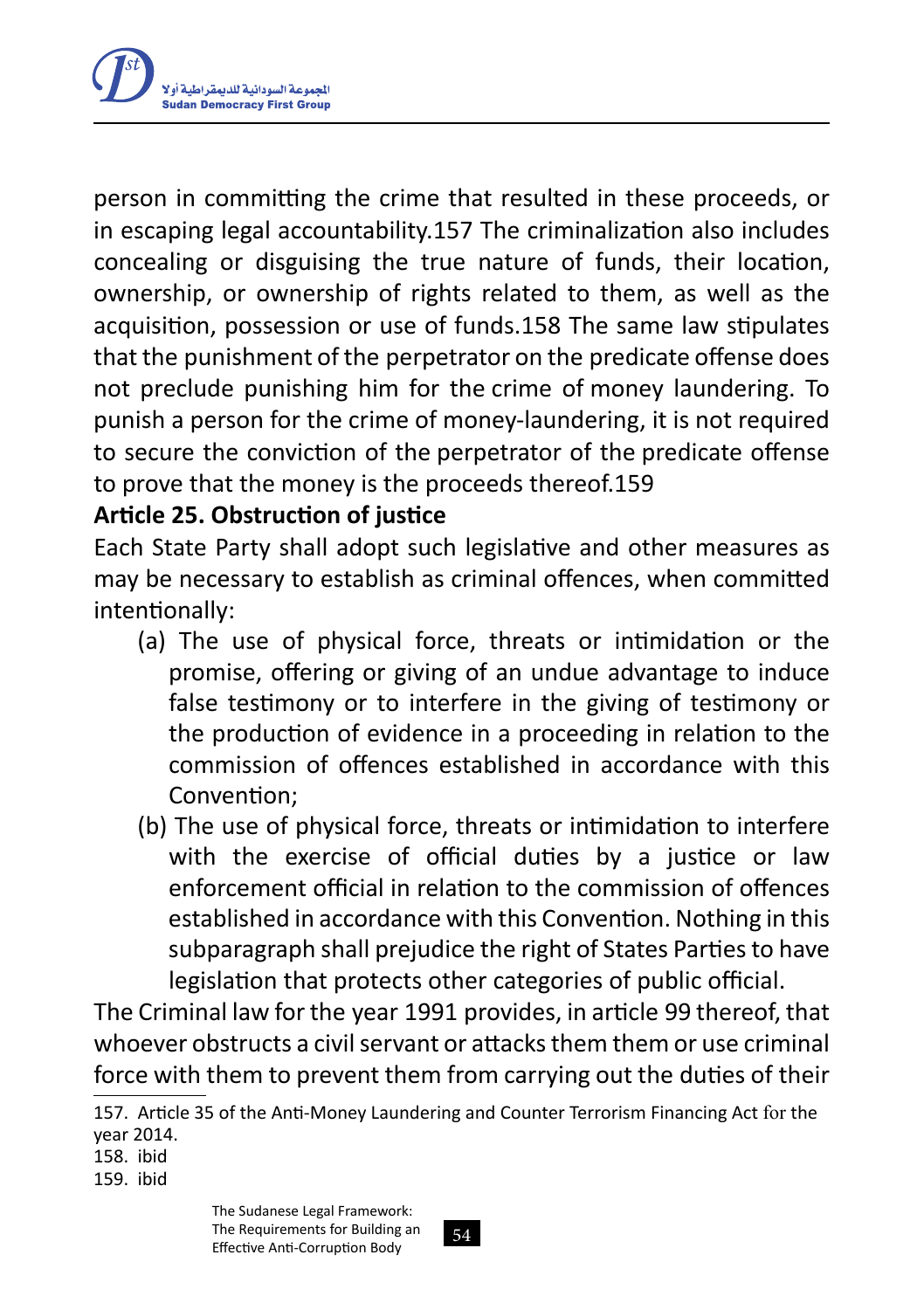

job or because of carrying out such duties, he shall be punished by imprisonment for a term not exceeding six months or a fine or both.

Article 103 of the same stipulates that whoever addresses a public employee with a threat to harm him in order to induce that employee to perform an act related to his job or to refrain therefrom or delay it, shall be punished with imprisonment for a period not exceeding one year or with a fine or with both. The same law states a definition of a public servant in Article 3, as every person appointed by a public authority to carry out a public office, whether the appointment was with or without remuneration, on a temporary or permanent basis. Thus, articles of the criminal law criminalized obstruction of justice, as stated in Article 25 of the Anti-Corruption Convention without explicitly stipulating that.

There are other acts that the Convention urged to criminalize without requiring it, and these include the abuse of office, illicit enrichment, bribery in the private sector, embezzlement of property in the private sector, concealment of property derived from criminal acts.

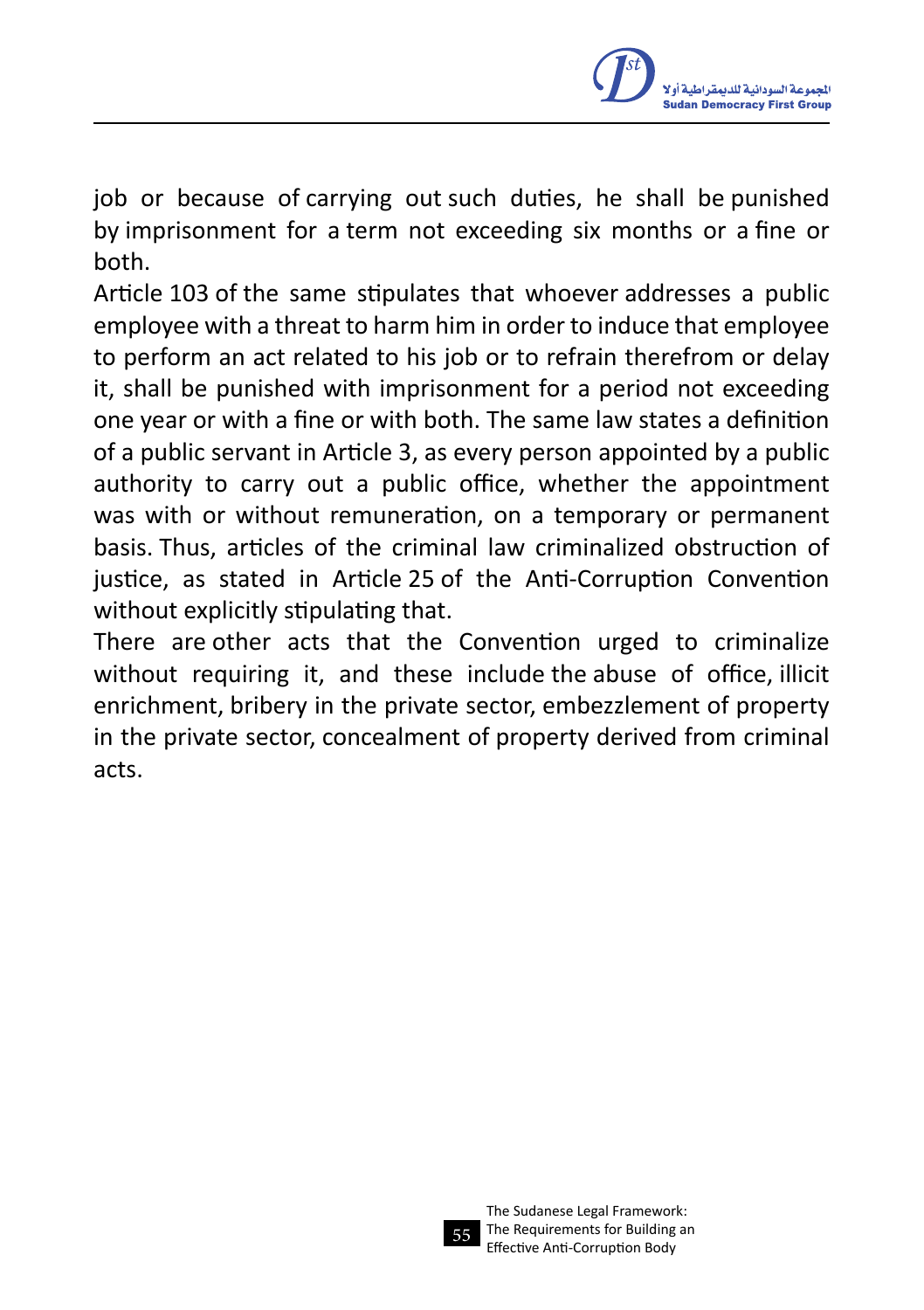

### References in Arabic

- Final report of the Advisory Committee of the Human Rights Council on the subject of negative effects of corruption on the enjoyment of human rights, January 2015;
- Abuzar el Ghafari Bashir, "Mukafahat el Fasad fil Tashreeat el Sudan ala Dow Itifagiyat el Umam el Mutahidah Limukafahat el Fasad Lisanat 2005" [Anti-corruption Legislation - Sudan in the Light of the UN Anti-corruption Convention for the year 2005] (unpublished);
- "Report of the Ad Hoc Committee for the Negotiation of a Convention against Corruption on the work of its first to seventh sessions, Explanatory notes to official documents", 2003;
- John D Sullivan, "Corporate Ethics Compass Anti-corruption Instruments, Values and Principles, Professional Ethics, and Corporate Governance;
- The Transparency, Integrity and Anti-Corruption Commission Law of 2016;
- Anti-Money Laundering and Counter-Terrorism Financing Law of 2014;
- Human Rights Council, Final Report of the Advisory Committee of the Human Rights Council on the subject of Negative Effects of Corruption on the Enjoyment of Human Rights, 5 Paragraph 17, January 2015.

#### **Websites**

- United Nations Office on Drugs and Crime website, United Nations Convention against Corruption, Status of Signature and Ratification, last visited 3 March 2020 available at https://www. unodc.org/unodc/en/corruption/ratification-status.html;
- Transparency International website, Corruption Perceptions Index, 2019, last visited 3 March, 2020, available at https://www. transparency.org/cpi2019;
- al Bawabah News website, at: https://www.albawabhnews.com/ 3539099.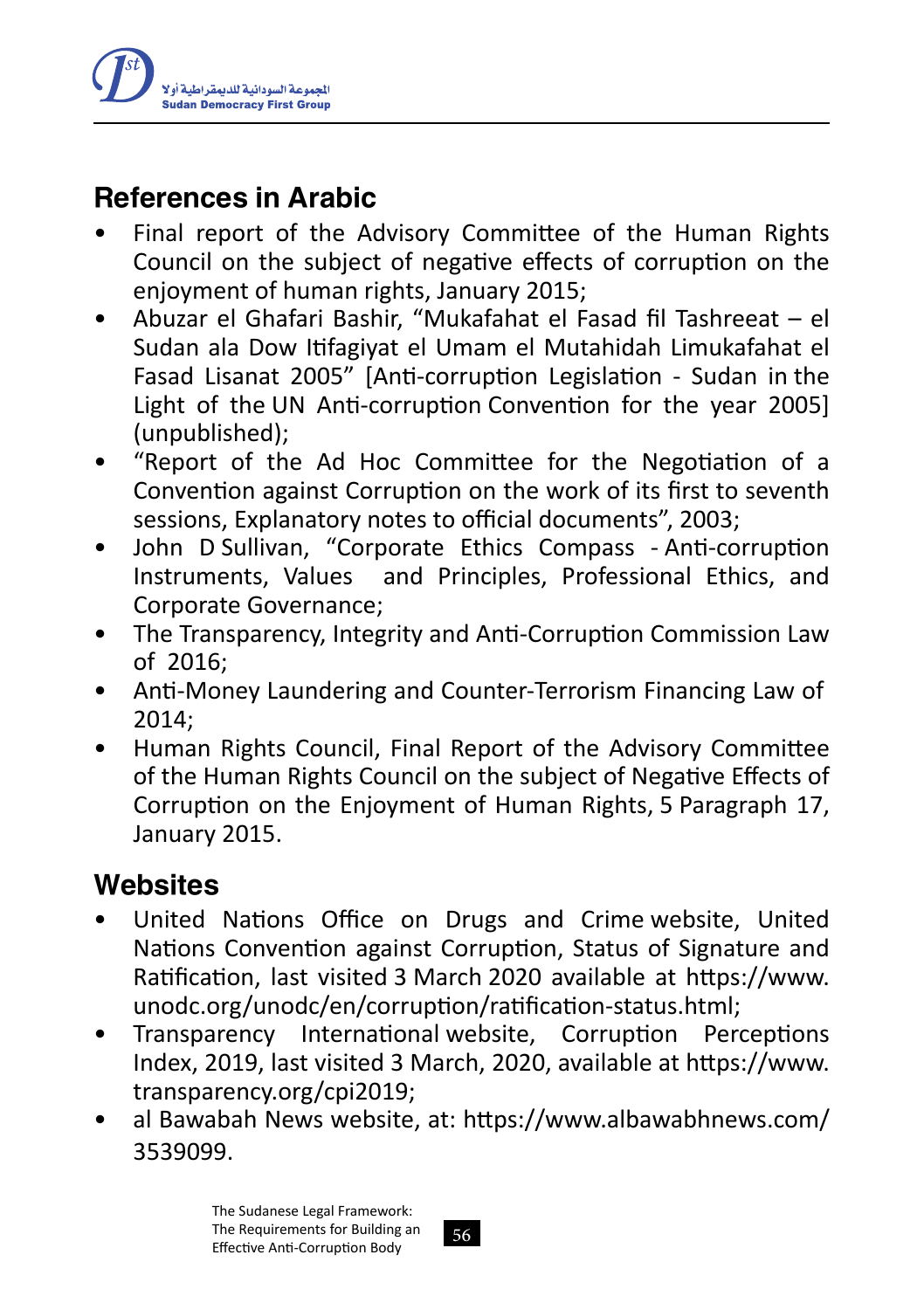# References in English

- Adam Graycar, Corruption: Classification and analysis, p 89, (2015). Available at: file://hd.ad.syr.edu/01/568a51/Documents/ Downloads/Graycar Corruption classification and analysis (1).pdf (last visited May 22, 2019).
- Ange Amundsen, Political corruption: An introduction to the issues (1999).
- Boris Begovic, Corruption: Concepts, types, causes and consequences, p4, (2005), https://www.cadal.org/documents/ documento\_26\_english.pdf (last visited May 8, 2019).
- Daniel Treisman, The causes of corruption: a cross-national study, p 400, (2000).
- Eugen Dimant & Guglielmo Tosato, Causes and Effects of Corruption: What Has Past Decade's Empirical Research Taught Us? A Survey, Vol. 32, No. 2 JOURNAL OF ECONOMIC SURVEYS 335–356, p 8, (2018).
- Francisco Cardona, Anti-Corruption Polices and Agencies, Jonline] Cids.no. Available at: https://cids.no/wp-content/uploads/ pdf/7250-DSS-Anti-corruption-GGG-3-skjerm.pdf [Accessed 1 May 2020].
- Gemma Aiolfi et al., Corruption a Glossary of International Standards in Criminal Law, (2008).
- https://pogar.org /arabic/governance/transparency-andaccountability.html
- Jakarta Statement on Principles for Anti-Corruption Agencies, (2012) available at: https://www.unodc.org/documents/ corruption/WG-Prevention/Art\_6\_Preventive\_anti-corruption\_ bodies/JAKARTA\_STATEMENT\_en.pdf
- Maurice O. Dassah, Theoretical analysis of state capture and its manifestation as a governance problem in South Africa, The Journal for Transdisciplinary Research in Southern Africa14(1),